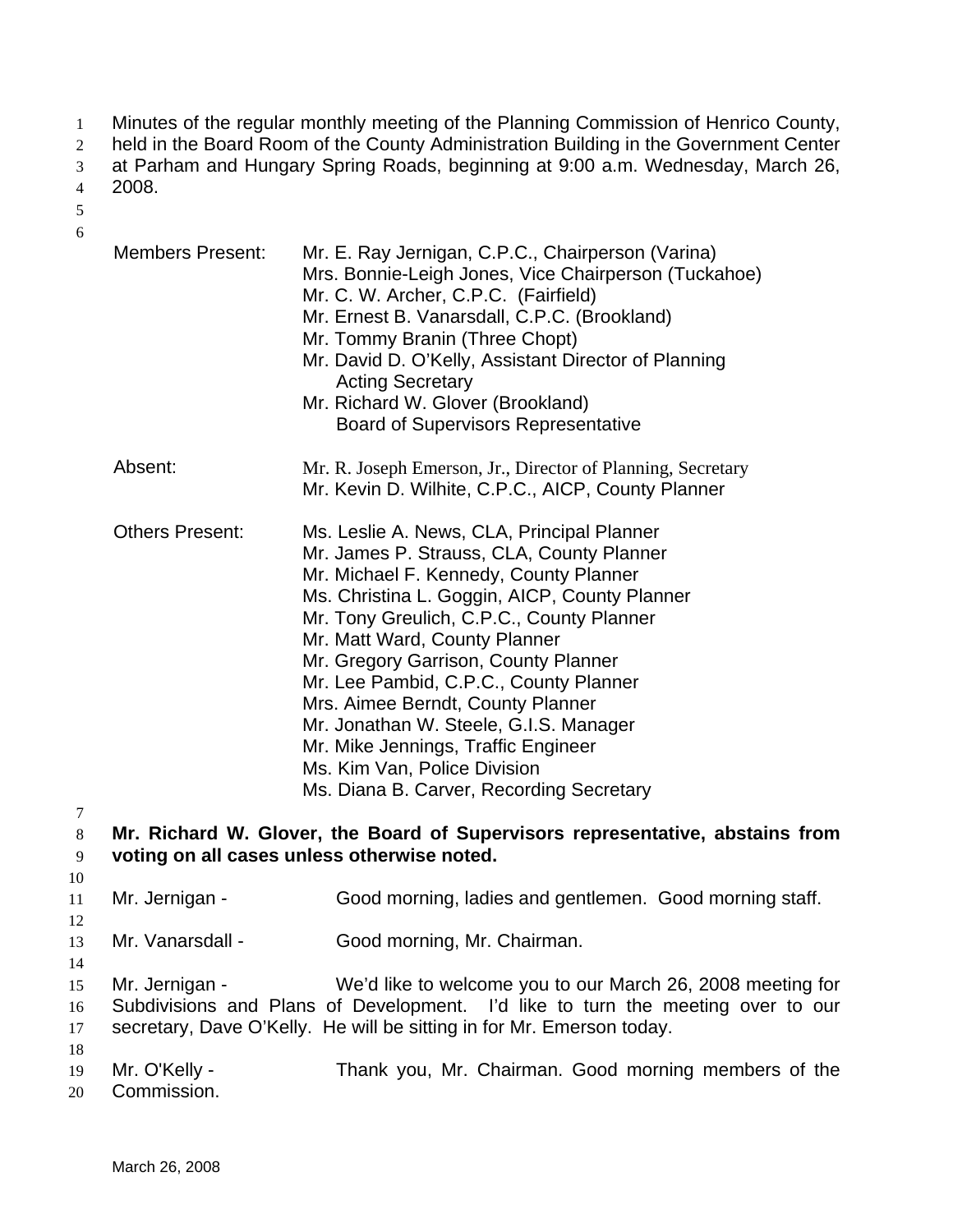| 21 |                                                       |                                                                                        |
|----|-------------------------------------------------------|----------------------------------------------------------------------------------------|
| 22 | Mr. Branin -                                          | Good morning, Mr. O'Kelly.                                                             |
| 23 |                                                       |                                                                                        |
| 24 | Mr. Archer -                                          | Good morning, Mr. O'Kelly.                                                             |
| 25 |                                                       |                                                                                        |
| 26 | Mr. O'Kelly -                                         | All members are present. First item on the agenda this                                 |
| 27 |                                                       | morning are requests for deferrals and withdrawals. Ms. Leslie News will walk us       |
| 28 | through those.                                        |                                                                                        |
| 29 |                                                       |                                                                                        |
| 30 | Ms. News -                                            | Yes sir. Good morning, Mr. Secretary, members of the                                   |
| 31 | Commission.                                           |                                                                                        |
| 32 |                                                       |                                                                                        |
| 33 | Mr. Jernigan -                                        | Good morning.                                                                          |
| 34 |                                                       |                                                                                        |
| 35 | Mrs. Jones -                                          | Good morning.                                                                          |
| 36 |                                                       |                                                                                        |
| 37 | Mr. Vanarsdall -                                      | Good morning.                                                                          |
| 38 |                                                       |                                                                                        |
| 39 | Ms. News -                                            | There are two requests for deferral on your agenda this                                |
| 40 |                                                       | morning. The first item is located in the Fairfield District and is on page 10 of your |
| 41 |                                                       | agenda. This is several POD's for the Glen Lea Shopping Center. PODs-03-71, 36-71,     |
| 42 |                                                       | 108-73, 47-75, 121-83, and 78-91. The applicant is requesting a deferral of this TOA   |
| 43 | until April 23, 2008. This is a transfer of approval. |                                                                                        |
| 44 |                                                       |                                                                                        |
| 45 | <b>TRANSFER OF APPROVAL</b>                           |                                                                                        |

# 46

POD-03-71, 36-71, 108- 73, 47-75, 121-83 and 78- 91 Glen Lea Shopping Center – Laburnum Avenue and Mechanicsville Turnpike **Luke Pucinelli for Macquarie Countrywide-Regency Centers:** Request for transfer of approval as required by Chapter 24, Section 24-106 of the Henrico County Code from Glen Lea Shopping Center, Inc., F. Earl Frith and Donald G. Sink, and Old Dominion Realty Trust to Macquarie Countrywide- Regency Centers. The 9.211 acre site is located on the northwest corner of E. Laburnum Avenue and Mechanicsville Turnpike (U.S. Route 360) on parcel 802-736-8028. The zoning is B-2, Business District. County water and sewer. (Fairfield)

| 47 |                   |                                                                              |
|----|-------------------|------------------------------------------------------------------------------|
|    | 48 Mr. Jernigan - | Is there any opposition to the deferral of PODs-03-71, 36-71,                |
|    |                   | 49 108-73, 47-75, 121-83 and 78-91, Glen Lea Shopping Center? No opposition. |

50

55 Mr. Vanarsdall - Second.

<sup>51</sup>  Mr. Archer - Therefore, Mr. Chairman, I will move deferral of PODs-03-

<sup>52</sup>  53 71, 36-71, 108-73, 47-75, 121-83 and 78-91, Glen Lea Shopping Center until the April 23, 2008 meeting at the request of the applicant.

<sup>54</sup>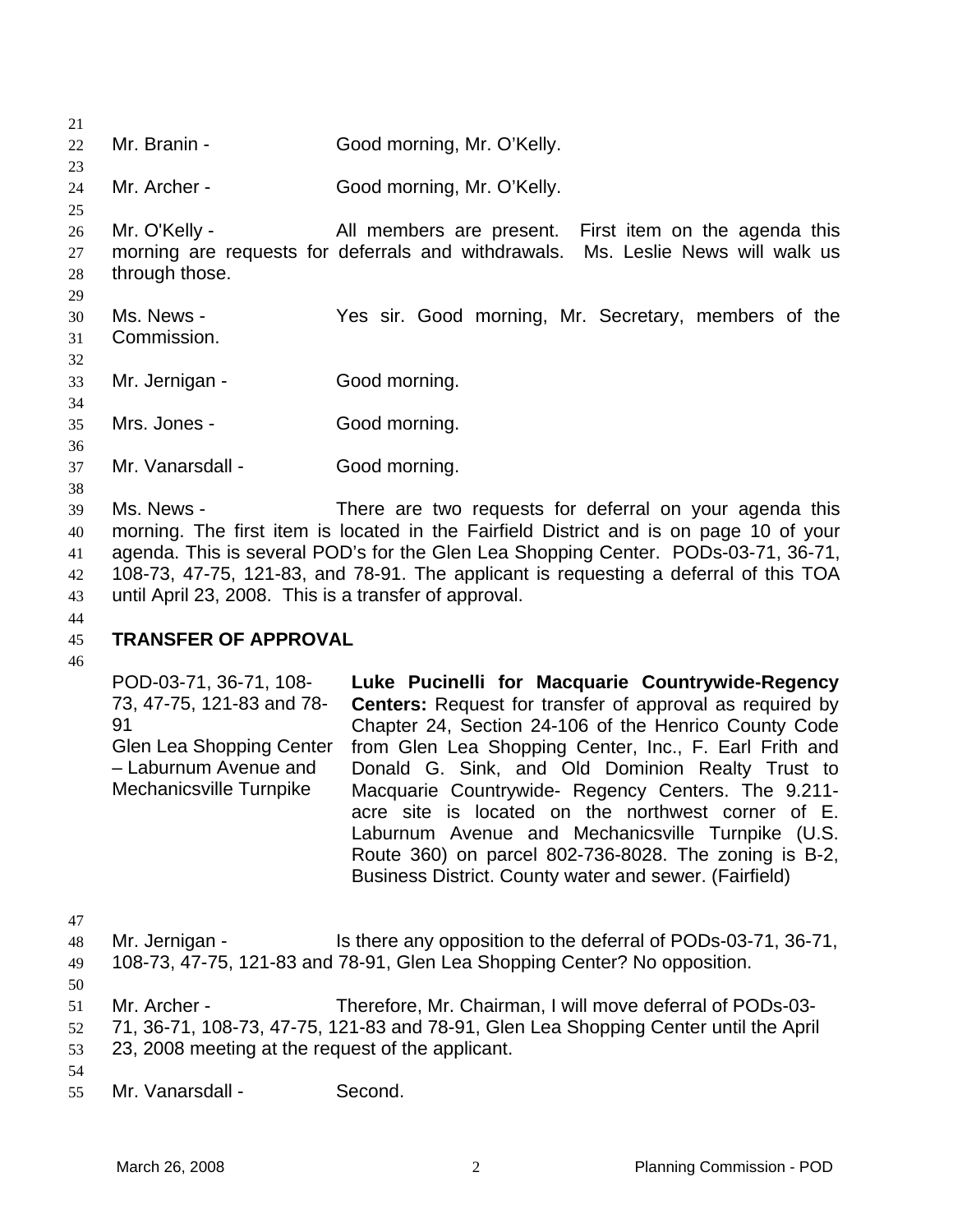Mr. Jernigan - Motion made by Mr. Archer, seconded by Mr. Vanarsdall. All in favor say aye. All opposed say no. The ayes have it; the motion passes. 56 57

58

62

59 60 61 At request of the applicant, the Planning Commission deferred PODs-03-71, 36-71, 108-73, 47-75, 121-83 and 78-91, Glen Lea Shopping Center, to its April 23, 2008 meeting.

63 64 65 Ms. News - The next item is on page 23 of your agenda and is located in the Tuckahoe District. This is POD-68-07, The Shire @ Pump and Church. The applicant has requested a deferral to the April 23, 2008 meeting.

66

#### 67 **PLAN OF DEVELOPMENT & MASTER PLAN**

- 68 *(Deferred from the February 27, 2008 Meeting)*
- 69

| POD-68-07                                                     | Kimley Horn for Kevin McFadden and The Rebkee                                                                                                                                                                                                                                                                                                                                                                                                                                                                                                                                                                                                                                                                                                                                                                                      |
|---------------------------------------------------------------|------------------------------------------------------------------------------------------------------------------------------------------------------------------------------------------------------------------------------------------------------------------------------------------------------------------------------------------------------------------------------------------------------------------------------------------------------------------------------------------------------------------------------------------------------------------------------------------------------------------------------------------------------------------------------------------------------------------------------------------------------------------------------------------------------------------------------------|
| The Shire @ Pump and<br>Church - Church Road<br>and Pump Road | <b>Company:</b> Request for approval of a plan of development<br>and master plan as required by Chapter 24, Section 24-<br>106 of the Henrico County Code, to construct five, one-<br>story retail buildings (Buildings 1-5) totaling 50,480 square<br>feet and a master plan for a future one-story retail building<br>(Building 6) totaling 12,900 square feet. The 21-acre site is<br>located at the southwest corner of the intersection of Pump<br>and Church Roads on parcels 739-754-7156 and 739-753-<br>1396. The zoning is B-2C, Business District (Conditional),<br>C-1C, Conservation District, RTHC, Residential<br>Townhouse District (Conditional) and R-3AC, One-Family<br>Residence District (Conditional), B-3, Business District and<br>R-5A, General Residence District. County water and<br>sewer. (Tuckahoe) |
|                                                               |                                                                                                                                                                                                                                                                                                                                                                                                                                                                                                                                                                                                                                                                                                                                                                                                                                    |

70

71 72 Mr. Jernigan - Is there any opposition to deferral of POD-68-07, The Shire @ Pump and Church? No opposition.

- 73
- 74 75 Mrs. Jones - Then I move deferral of POD-68-07, The Shire @ Pump and Church, to the April 23, 2008 meeting at the request of the applicant.
- 76 77
	- Mr. Vanarsdall Second.
- 79 80 Mr. Jernigan - **Motion by Mrs. Jones, seconded by Mr. Vanarsdall. All in** favor say aye. All opposed say no. The ayes have it; the motion passes.
- 81

78

82 83 At request of the applicant, the Planning Commission deferred POD-68-07, The Shire @ Pump and Church, to its April 23, 2008 meeting.

- 85 Ms. News - Those are all the requests we are aware of.
- 86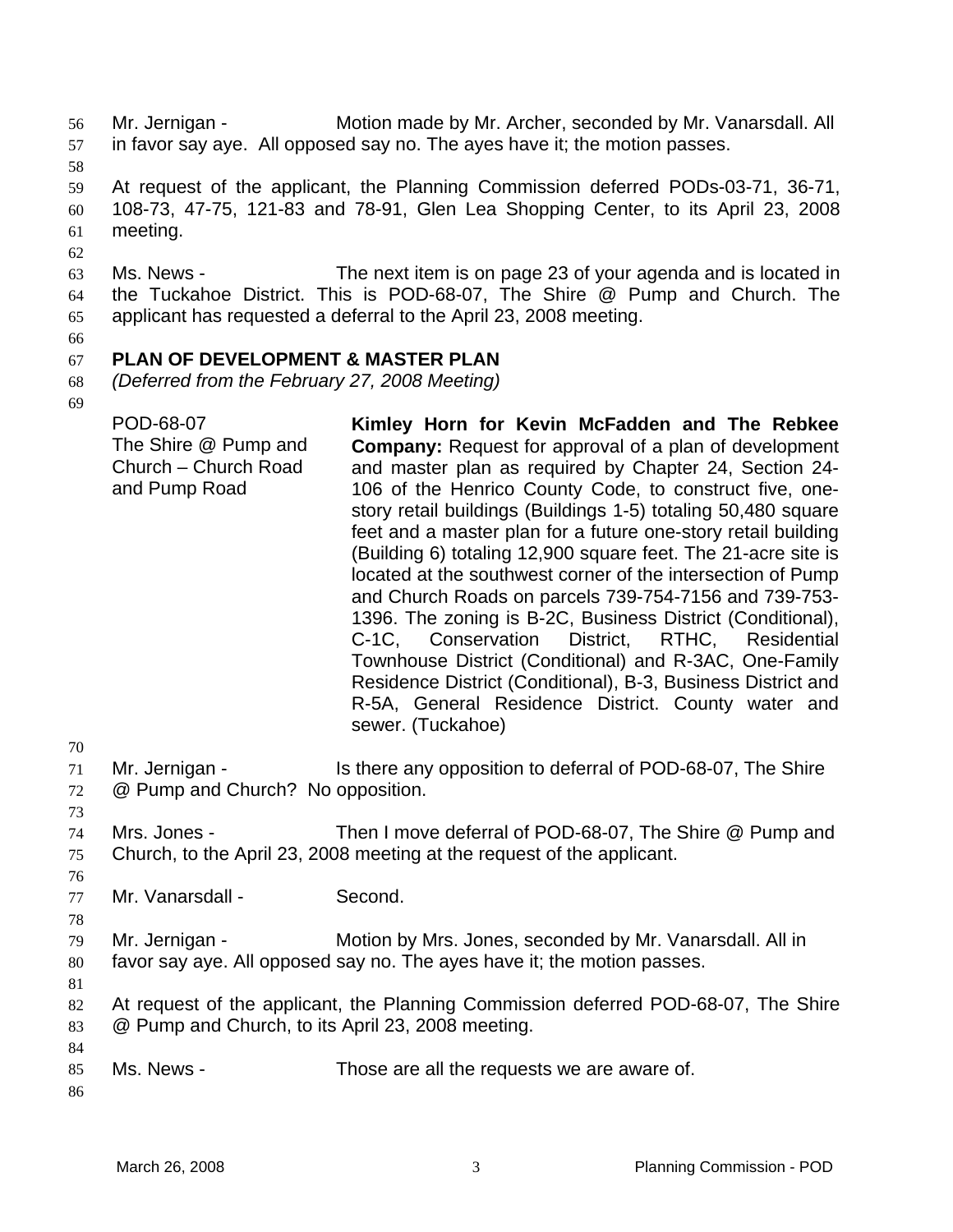87 Mr. Jernigan - Thank you.

89 90 91 92 93 94 95 96 97 98 Mr. O'Kelly - Mr. Chairman, the next item on the agenda is the expedited agenda. Unless the Planning Commission has any other deferrals, the next item would be the expedited agenda. In order for items to be considered on the expedited agenda, staff and the applicant must be in agreement on the recommendations and conditions, the applicant makes a request to be on the expedited agenda in writing, and there is no known opposition to the case. If during the hearing this morning, opposition does appear, then the item will be removed from the expedited agenda and will be heard in the order it appears on the regular agenda. Any member of the Planning Commission can also request that an item be removed from the expedited agenda. Again, Leslie News will lead us through those items on the expedited agenda.

99

88

100 101 102 103 Ms. News - The Yes sir. We have 14 items on our expedited agenda this morning. The first item is on page 4 of your agenda and is located in the Three Chopt District. This is a transfer of approval for POD-20-04, Independence Park Medical Offices. Staff recommends approval.

104

#### 105 **TRANSFER OF APPROVAL**

106

POD-20-04 Independence Park Medical Offices – Independence Park Drive **Brian Jenkins for IP Lot #4 Virginia LLC:** Request for a partial transfer of approval as required by Chapter 24, Section 24-106 of the Henrico County Code from GMH Virginia, LLC to IP Lot #4 Virginia LLC. The 3.67-acre site is located at the southern terminus of Independence Park Drive and the northeast intersection of Gaskins Road and Interstate 64 on parcel 751-756-7896. The zoning is M-2C, Light Industrial District (Conditional). County water and sewer. **(Three Chopt)**

107

108 109 Mr. Jernigan - All right. Is there any opposition to POD-20-04, Independence Park Medical Offices? No opposition.

- 110
- 111 112 Mr. Branin - All right. I would like to move that POD-20-04, Independence Park Medical Offices, be approved on the expedited agenda.
- 113

115

114 Mr. Vanarsdall - Second.

116 117 Mr. Jernigan - **Motion by Mr. Branin, seconded by Mr. Vanarsdall. All in** favor say aye. All opposed say no. The ayes have it; the motion passes.

118

119 The Planning Commission approved the transfer of approval request for POD-20-04,

120 Independence Park Medical Offices, from GMH Virginia, LLC to IP Lot #4 Virginia LLC,

121 subject to the standard and added conditions previously approved.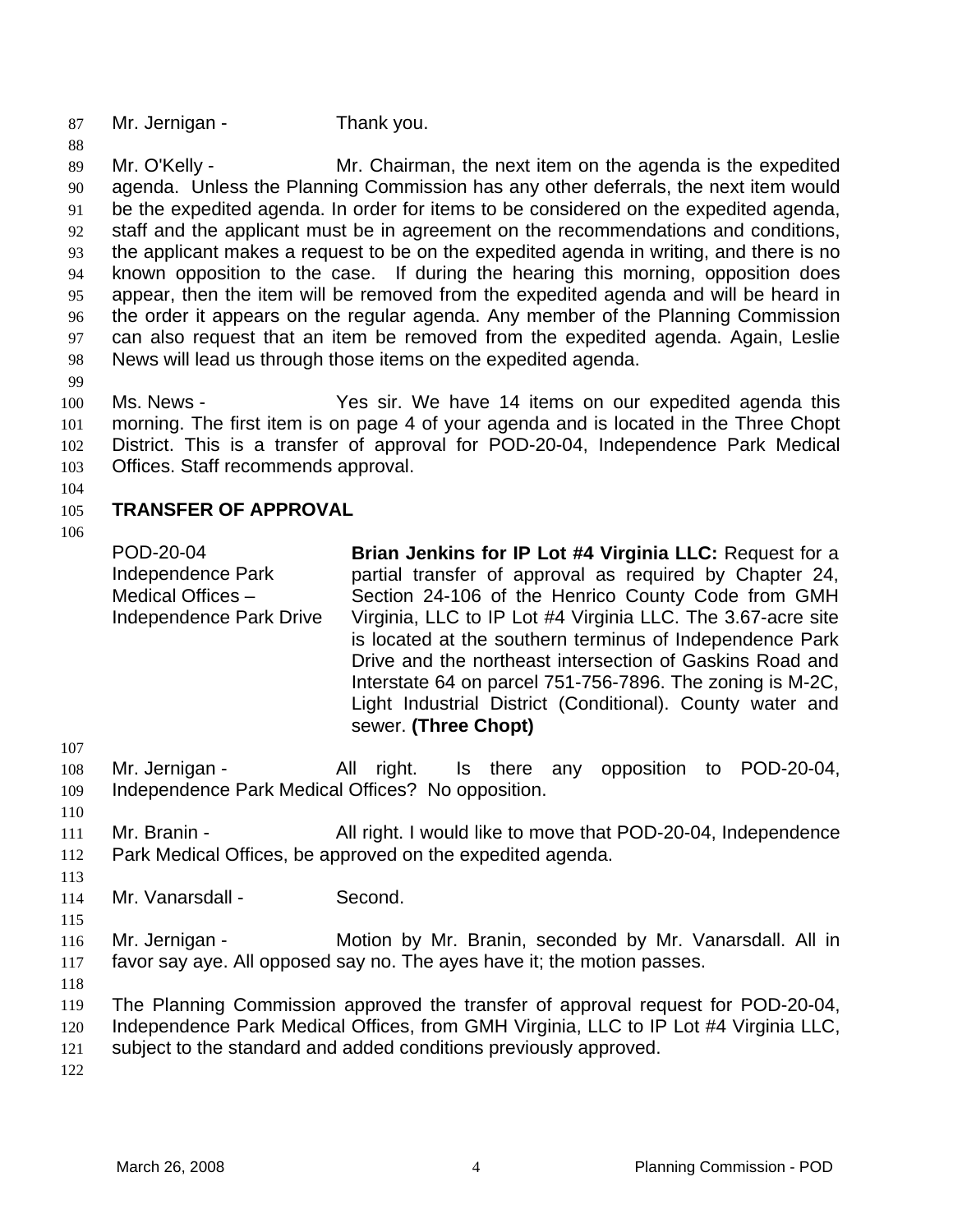Ms. News - The next item is on page 6 of your agenda and is located in the Brookland District. This is transfer of approval for POD-116-87, Paragon Place II. Staff recommends approval. 123 124 125

126

### 127 **TRANSFER OF APPROVAL**

128

129

POD-116-87 Paragon Place II – 6802 Paragon Place **Brandywine Operating Partnership, LP for TPP Corporation:** Request for transfer of approval as required by Chapter 24, Section 24-106 of the Henrico County Code from TPP Corporation to Brandywine Operating Partnership, L.P. The 7.527-acre site is located on the south line of Bethlehem Road, approximately 730 feet south of Glenside Drive at 6802 Paragon Place on parcel 769-746-2635. The zoning is B-2C District. County water and sewer. **(Brookland)**

130 Mr. Jernigan - Is there any opposition to TOA POD-116-87, Paragon Place

131 II? No opposition.

132 133 134 135 Mr. Vanarsdall - I move that transfer of approval POD-116-87, Paragon Place II, be approved with one condition, site deficiencies identified on March 12 shall be taken care of by March 31.

137 Mrs. Jones - Second.

139 140 Mr. Jernigan - The Motion by Mr. Vanarsdall, seconded by Mrs. Jones. All in favor say aye. All opposed say no. The ayes have it; the motion carries.

141

136

138

142 143 144 145 The Planning Commission approved the transfer of approval request for POD-116-87, Paragon Place II, from TPP Corporation to Brandywine Operating Partnership, L.P., subject to the standard and added conditions previously approved and the following additional condition:

- 146
- 147 148 1. The site deficiencies, as identified in the inspection report, dated March 12, 2008 shall be corrected by March 31, 2008.
- 149

150 151 152 Ms. News - The next item is on page 8 of your agenda and is located in the Fairfield District. This is transfer of approval for POD-52-93, Child Care Service, formerly Brook Hair Designs. Staff recommends approval.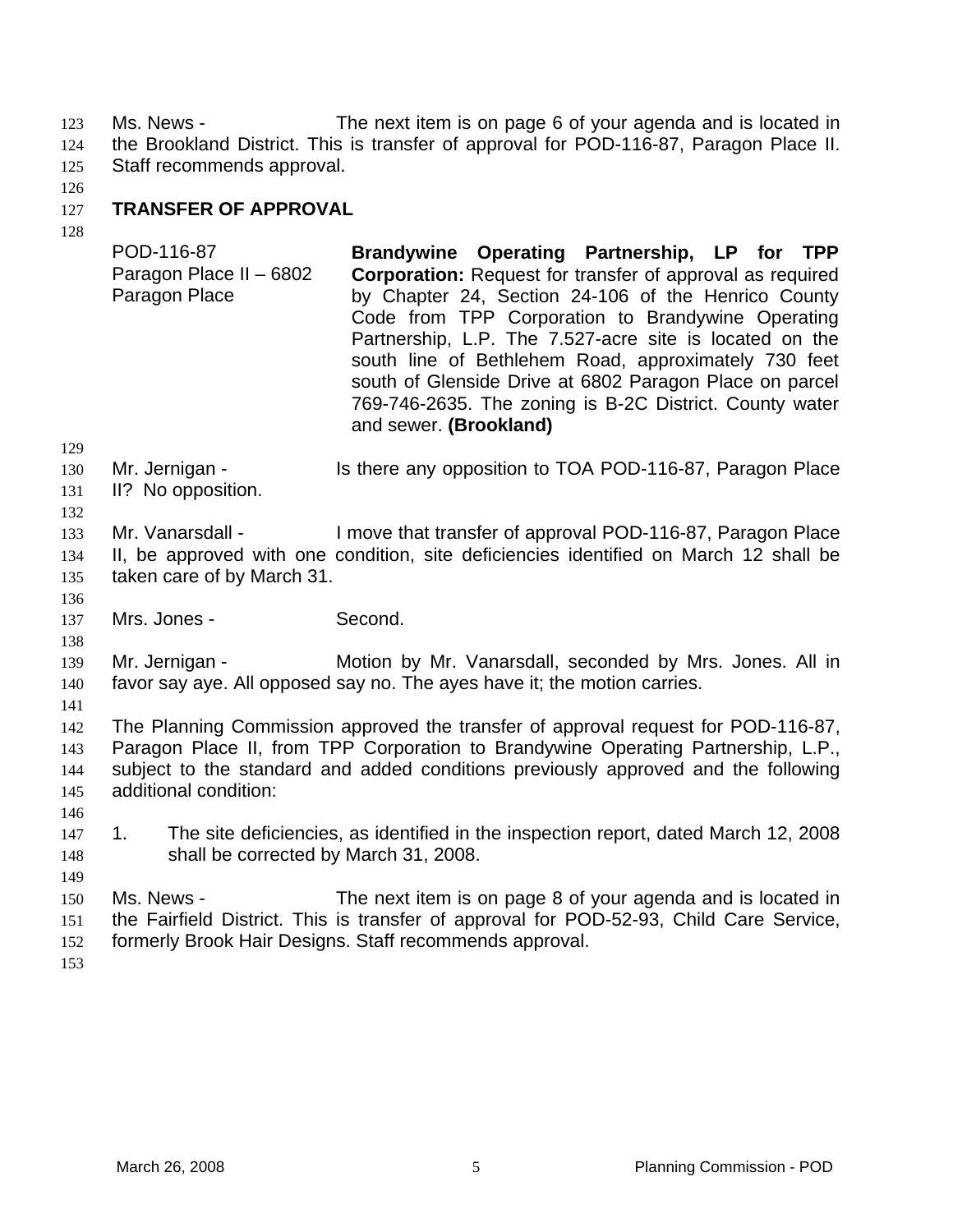### 154 **TRANSFER OF APPROVAL** 155

| 1 J J                                                | POD-52-93<br><b>Child Care Service</b><br>(formerly Brook Hair<br>Designs)<br>7511 Brook Road | Winston DeVisser: Request for transfer of approval as<br>required by Chapter 24, Section 24-106 of the Henrico<br>County Code from Maria DeShazo to Winston DeVisser.<br>The .364-acre site is located on the east line of Brook<br>Road (U.S. Route 1) approximately 200 feet north of Ridge<br>Road on parcel 784-753-7511. The zoning is B-1,<br>Business District. County water and sewer. (Fairfield)                                                                           |
|------------------------------------------------------|-----------------------------------------------------------------------------------------------|--------------------------------------------------------------------------------------------------------------------------------------------------------------------------------------------------------------------------------------------------------------------------------------------------------------------------------------------------------------------------------------------------------------------------------------------------------------------------------------|
| 156<br>157<br>158                                    | Mr. Jernigan -                                                                                | Is there any opposition to transfer of approval POD-52-93,<br>Child Care Service (formerly Brook Hair Designs)? No opposition, Mr. Archer.                                                                                                                                                                                                                                                                                                                                           |
| 159<br>160<br>161<br>162<br>163                      | Mr. Archer -<br>recommendations and condition number one.                                     | Mr. Chairman, I move approval of transfer of approval POD-<br>52-93, Child Care Service (formerly Brook Hair Designs), subject to the staff                                                                                                                                                                                                                                                                                                                                          |
| 164<br>165                                           | Mrs. Jones -                                                                                  | Second.                                                                                                                                                                                                                                                                                                                                                                                                                                                                              |
| 166<br>167<br>168                                    | Mr. Jernigan -                                                                                | Motion by Mr. Archer, seconded by Mrs. Jones. All in favor<br>say aye. All opposed say no. The ayes have it; the motion passes.                                                                                                                                                                                                                                                                                                                                                      |
| 169<br>170<br>171<br>172<br>173                      | following additional condition:                                                               | The Planning Commission approved the transfer of approval request for POD-52-93,<br>Child Care Service (formerly Brook Hair Designs), from Maria DeShazo to Winston<br>DeVisser, subject to the standard and added conditions previously approved and the                                                                                                                                                                                                                            |
| 174<br>175                                           | 1.<br>2008 shall be corrected by April 15, 2008.                                              | The site deficiencies as identified in the inspection report, dated February 11,                                                                                                                                                                                                                                                                                                                                                                                                     |
| 176<br>177<br>178<br>179<br>180<br>181<br>182<br>183 | Ms. News -                                                                                    | The next item is on page 9 of your agenda and is located in<br>the Brookland District. This is a transfer of approval for POD-04-98 and 96-73, BB&T,<br>which is formerly Metropolitan National Bank and First Union Bank. There's an<br>addendum item on page 2 of your addendum. The addendum includes a revised<br>recommendation for approval and it indicates that a bond has been submitted and<br>posted to cover the cost of the deficiencies. Staff can recommend approval. |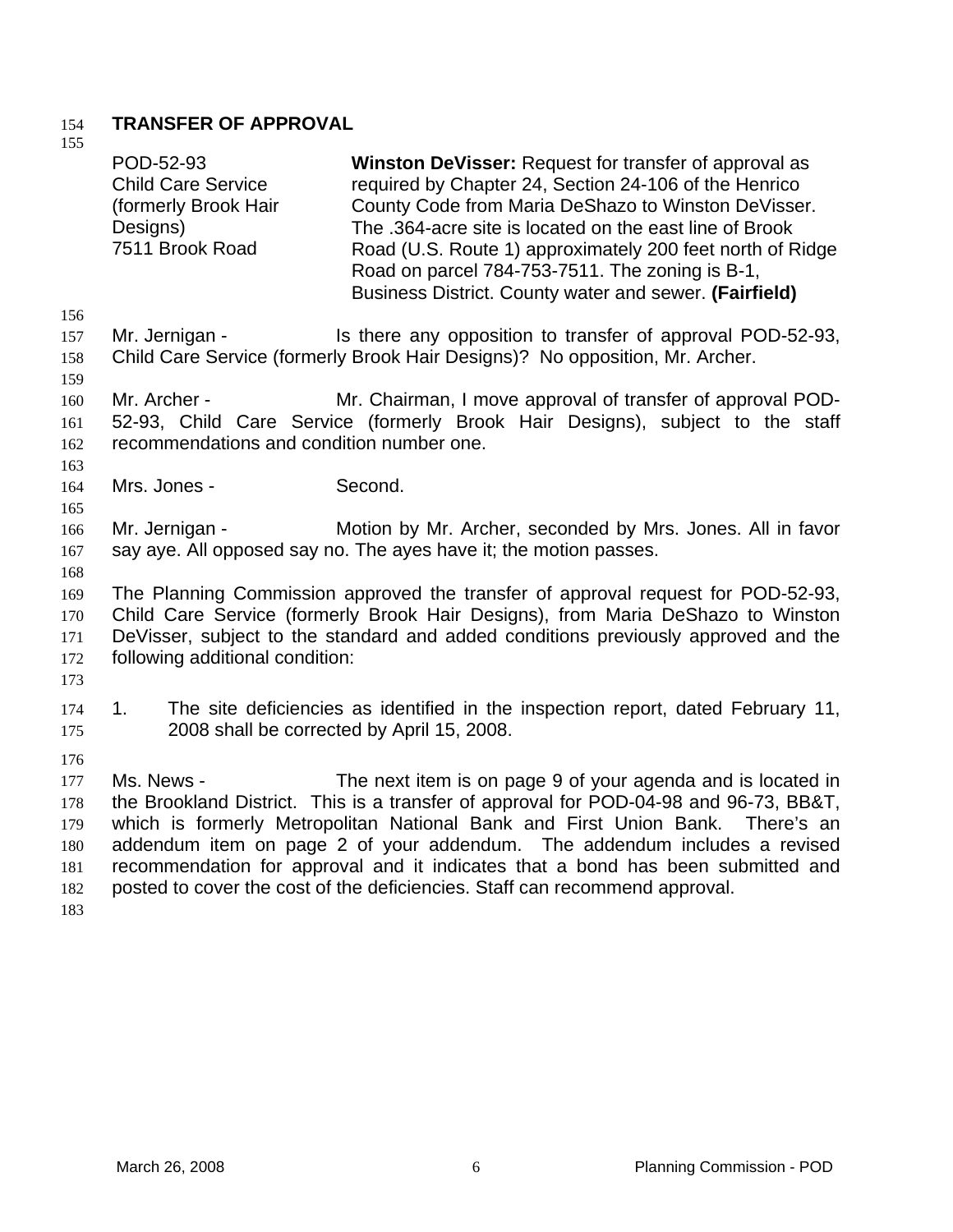## 184 **TRANSFER OF APPROVAL**

| 185                             |                                                                                                                                                                                                                                                                                                                                           |                                                                                                                                                                                                                                                                                                                                                                                                                                                                                                      |  |  |
|---------------------------------|-------------------------------------------------------------------------------------------------------------------------------------------------------------------------------------------------------------------------------------------------------------------------------------------------------------------------------------------|------------------------------------------------------------------------------------------------------------------------------------------------------------------------------------------------------------------------------------------------------------------------------------------------------------------------------------------------------------------------------------------------------------------------------------------------------------------------------------------------------|--|--|
|                                 | POD-04-98 and POD-96-<br>73<br><b>BB&amp;T</b> (Formerly<br><b>Metropolitan National</b><br><b>Bank and First Union</b><br>Bank)<br>Staples Mill Road and E.<br>Parham Road                                                                                                                                                               | Mark Stephens for BB&T & First States Investors,<br>6000C: Request for transfer of approval as required by<br>Chapter 24, Section 24-106 of the Henrico County Code<br>from Metropolitan National Bank and Dominion Bank of<br>Richmond to First States Investors, 6000C. The .998-acre<br>site is located on the southeast corner of Staples Mill Road<br>(U.S. Route 33) and E. Parham Road on parcel 770-755-<br>3230. The zoning is O-2, Office District. County water and<br>sewer. (Brookland) |  |  |
| 186<br>187<br>188<br>189<br>190 | Mr. Jernigan -<br>Bank)? No opposition.                                                                                                                                                                                                                                                                                                   | All right. Is there any opposition to the transfer of approval of<br>POD-04-98 and POD-96-73 BB&T (formerly Metropolitan National Bank and First Union                                                                                                                                                                                                                                                                                                                                               |  |  |
| 191<br>192<br>193<br>194        | Mr. Vanarsdall -                                                                                                                                                                                                                                                                                                                          | I move that transfer of approval of POD-04-98 and POD-96-<br>73 BB&T (formerly Metropolitan National Bank and First Union Bank), be approved on<br>the expedited agenda. The addendum says that staff can now recommend approval.                                                                                                                                                                                                                                                                    |  |  |
| 195                             | Mr. Archer -                                                                                                                                                                                                                                                                                                                              | Second.                                                                                                                                                                                                                                                                                                                                                                                                                                                                                              |  |  |
| 196<br>197<br>198               | Mr. Jernigan -                                                                                                                                                                                                                                                                                                                            | Motion by Mr. Vanarsdall, seconded by Mr. Archer. All in<br>favor say aye. All opposed say no. The ayes have it; the motion passes.                                                                                                                                                                                                                                                                                                                                                                  |  |  |
| 199<br>200<br>201<br>202<br>203 | The Planning Commission approved the transfer of approval request for POD-04-98<br>and POD-96-73 BB&T (formerly Metropolitan National Bank and First Union Bank), from<br>Metropolitan National Bank and Dominion Bank of Richmond to First States Investors,<br>6000C, subject to the standard and added conditions previously approved. |                                                                                                                                                                                                                                                                                                                                                                                                                                                                                                      |  |  |
| 204<br>205<br>206<br>207<br>208 | Ms. News -<br>Bellingham. Staff can recommend approval.                                                                                                                                                                                                                                                                                   | The next item is on page 13 of your agenda and is located in<br>the Three Chopt District. This is a landscape and lighting plan, LP/POD-45-06,                                                                                                                                                                                                                                                                                                                                                       |  |  |
| 209                             | <b>LANDSCAPE &amp; LIGHTING PLAN</b>                                                                                                                                                                                                                                                                                                      |                                                                                                                                                                                                                                                                                                                                                                                                                                                                                                      |  |  |
| 210                             | LP/POD-45-06<br>Bellingham-Hickory Park<br>Drive and Hickory Bend<br><b>Drive</b>                                                                                                                                                                                                                                                         | Laura Gadsby for HHHunt: Request for approval of a<br>landscape and lighting plan, as required by Chapter 24,<br>Sections 24-106 and 24-106.2 of the Henrico County<br>Code. The 15.66- acre site is located at the southeast<br>corner of the intersection of Hickory Bend Drive and<br>Hickory Park Drive on parcel 746-770-2731. The zoning is<br>RTHC, Residential Townhouse District (Conditional).<br>(Three Chopt)                                                                            |  |  |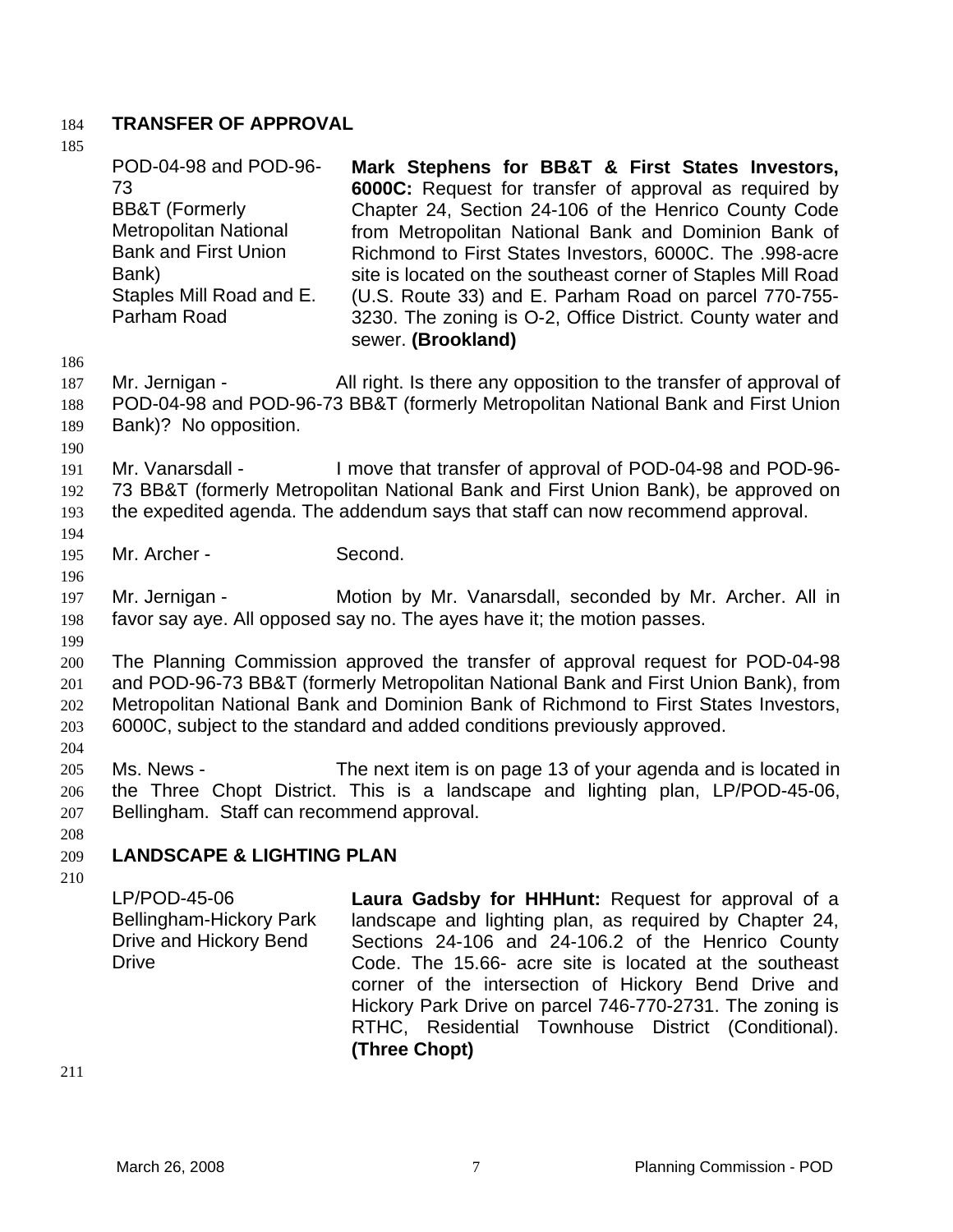Mr. Jernigan - Is there any opposition to landscape and lighting plan LP/POD-45-06, Bellingham? No opposition. 212 213

214

217

219

222

215 216 Mr. Branin - The Mr. Chairman, I'd like to move that LP/POD-45-06, Bellingham, be approved on the expedited agenda.

218 Mrs. Jones - Second.

220 221 Mr. Jernigan - Motion by Mr. Branin, seconded by Mrs. Jones. All in favor say aye. All opposed say no. The ayes have it; the motion passes.

- 223 224 225 The Planning Commission approved the landscape plan and lighting plan for LP/POD-45-06, Bellingham, subject to the standard conditions attached to these minutes for landscape and lighting plans.
- 226

227 228 229 Ms. News - The next item is on page 14 of your agenda and located in the Three Chopt District. This is a landscape and lighting plan, LP/POD-61-06 for the Wingate Inn. Staff can recommend approval.

### 231 **LANDSCAPE & LIGHTING PLAN**

232

|     | LP/POD-61-06<br>Wingate Inn - North<br>Gayton Road | Bay Design Group, P.C. for Gayton Road Properties,<br><b>LLC:</b> Request for approval of a landscape and lighting<br>plan, as required by Chapter 24, Sections 24-106 and 24-<br>106.2 of the Henrico County Code. The 1.547-acre site is<br>located on the east line of N. Gayton Road, approximately<br>540 feet north of W. Broad Street (U.S. Route 250) on<br>parcel 734-765-4705. The zoning is B-3C, Business<br>District (Conditional) and WBSO (West Broad Street<br>Overlay) District. (Three Chopt) |
|-----|----------------------------------------------------|-----------------------------------------------------------------------------------------------------------------------------------------------------------------------------------------------------------------------------------------------------------------------------------------------------------------------------------------------------------------------------------------------------------------------------------------------------------------------------------------------------------------|
| 233 |                                                    |                                                                                                                                                                                                                                                                                                                                                                                                                                                                                                                 |
| 234 | Mr. Jernigan -                                     | Is there any opposition to LP/POD-61-06, Wingate Inn? No                                                                                                                                                                                                                                                                                                                                                                                                                                                        |
| 235 | opposition.                                        |                                                                                                                                                                                                                                                                                                                                                                                                                                                                                                                 |
| 236 |                                                    |                                                                                                                                                                                                                                                                                                                                                                                                                                                                                                                 |
| 237 | Mr. Branin -                                       | Okay, Mr. Chairman, I'd like to move that LP/POD-61-06,                                                                                                                                                                                                                                                                                                                                                                                                                                                         |
| 238 | Wingate Inn, be approved on the expedited agenda.  |                                                                                                                                                                                                                                                                                                                                                                                                                                                                                                                 |
| 239 |                                                    |                                                                                                                                                                                                                                                                                                                                                                                                                                                                                                                 |
| 240 | Mrs. Jones -                                       | Second.                                                                                                                                                                                                                                                                                                                                                                                                                                                                                                         |
| 241 |                                                    |                                                                                                                                                                                                                                                                                                                                                                                                                                                                                                                 |
| 242 | Mr. Jernigan -                                     | Motion by Mr. Branin, seconded by Mrs. Jones. All in favor                                                                                                                                                                                                                                                                                                                                                                                                                                                      |
| 243 |                                                    | say aye. All opposed say no. The ayes have it; the motion passes.                                                                                                                                                                                                                                                                                                                                                                                                                                               |
| 244 |                                                    |                                                                                                                                                                                                                                                                                                                                                                                                                                                                                                                 |
| 245 |                                                    | The Planning Commission approved the landscape and lighting plan for LP/POD-61-06,                                                                                                                                                                                                                                                                                                                                                                                                                              |
| 246 |                                                    | Wingate Inn, subject to the standard conditions attached to these minutes for landscape                                                                                                                                                                                                                                                                                                                                                                                                                         |
| 247 | and lighting plans.                                |                                                                                                                                                                                                                                                                                                                                                                                                                                                                                                                 |
| 248 |                                                    |                                                                                                                                                                                                                                                                                                                                                                                                                                                                                                                 |
|     |                                                    |                                                                                                                                                                                                                                                                                                                                                                                                                                                                                                                 |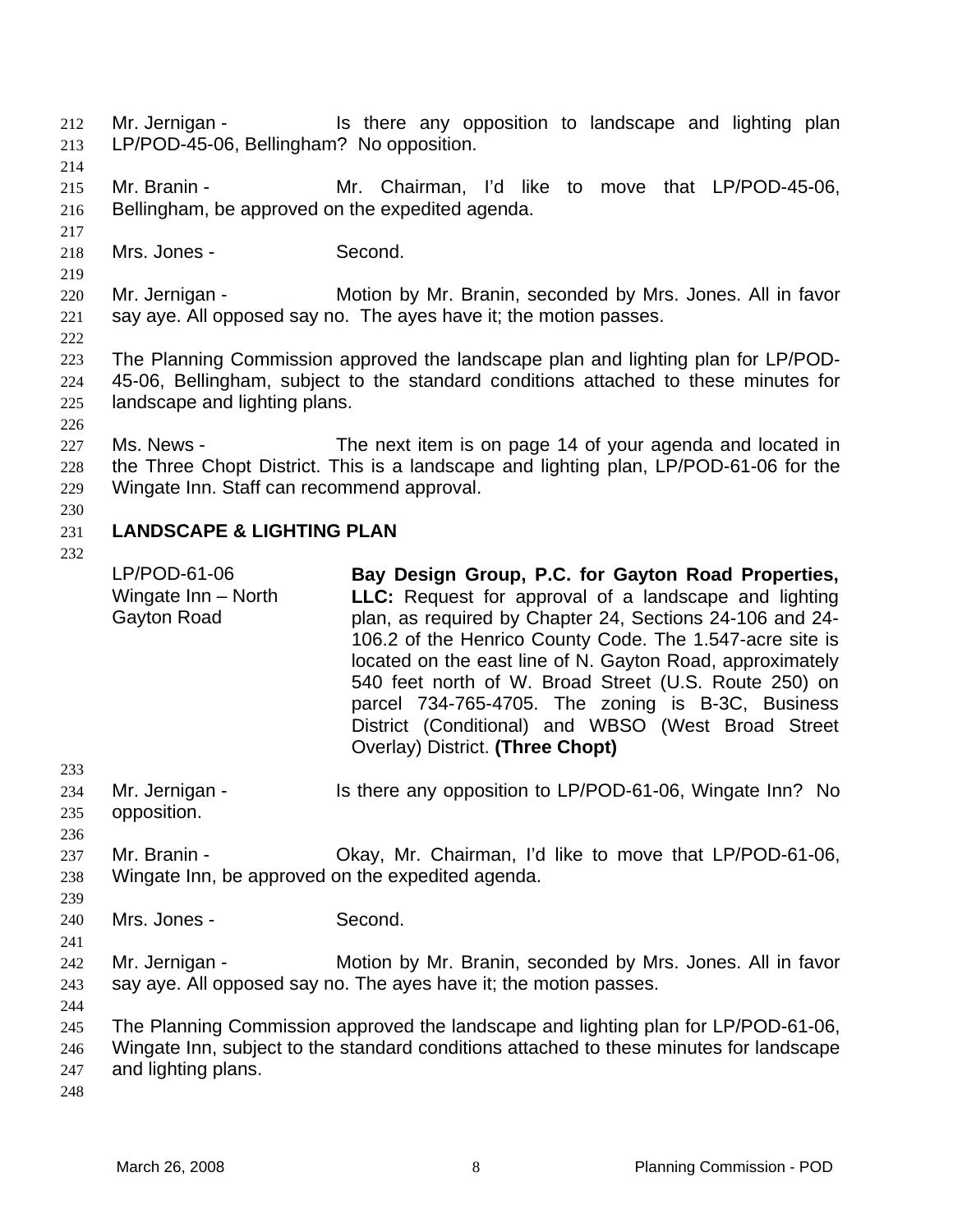249

Ms. News - Next on page 15 of your agenda and located in the Fairfield District is POD-14-08, the Townes @ Stonewall Manor. Staff can recommend approval. 250

251

- **PLAN OF DEVELOPMENT** POD-14-08 Townes @ Stonewall Manor – Sanctuary and Shurm Drives **Bay Design Group, PC for Community Development Partners, LLC:** Request for approval of a plan of development, as required by Chapter 24, Section 24-106 of the Henrico County Code, to construct 10, two-story buildings containing 45 residential condominiums. The 3.939-acre site is located on the south line of Sanctuary Drive, approximately 1,000 feet from the east intersection of E. Parham Road and Sanctuary Drive between Skirmish Run Drive and Honor Drive on parcel 781-756-5920 and part of parcel 781-756-5960. The zoning is R-5C, General Residence District (Conditional). County water and sewer. **(Fairfield)** Mr. Jernigan - Is there any opposition to POD-14-08, the Townes @ Stonewall Manor? No opposition. Mr. Archer - The Mr. Chairman, I will move for approval of POD-14-08, the Townes @ Stonewall Manor, subject to the annotations on the plans, standard conditions for developments of this type, and the additional conditions 29 through 35. Mr. Vanarsdall - Second. Mr. Jernigan - The Motion by Mr. Archer, seconded by Mr. Vanarsdall. All in favor say aye. All opposed say no. The ayes have it; the motion passes. The Planning Commission approved POD-14-08, the Townes @ Stonewall Manor, subject to the annotations on the plans, the standard conditions attached to these minutes for developments of this type, and the following additional conditions: 29. The unit house numbers shall be visible from the parking areas and drives. 30. The names of streets, drives, courts and parking areas shall be approved by the
- 270 271 272 273 Richmond Regional Planning District Commission and such names shall be included on the construction plans prior to their approval. The standard street name signs shall be installed prior to any occupancy permit approval.
- 274 275 31. The proffers approved as a part of zoning case C-30C-07 shall be incorporated in this approval.
- 276 277 278 279 32. All exterior lighting fixtures shall be designed and arranged so the source of light is not visible from the roadways or adjacent residential properties. The lighting shall be low intensity, residential in character, and the height or standards shall not exceed 15 feet.
- 280 281 282 33. The location of all existing and proposed utility and mechanical equipment (including HVAC units, electric meters, junction and accessory boxes, transformers, and generators) shall be identified on the landscape plans. All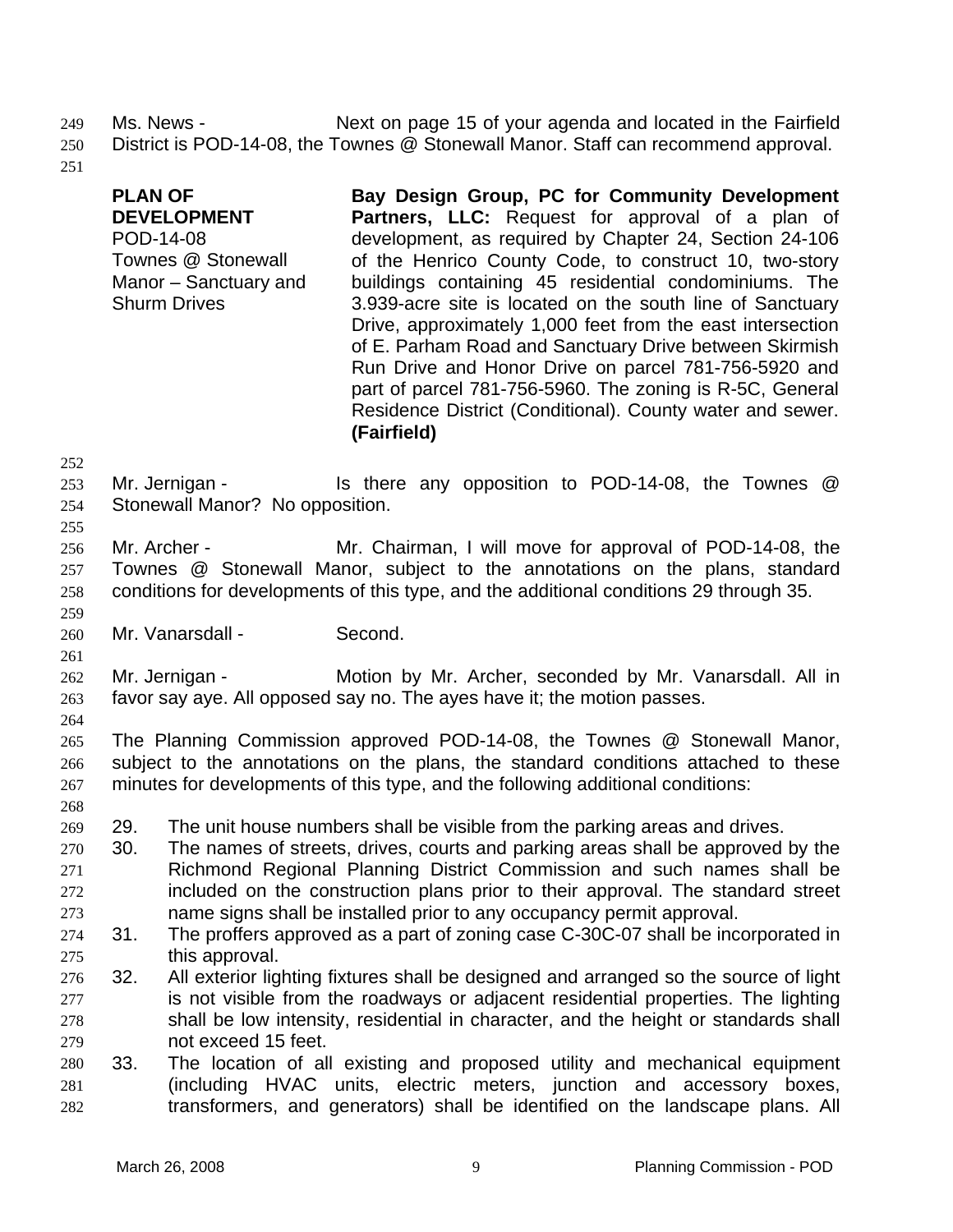equipment shall be screened by such measures as determined appropriate by the Director of Planning or the Planning Commission at the time of plan approval. 283 284

- 285 286 287 34. The developer shall provide signage, the wording and location as deemed appropriate by the Director of Public works, which addresses the possible future extension of any stub street.
- 288 289 35. All trash receptacles shall be screened and located in the rear of each residential unit.

291 292 293 Ms. News - The Mext on page 17 of your agenda and located in the Brookland District is a reconsideration of SUB-53-07, Staples Mill Centre for 33 lots. This is to increase the number of lots from 31 to 33 lots.

- 295 **SUBDIVISION RECONSIDERATION**
- 296

294

290

SUB-53-07 Staples Mill Centre (September 2007 Plan) Bethlehem Road **E. D. Lewis & Associates for Ollin Toler:** The 1.06-acre site proposed for a subdivision of 33 townhouses for sale is located on the south line of Bethlehem Road, approximately 370 feet west of the west line of Staples Mill Road on parcels 773-40-5043, 8899, 9498; 774-740-0096, 0894, 1592, 2190 and 773-741-8102. The zoning is UMUC, Urban Mixed Use District (Conditional). County water and sewer. **(Brookland)** 33 Lots

297

298 299 Mr. Jernigan - Is there any opposition to SUB-53-07, Staples Mill Centre (September 2007 Plan)? No opposition.

300

301 302 303 304 Mr. Vanarsdall - I move that SUB-53-07, Staples Mill Centre (September 2007 Plan), be approved on the expedited agenda with the annotations on the plans, the standard conditions for residential townhouse subdivisions served by public utilities, and the following conditions 15 through 17.

305 306

307

Mr. Archer - Second.

308 309 Mr. Jernigan - **Motion by Mr. Vanarsdall, seconded by Mr. Archer. All in** favor say aye. All opposed say no. The ayes have it; the motion passes.

310

315

311 312 313 314 The Planning Commission granted conditional approval to SUB-53-07, Staples Mill Centre (February 2007 Plan), subject to the standard conditions attached to these minutes for subdivisions served by public utilities, the annotations on the plans, and the following additional conditions:

- 316 317 15. A County standard sidewalk shall be constructed along the south side of Bethlehem Road.
- 318 319 16. The proffers approved as part of zoning case C-15C-07 shall be incorporated in this approval.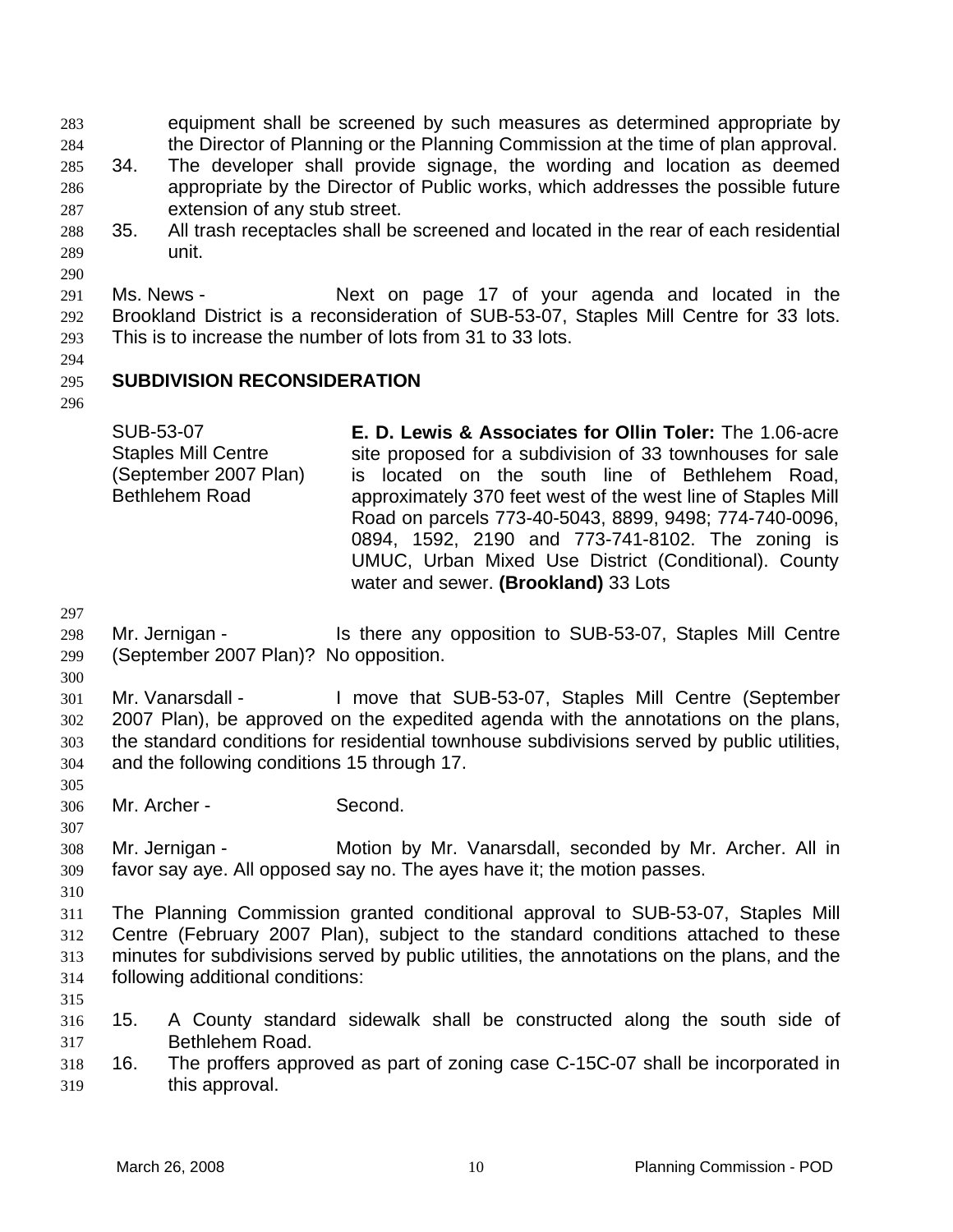17. The applicant shall obtain vacation of any lots in Westbourne Subdivision which are within the limits of this subdivision prior to final approval of the plat. 320 321

323 324 325 326 327 328 329 Ms. News - The next item is on page 22 of your agenda and is located in the Three Chopt District. This is POD-42-06, West Broad Village. This is Prospect Home architecturals for the townhouses. There is an addendum item on page 5 of the addendum that indicates there is a revised plan in your addendum and the developer has submitted an architectural plan showing the additional detailing and brick finishes for the side building walls facing the streets. Materials are consistent with the proffered sketch plans. Staff can recommend approval.

330

322

### 331 **PLAN OF DEVELOPMENT – PROSPECT HOMES ARCHITECTURALS**

332 *(Deferred from the February 27, 2008 Meeting)*

333

334

340

342

| POD-42-06<br>West Broad Village – W.<br><b>Broad St./Three Chopt</b><br>Road | Timmons Group and Smith & Associates for Prospect<br>Homes of Virginia and Unicorp National<br><b>Developments, Inc.:</b> Request for approval of Prospect<br>Homes architectural plans, as required by Chapter 24,<br>Section 24-106 of the Henrico County Code, to construct<br>96 townhouses for sale (brownstones). The 12-acre<br>portion of the 115.04-acre site is located along the south<br>line of W. Broad Street (U. S. Route 250), the north line of<br>Three Chopt Road, and the east line of the future John<br>Rolfe Parkway on part of parcel 742-760-7866. The zoning<br>is UMUC, Urban Mixed Use District (Conditional) and<br>WBSO, West Broad Street Overlay District. County water |
|------------------------------------------------------------------------------|----------------------------------------------------------------------------------------------------------------------------------------------------------------------------------------------------------------------------------------------------------------------------------------------------------------------------------------------------------------------------------------------------------------------------------------------------------------------------------------------------------------------------------------------------------------------------------------------------------------------------------------------------------------------------------------------------------|
|                                                                              | and sewer. (Three Chopt)                                                                                                                                                                                                                                                                                                                                                                                                                                                                                                                                                                                                                                                                                 |

- 335 336 337 Mr. Jernigan - Is there any opposition POD-42-06, West Broad Village architecturals?
- 338 339 Mrs. Jones - The Mr. Chairman, I will not be voting on this case due to a representational conflict.
- 341 Mr. Jernigan - Ckay. Thank you, Mrs. Jones. We have no opposition.
- 343 344 345 346 347 Mr. Branin - All right, Mr. Chairman. First, I'd like to thank Prospect Homes for working with me on this project and keeping the integrity and the quality of this project going. I'd like to move for approval of POD-42-06, West Broad Village on the expedited agenda.
- 348 Mr. Archer - Second.
- 350 351 Mr. Jernigan - Motion by Mr. Branin, seconded by Mr. Archer. All in favor say aye. All opposed say no. The ayes have it; the motion passes.
- 352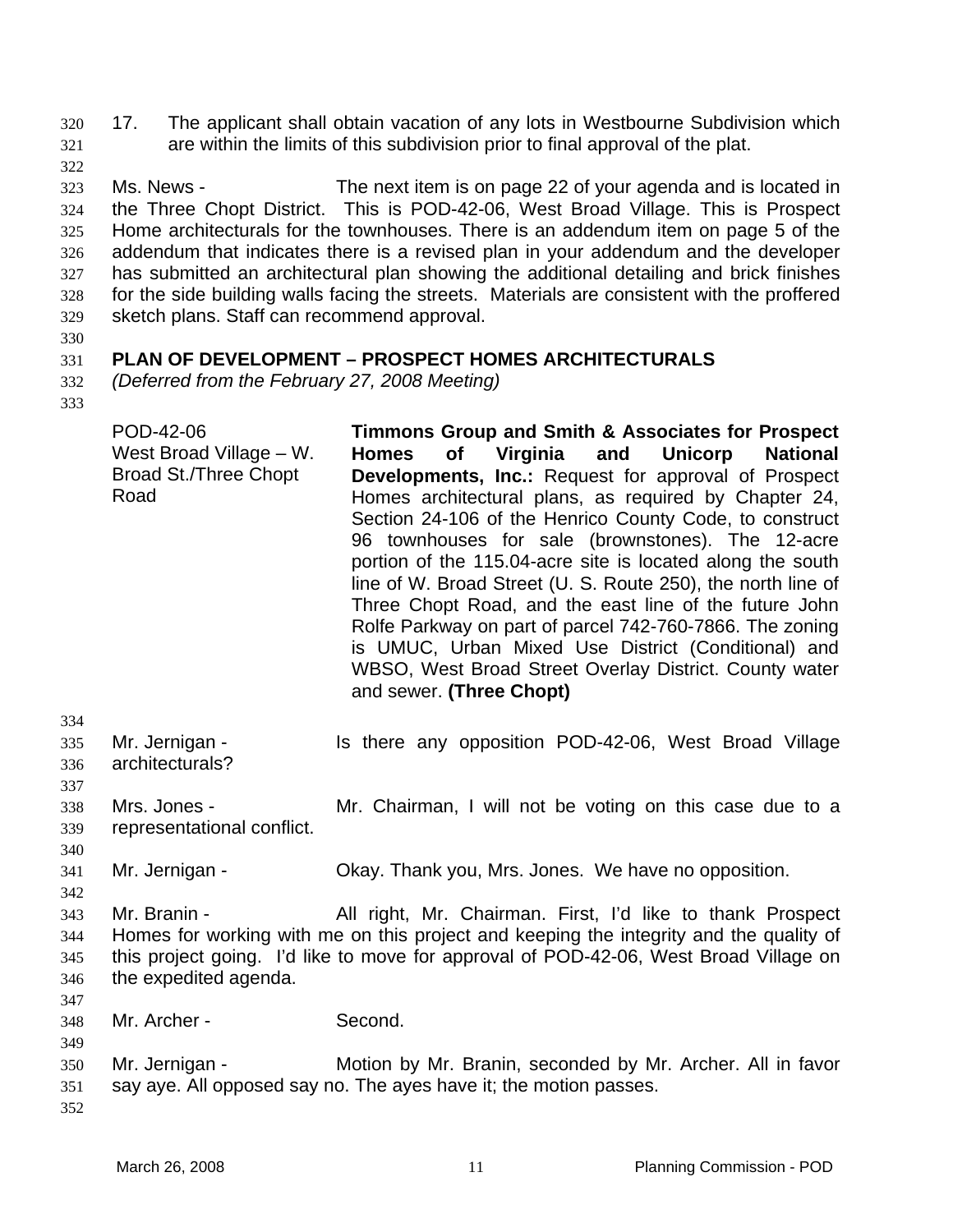353 The vote was as follows: 354 355 356 357 358 359 360 361 362 363 364 365 366 367 368 369 370 371 372 373 374 375 376 377 378 379 380 381 382 383 384 385 386 387 388 Mr. Jernigan - Yes Mrs. Jones - **Abstain** Mr. Archer - Yes Mr. Vanarsdall - Yes Mr. Branin – Yes The Planning Commission approved POD-42-06, West Broad Village, subject to the annotations on the plans, and the conditions previously approved for this plan of development by the Planning Commission at their April 25, 2007 Meeting. Ms. News - The next item is on page 26 of your agenda and is located in the Three Chopt District. This is POD-15-89, Food Lion/Bloom at the Lauderdale Square Shopping Center. There is an addendum item on page 5 of your addendum that indicates that the developer has submitted revised plans showing the materials are consistent and harmonious with the remainder of the shopping center. Staff can now recommend approval. **PLAN OF DEVELOPMENT** *(Deferred From the February 27, 2008 Meeting)* POD-15-89 Food Lion/Bloom Lauderdale Square Shopping Center **Interplan, LLC and Omar Joyner for Food Lion Inc.:** Request for approval of a reconsideration of a plan of development, as required by Chapter 24, Section 24-106 of the Henrico County Code, to revise elevations for an existing grocery store in a shopping center. The 2.9-acre site is located at the northeast corner of Lauderdale Drive and Church Road on parcel 734-757-2001. The zoning is B-2C, Business District (Conditional). County water and sewer. **(Three Chopt)** Mr. Jernigan - The Is there any opposition to POD-15-89, Food Lion/Bloom? No opposition. Mr. Branin - The Mr. Chairman, I'd like to move that POD-15-89, Food Lion/Bloom, be approved on the expedited agenda with the annotations on the plans. Mr. Archer - Second. Mr. Jernigan - **Motion by Mr. Branin, seconded by Mr. Archer. All in favor** say aye. All opposed say no. The ayes have it; the motion passes. The Planning Commission approved POD-15-89, Food Lion/Bloom, subject to the annotations on the plans, and the original conditions of approval approved by the Planning Commission on March 3, 1989.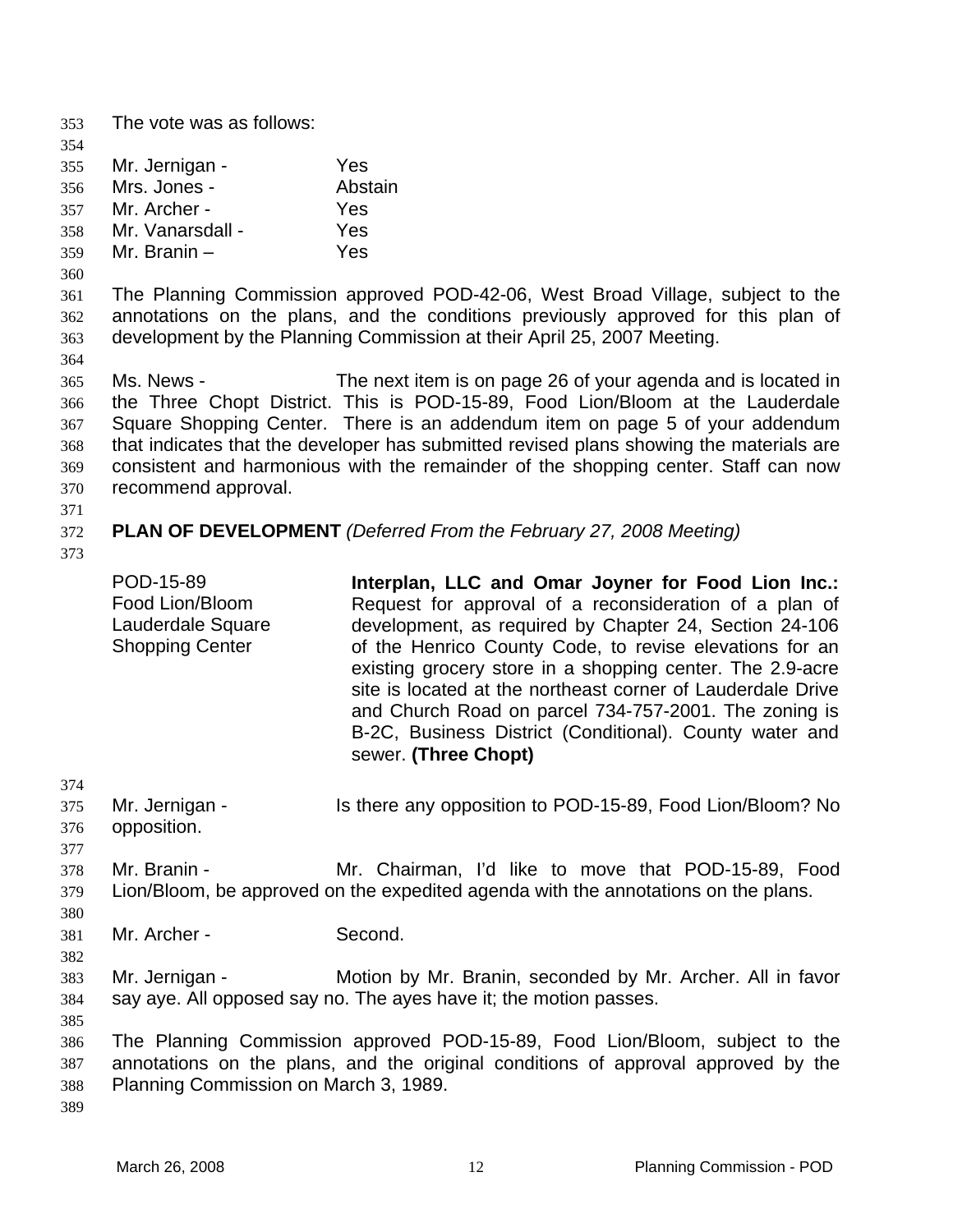Ms. News - The next item is on page 27 of your agenda and also located in the Three Chopt District. This is POD-81-99, Food Lion/Bloom conversion in Twin Hickory Town Center. There is an addendum item on page 6 of your addendum indicating that there's a revised plan in your addendum, and a revised recommendation indicating the developer has submitted revised architectural plans showing materials that are consistent and harmonious with the remainder of the shopping center. Staff can now recommend approval. 390 391 392 393 394 395 396

- 397
- 398

**PLAN OF DEVELOPMENT** *(Deferred from the February 27, 2008 Meeting)*

399

POD-81-99 Food Lion/Bloom Twin Hickory Town Center **Interplan, LLC, Twin Hickory, LLC and Edens & Avant and Omar Joyner for Food Lion Inc.:** Request for approval of a reconsideration of a plan of development, as required by Chapter 24, Section 24-106 of the Henrico County Code, to revise elevations for an existing grocery store in a shopping center. The 7.04-acre site is located at the northwest corner of Nuckols Road and Twin Hickory Road on parcel 746-772-0397. The zoning is B-2C, Business District (Conditional). County water and sewer. **(Three Chopt)**

400

403

406

408

- 401 402 Mr. Jernigan - Is there any opposition to POD-81-99, Food Lion/Bloom at Twin Hickory Town Center? No opposition.
- 404 405 Mr. Branin - Mr. Chairman, I'd like to move that POD-81-99, Food Lion/Bloom, be approved on the expedited agenda with the annotations on the plans.
- 407 Mrs. Jones - Second.
- 409 410 Mr. Jernigan - **Motion by Mr. Branin, seconded by Mrs. Jones. All in favor** say aye. All opposed say no. The ayes have it; the motion passes.
- 411

412 413 414 The Planning Commission approved POD-81-99, Food Lion/Bloom, subject to the annotations on the plans, and the original conditions of approval approved by the Planning Commission on December 15, 1999.

416 417 418 Ms. News - Next on page 35 of your agenda and located in the Three Chopt District is a landscape and lighting plan, LP/POD-19-07 for the Retail Shops @ Short Pump. Staff can recommend approval.

419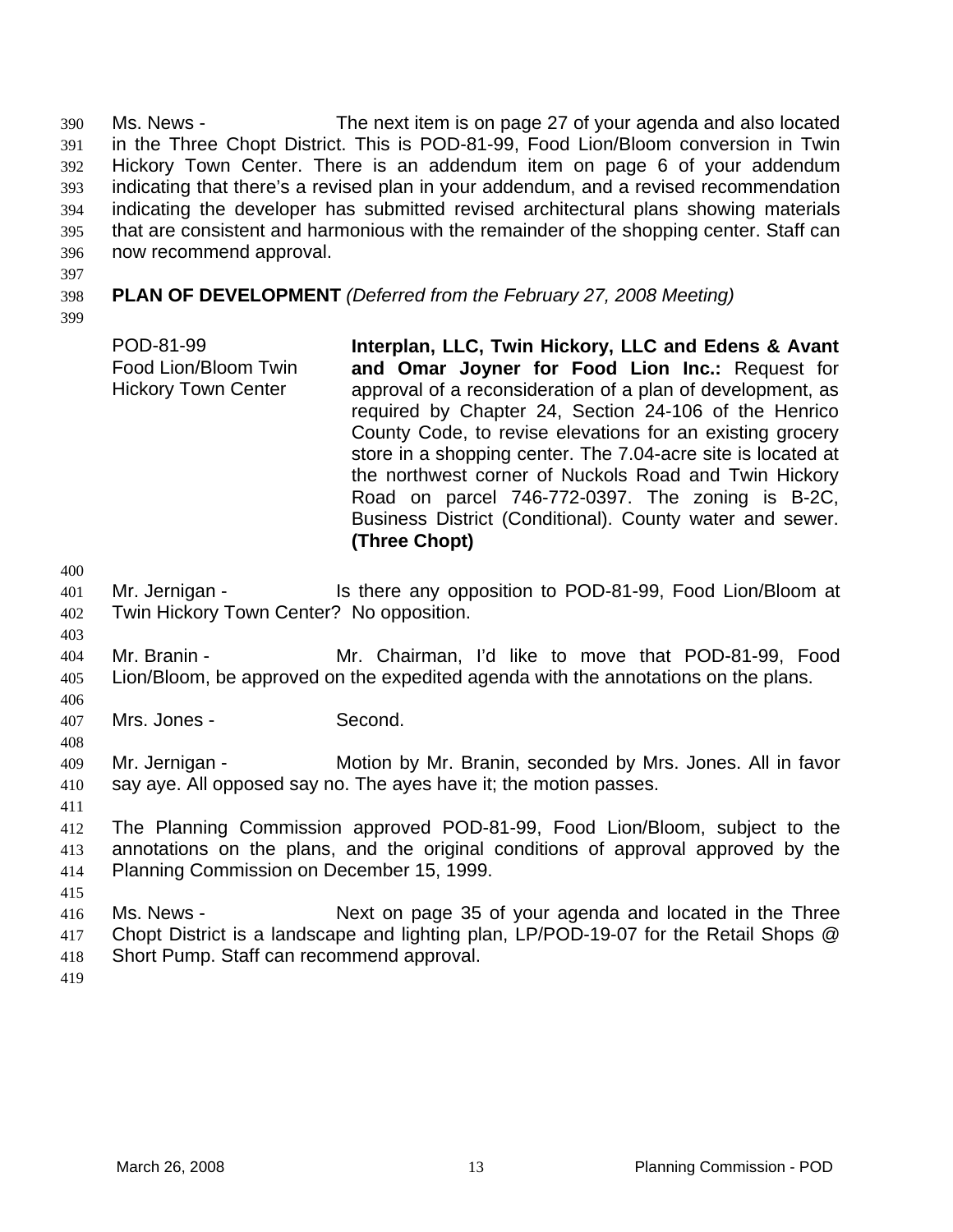## 420 **LANDSCAPE & LIGHTING PLAN**

421

|     | LP/POD-19-07<br>Retail Shops @ Short<br>Pump                                    | D. Neil Rankins for Short Pump Corners LZB, L.C.:<br>Request for approval of a landscape and lighting plan, as<br>required by Chapter 24, Sections 24-106 and 24-106.2 of<br>the Henrico County Code. The 1.25-acre site is located on<br>the south line of W. Broad Street (U.S. Route 250)<br>approximately 1,005 feet west of Pump Road on parcel<br>739-762-0100. The zoning is B-2C, Business District<br>(Conditional) and WBSO (West Broad Street Overlay)<br>District. (Three Chopt) |  |  |
|-----|---------------------------------------------------------------------------------|----------------------------------------------------------------------------------------------------------------------------------------------------------------------------------------------------------------------------------------------------------------------------------------------------------------------------------------------------------------------------------------------------------------------------------------------------------------------------------------------|--|--|
| 422 |                                                                                 |                                                                                                                                                                                                                                                                                                                                                                                                                                                                                              |  |  |
| 423 | Mr. Jernigan -                                                                  | Is there any opposition to LP/POD-19-07, Retail Shops @                                                                                                                                                                                                                                                                                                                                                                                                                                      |  |  |
| 424 | Short Pump? No opposition.                                                      |                                                                                                                                                                                                                                                                                                                                                                                                                                                                                              |  |  |
| 425 |                                                                                 |                                                                                                                                                                                                                                                                                                                                                                                                                                                                                              |  |  |
| 426 | Mr. Branin -                                                                    | Then, Mr. Chairman, I'd like to move that LP/POD-19-07,                                                                                                                                                                                                                                                                                                                                                                                                                                      |  |  |
| 427 |                                                                                 | Retail Shops @ Short Pump, be approved on the expedited agenda.                                                                                                                                                                                                                                                                                                                                                                                                                              |  |  |
| 428 |                                                                                 |                                                                                                                                                                                                                                                                                                                                                                                                                                                                                              |  |  |
| 429 | Mr. Archer -                                                                    | Second.                                                                                                                                                                                                                                                                                                                                                                                                                                                                                      |  |  |
| 430 |                                                                                 |                                                                                                                                                                                                                                                                                                                                                                                                                                                                                              |  |  |
| 431 | Mr. Jernigan -                                                                  | Motion by Mr. Branin, seconded by Mr. Archer. All in favor                                                                                                                                                                                                                                                                                                                                                                                                                                   |  |  |
| 432 | say aye. All opposed say no. The ayes have it; the motion passes.               |                                                                                                                                                                                                                                                                                                                                                                                                                                                                                              |  |  |
| 433 |                                                                                 |                                                                                                                                                                                                                                                                                                                                                                                                                                                                                              |  |  |
| 434 |                                                                                 | The Planning Commission approved the landscape and lighting plan for LP/POD-19-07,                                                                                                                                                                                                                                                                                                                                                                                                           |  |  |
| 435 | Retail Shops @ Short Pump, subject to the standard conditions attached to these |                                                                                                                                                                                                                                                                                                                                                                                                                                                                                              |  |  |
| 436 | minutes for landscape and lighting plans.                                       |                                                                                                                                                                                                                                                                                                                                                                                                                                                                                              |  |  |
| 437 |                                                                                 |                                                                                                                                                                                                                                                                                                                                                                                                                                                                                              |  |  |
| 438 | Ms. News -                                                                      | Next on page 36 of your agenda and located in the Three                                                                                                                                                                                                                                                                                                                                                                                                                                      |  |  |
| 439 |                                                                                 | Chopt District is a landscape and lighting plan, LP/POD-20-07 for the La-Z-Boy @ Short                                                                                                                                                                                                                                                                                                                                                                                                       |  |  |
| 440 | Pump. Staff can recommend approval.                                             |                                                                                                                                                                                                                                                                                                                                                                                                                                                                                              |  |  |
| 441 |                                                                                 |                                                                                                                                                                                                                                                                                                                                                                                                                                                                                              |  |  |
| 442 | <b>LANDSCAPE &amp; LIGHTING PLAN</b>                                            |                                                                                                                                                                                                                                                                                                                                                                                                                                                                                              |  |  |
| 443 |                                                                                 |                                                                                                                                                                                                                                                                                                                                                                                                                                                                                              |  |  |
|     | LP/POD-20-07<br>La-Z-Boy @ Short Pump                                           | D. Neil Rankins for Short Pump Corners LZB, L.C.:<br>Request for approval of a landscape and lighting plan, as<br>$\sim$ 11 0 $\sim$ 400 0 $\sim$ 0 $\sim$ 0 400 $\sim$ 100 400 $\sim$ 1                                                                                                                                                                                                                                                                                                     |  |  |

## 442

required by Chapter 24, Sections 24-106 and 24-106.2 of the Henrico County Code. The 1.18-acre site is located on the south line of W. Broad Street (U.S. Route 250) approximately 750 feet west of Pump Road on parcel 739- 761-2693. The zoning is B-2C, Business District (Conditional) and WBSO (West Broad Street Overlay) District. **(Three Chopt)**

444

445 446 Mr. Jernigan - Is there any opposition to LP/POD-20-07, La-Z-Boy @ Short Pump? No opposition.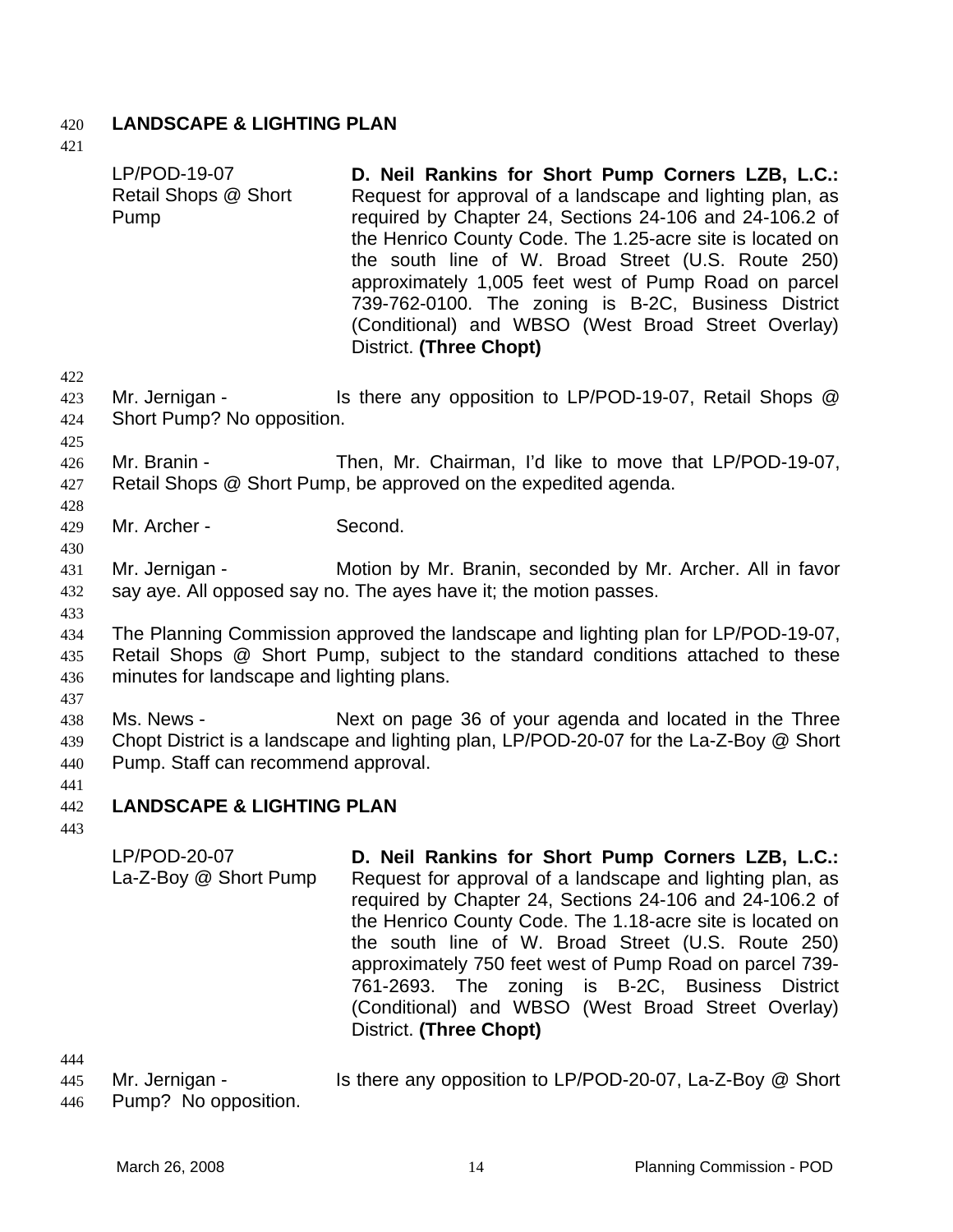- Mr. Branin Mr. Chairman, I'd like to move that LP/POD-20-07, La-Z-Boy @ Short Pump, be approved on the expedited agenda. 447 448
- 449
- 450 Mrs. Jones - Second.
- 451

452 453 Mr. Jernigan - **Motion by Mr. Branin, seconded by Mrs. Jones. All in favor** say aye. All opposed say no. The ayes have it; the motion passes.

454

455 456 457 The Planning Commission approved the landscape and lighting plan for LP/POD-20-07, La-Z-Boy @ Short Pump, subject to the standard conditions attached to these minutes for landscape and lighting plans.

458

459 460 461 462 Ms. News - The final item is on page 37 of your agenda and located in the Varina District. This is SUB-07-08, Woodlawn Terrace (March 2008 Plan) for one lot. There is an addendum item correcting the caption to revise the name of the subdivision and to note the ASO District in the caption. Staff can recommend approval.

463

465

### 464 **SUBDIVISION**

SUB-07-08 Woodlawn Terrace (March 2008 Plan) Defense Avenue and Algiers Drive **Balzer & Associates, Inc. for Stephen R. Marks and Emerald Land Development, LLC:** The 0.25-acre site proposed for a subdivision of 1 single-family home is located approximately 795 feet east of Bond Street on the north line of Defense Avenue at the intersection with Algiers Drive on parcel 830-717-0339. The zoning is R-4, One-Family Residence District **and ASO (Airport Safety Overlay) District**. County water and sewer. **(Varina) 1 Lot** 

467 468 469 470 471 Mr. Jernigan - The Is there any opposition to SUB-07-08, Woodlawn Terrace (March 2008 Plan)? There is no opposition. With that, I will move for approval of SUB-07-08, Woodlawn Terrace (March 2008 Plan), subject to the annotations on the plans, the standard conditions for subdivisions served by public utilities, and the revised caption in the addendum.

- 473 Mr. Vanarsdall - Second.
- 474

472

466

475 Mr. Jernigan - **Motion by Mr. Jernigan, seconded by Mr. Vanarsdall.** All in

- 476 favor say aye. All opposed say no. The ayes have it; the motion passes.
- 477

479

- 478 Ms. News - That completes our expedited agenda.
- 480 Mr. Jernigan - Thank you, Ms. News.
- 482 483 Mr. O'Kelly - Mr. Chairman, the next item on the agenda are the subdivision extensions. Two of those subdivisions require Planning Commission action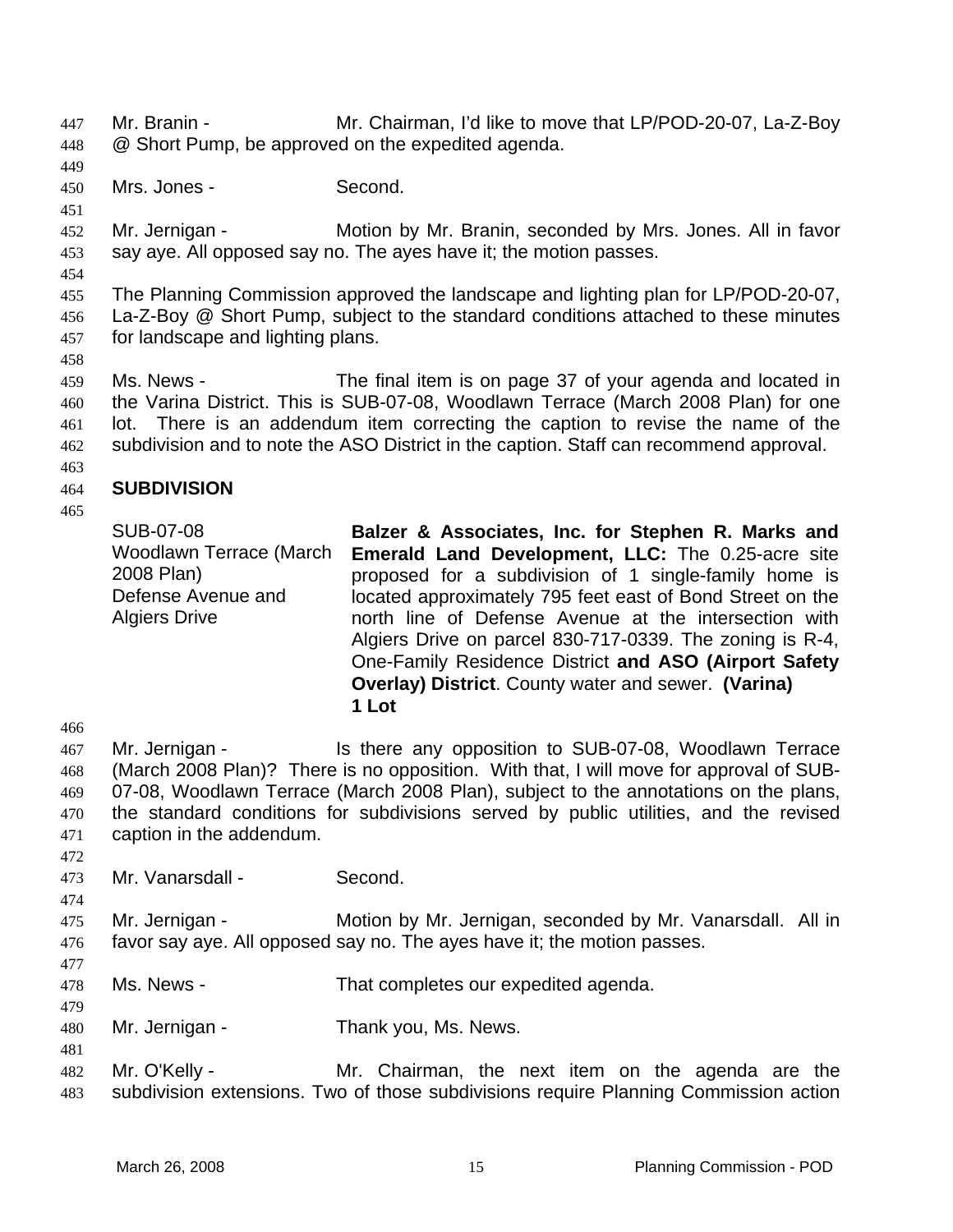and two are for informational purposes only. Ms. Christina Goggin will lead the Commission through those recommendations. 484 485

486

### 487 **SUBDIVISION EXTENSIONS OF CONDITIONAL APPROVAL**

488

### 489 **PLANNING COMMISSION APPROVAL**

490

| <b>Subdivision</b>                                                         | Original<br>No. of<br>Lots | Remaining<br>Lots | <b>Previous</b><br><b>Extensions</b> | <b>Magisterial</b><br><b>District</b> | Recommended<br><b>Extension</b> |
|----------------------------------------------------------------------------|----------------------------|-------------------|--------------------------------------|---------------------------------------|---------------------------------|
| <b>Effinger Drive (A</b><br>Ded. of a Portion of<br><b>Effinger Drive)</b> | 0                          | 0                 | 8                                    | <b>Fairfield</b>                      | 03/25/2009                      |
| <b>Trivett Woods</b><br>(May 2002 Plan)                                    | 8                          | 8                 | 6                                    | <b>Fairfield</b>                      | 03/25/2009                      |

491 492

### 493 **FOR INFORMATIONAL PURPOSES ONLY**

494

| <b>Subdivision</b>                         | Original<br>No. of<br>Lots | Remaining<br>Lots | <b>Previous</b><br><b>Extensions</b> | <b>Magisterial</b><br><b>District</b> | Recommended<br><b>Extension</b> |
|--------------------------------------------|----------------------------|-------------------|--------------------------------------|---------------------------------------|---------------------------------|
| <b>Mansfield Wood</b><br>(March 2006 Plan) | 105                        | 41                |                                      | Varina                                | 03/25/2009                      |

495

497

498 499 500 501 502 503 504 505 Ms. Goggin - Good morning. Like Mr. O'Kelly said, we have two subdivisions in front of you today that would require Planning Commission approval for extension. Unfortunately, for Trivett Woods, the developer did not send in their request nor their money for that, so it can't be approved. Effinger Driver, on the other hand, even though it has had eight previous extensions, it's for a continuation of a stub road off of Mechanicsville Turnpike. The developer, Eugene West, has requested an extension due to the economic outlook in the near future and would like to reserve his right to build that road.

507 508 Mr. Jernigan - Okay. Is there an opposition to approval of Effinger Drive? There is no opposition.

- 509 510 Mr. Archer - **Mr. Chairman, I move approval of the extension of Effinger**
- 511 Driver.
- 512 513

506

Mr. Vanarsdall - Second.

514

<sup>496</sup>  Mr. Jernigan - Good morning.

<sup>515</sup>  516 Mr. Jernigan - Motion by Mr. Archer, seconded by Mr. Vanarsdall. All in favor say aye. All opposed say no. The ayes have it; the motion passes.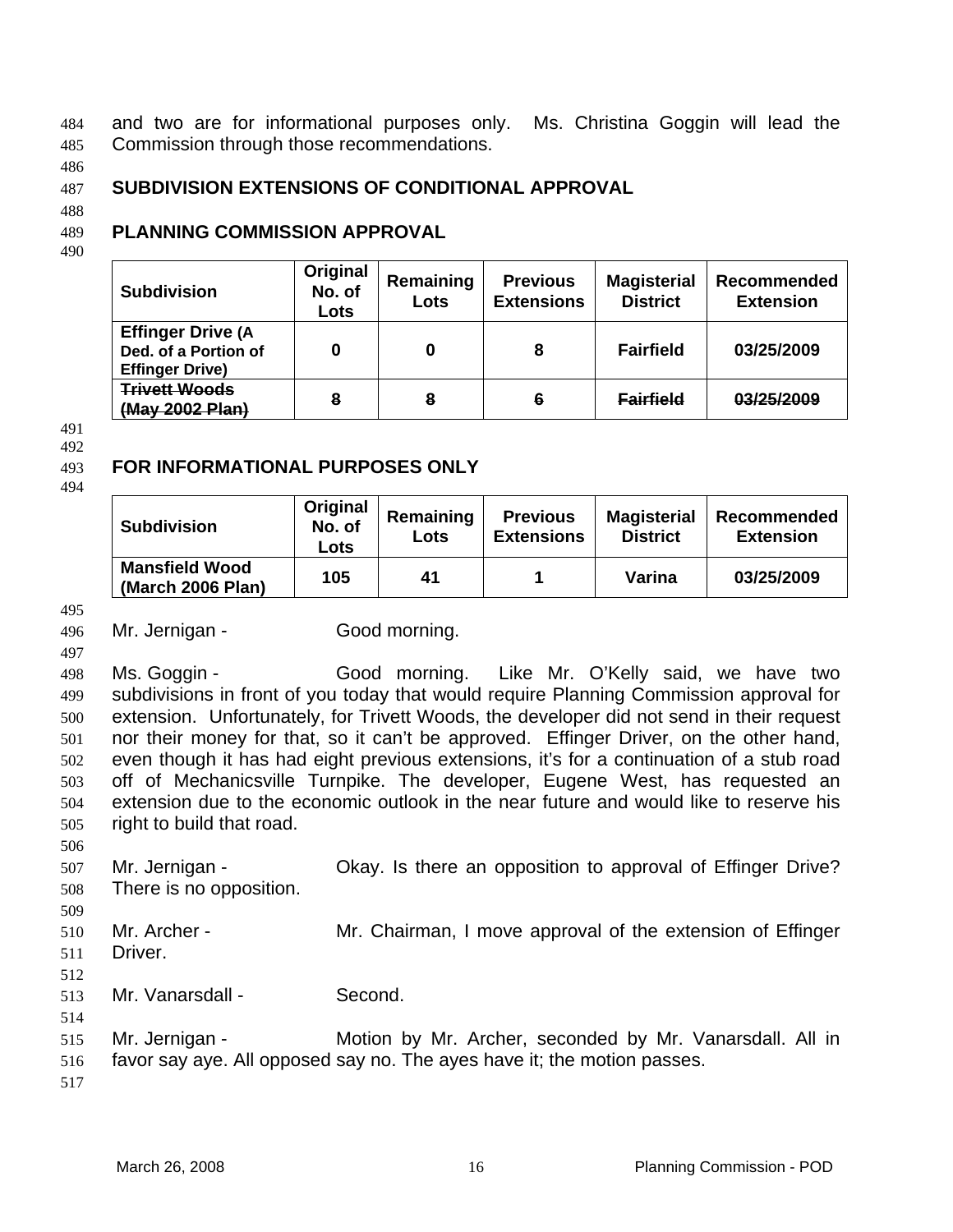The Planning Commission voted to approve subdivision extension of conditional approval for 12 months to March 25, 2009, for Effinger Drive. 518 519

- 520
- 521 **TRANSFER OF APPROVAL** (Deferred from the February 27, 2008 Meeting)
- 522

523

530

532

534

537

539

POD-36-96 Highwoods Center - Lewis LLC and 1881 Industrial, LLC: Request for transfer of Road **C. B. Richard Ellis of Virginia, Inc. for Fawn Industrial,**  approval as required by Chapter 24, Section 24-106 of the Henrico County Code from Highwoods/Forsyth, L.P. to Fawn Industrial, LLC and 1881 Industrial, LLC. The 17.7 acre site is located on the east line of Lewis Road, approximately 400 feet north of Eubank Road on parcel 819-712-7580. The zoning is M-1, Light Industrial District. County water and sewer. **(Varina)**

524 525 Mr. Jernigan - Is there any opposition to POD-36-96, Highwoods Center? No opposition.

- 527 528 529 Mr. Ward - The Good morning. The site inspection was completed at the property yesterday and deficiencies have been corrected. Therefore, staff can recommend approval of the Highwoods Center transfer of approval.
- 531 Mr. Jernigan - Ckay. We thank you, sir.
- 533 Mr. Ward - Chay.
- 535 536 Mr. Jernigan - All right. With that, I will for approval of transfer of approval POD-36-96, Highwoods Center on Lewis Road.
- 538 Mrs. Jones - Second.
- 540 541 Mr. Jernigan - Motion by Mr. Jernigan, seconded by Mrs. Jones. All in favor say aye. All opposed say no. The ayes have it; the motion passes.
- 542
- 543 544 545 The Planning Commission approved the transfer of approval request for POD-36-96, Highwoods Center, from Highwoods/Forsyth, L.P. to Fawn Industrial, LLC and 1881 Industrial, LLC., subject to the standard and added conditions previously approved.
- 546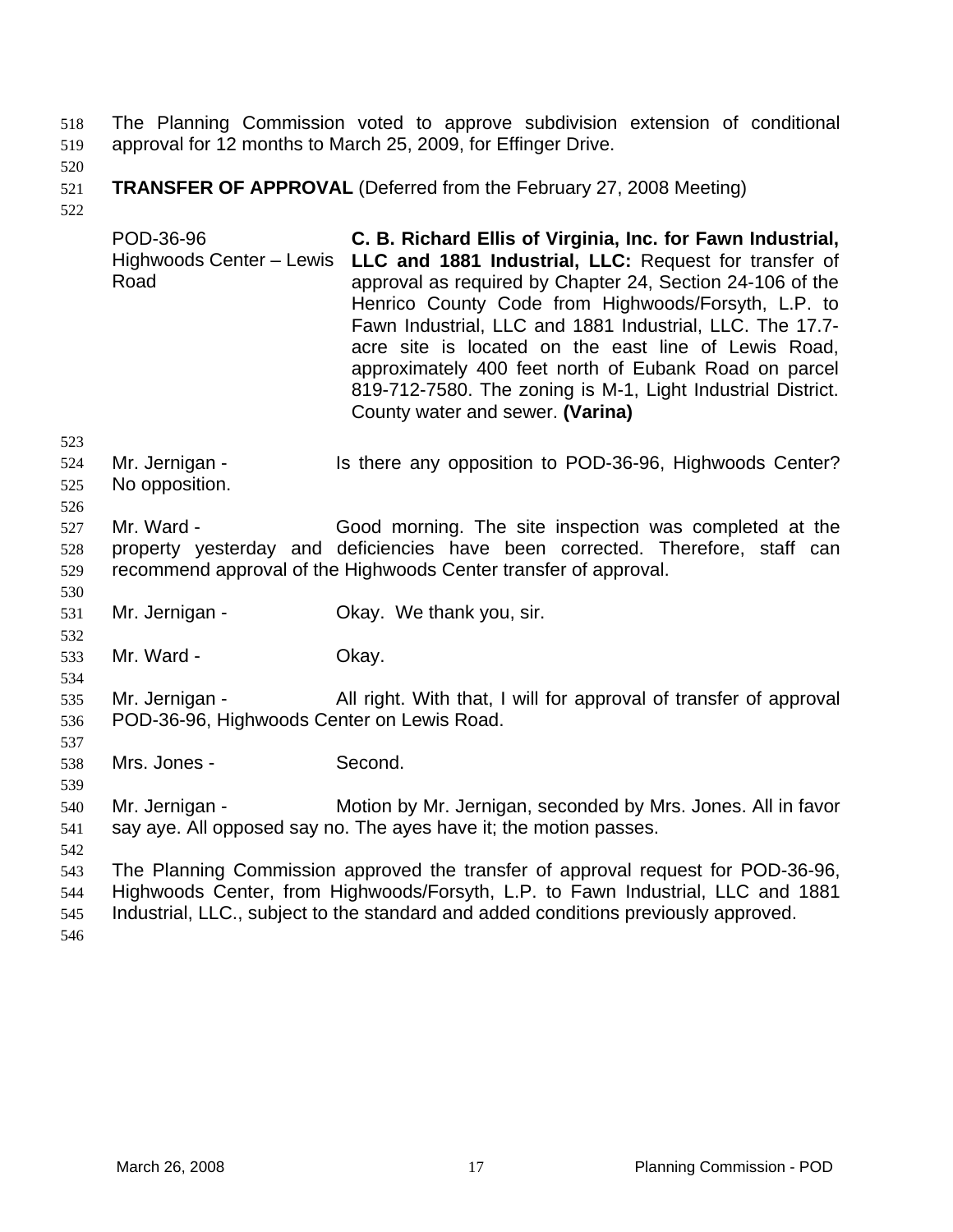# 547 **TRANSFER OF APPROVAL** *(Deferred from the February 27, 2008 Meeting)*

548

|                   | POD-26-92 (POD-9-86<br>Revised)<br>Republic Plaza - 4501<br>Williamsburg Road | Nabil Hafez for Republic Plaza LLC: Request for transfer<br>of approval as required by Chapter 24, Section 24-106 of<br>the Henrico County Code from Mask Investments LLC to<br>Republic Plaza LLC. The 2.658-acre site is located on the<br>south line of Williamsburg Road, approximately 800 feet<br>from the intersection with Laburnum Avenue on parcel<br>815-713-6182. The zoning is M-1, Light Industrial District.<br>County water and sewer. (Varina) |
|-------------------|-------------------------------------------------------------------------------|-----------------------------------------------------------------------------------------------------------------------------------------------------------------------------------------------------------------------------------------------------------------------------------------------------------------------------------------------------------------------------------------------------------------------------------------------------------------|
| 549               |                                                                               |                                                                                                                                                                                                                                                                                                                                                                                                                                                                 |
| 550<br>551<br>552 | Mr. Jernigan -<br>(POD-9-86 Revised) Republic Plaza? No opposition.           | Is there any opposition to transfer of approval POD-26-92                                                                                                                                                                                                                                                                                                                                                                                                       |
|                   | Mr. Pambid -                                                                  |                                                                                                                                                                                                                                                                                                                                                                                                                                                                 |
| 553<br>554        |                                                                               | The new owner has agreed to correct all landscaping<br>deficiencies in advance of the release of Certificates of Occupancy for three tenant                                                                                                                                                                                                                                                                                                                     |
| 555               | spaces.                                                                       | The deficiencies include missing landscaping and street trees. Staff                                                                                                                                                                                                                                                                                                                                                                                            |
| 556               |                                                                               | recommends approval of this transfer subject to the condition in your agenda. I can                                                                                                                                                                                                                                                                                                                                                                             |
| 557               | answer any questions you might have about this.                               |                                                                                                                                                                                                                                                                                                                                                                                                                                                                 |
| 558               |                                                                               |                                                                                                                                                                                                                                                                                                                                                                                                                                                                 |
| 559               | Mr. Jernigan -                                                                | Are there any questions for Mr. Pambid from the                                                                                                                                                                                                                                                                                                                                                                                                                 |
| 560               |                                                                               | Commission? Okay. With that, I will move for approval of TOA POD-26-92 (POD-9-86                                                                                                                                                                                                                                                                                                                                                                                |
| 561               |                                                                               | Revised) Republic Plaza on Williamsburg Road with condition number one on site                                                                                                                                                                                                                                                                                                                                                                                  |
| 562               | deficiencies.                                                                 |                                                                                                                                                                                                                                                                                                                                                                                                                                                                 |
| 563               |                                                                               |                                                                                                                                                                                                                                                                                                                                                                                                                                                                 |
| 564               | Mrs. Jones -                                                                  | Second.                                                                                                                                                                                                                                                                                                                                                                                                                                                         |
| 565<br>566        | Mr. Jernigan -                                                                | Motion by Mr. Jernigan, seconded by Mrs. Jones. All in favor                                                                                                                                                                                                                                                                                                                                                                                                    |
| 567               |                                                                               | say aye. All opposed say no. The ayes have it; the motion passes.                                                                                                                                                                                                                                                                                                                                                                                               |
| 568               |                                                                               |                                                                                                                                                                                                                                                                                                                                                                                                                                                                 |
| 569               |                                                                               | The Planning Commission approved the transfer of approval request for POD-26-92                                                                                                                                                                                                                                                                                                                                                                                 |
| 570               |                                                                               | (POD-9-86 Revised) Republic Plaza, from Mask Investments LLC to Republic Plaza                                                                                                                                                                                                                                                                                                                                                                                  |
| 571               |                                                                               | LLC, subject to the standard and added conditions previously approved and the                                                                                                                                                                                                                                                                                                                                                                                   |
| 572               | following additional condition:                                               |                                                                                                                                                                                                                                                                                                                                                                                                                                                                 |
| 573               |                                                                               |                                                                                                                                                                                                                                                                                                                                                                                                                                                                 |
| 574               | 1.                                                                            | The site deficiencies, as identified in the inspection report, dated December 17,                                                                                                                                                                                                                                                                                                                                                                               |
| 575               | 2007 shall be corrected by April 15, 2008.                                    |                                                                                                                                                                                                                                                                                                                                                                                                                                                                 |
| 576               |                                                                               |                                                                                                                                                                                                                                                                                                                                                                                                                                                                 |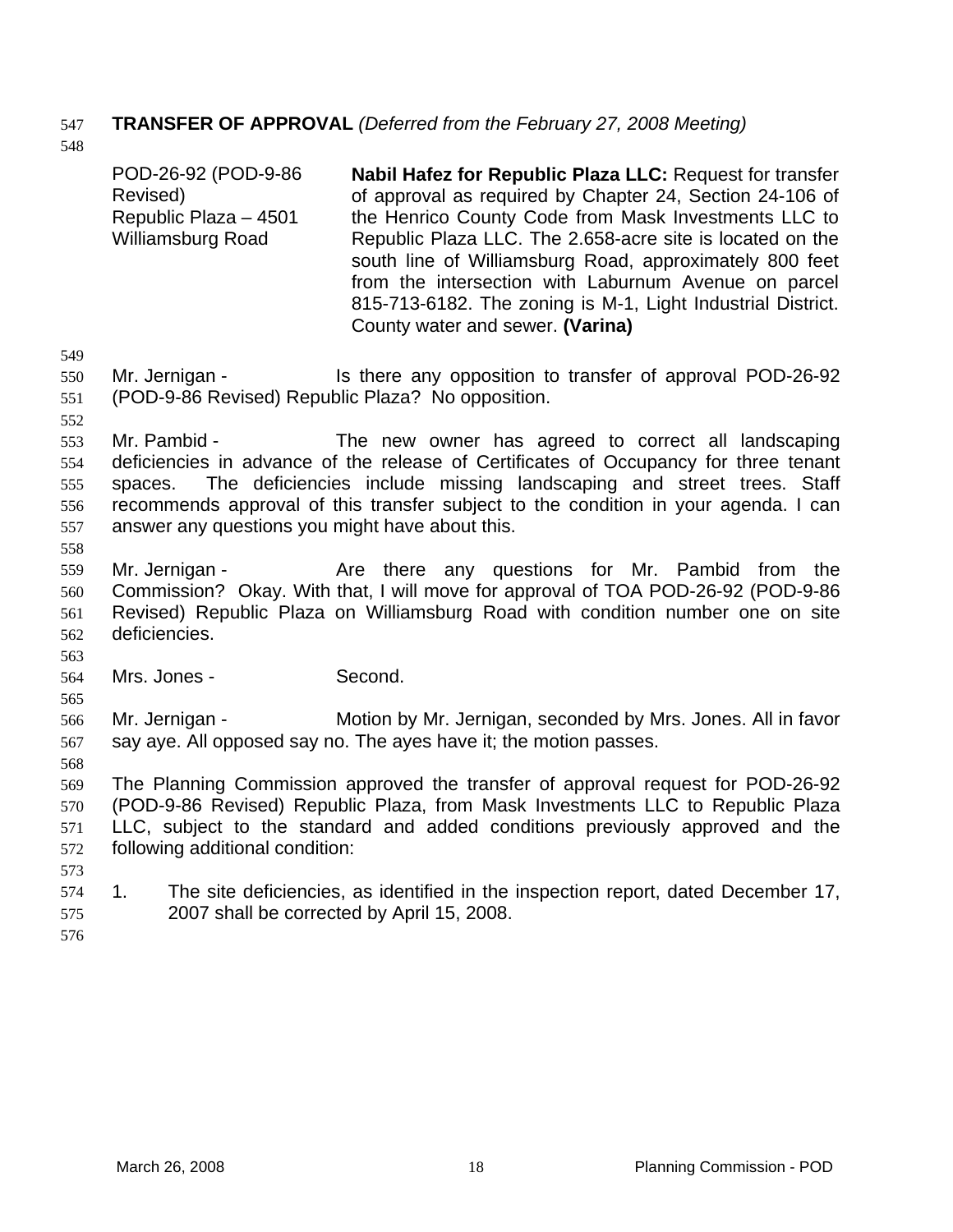## 577 **TRANSFER OF APPROVAL** *(Deferred from the December 12, 2007 Meeting)*

578

POD-47-84 Landmark Office Center, Phase 2 – 8651 Staples Mill Road **Donald N. Blake:** Request for transfer of approval as required by Chapter 24, Section 24-106 of the Henrico County Code from Landmark Office Center, LLC to Donald Blake. The 0.98-acre site is located on the east line of Staples Mill Road approximately 525 feet south of E. Parham Road and 275 feet north of Janway Road on parcel 770-754-483. The zoning is O-2, Office District. County water and sewer. **(Brookland)**

- 579 580 581 Mr. Jernigan - Is there any opposition to transfer of approval POD-47-84, Landmark Office Center, Phase 2? There is no opposition.
- 582

583 584 585 586 587 588 589 590 Mr. Pambid - Good morning again. The new owner has agreed to plant three dogwoods with an installed height of six to eight feet along Staples Mill Road. Additional foundation plantings around the buildings proposed in an alternate landscape plan are above and beyond what was originally approved with POD-47-84. Staff recommends approval of this transfer with the following added condition, that the site deficiencies shall be corrected by June 30, 2008. I can entertain any questions you might have about this transfer.

- 591 592 Mr. Jernigan - Are there any questions for Mr. Pambid from the Commission? Okay. Mr. Vanarsdall?
- 594 595 596 597 Mr. Vanarsdall - All right. Thank you, Mr. Pambid and Mr. Strauss for following through on this. I recommend that transfer of approval POD-47-84, Landmark Office Center, Phase 2, be recommended for approval with one condition, that the site deficiencies will be corrected by June 30, 2008.
- 599 Mr. Archer - Second.
- 600 601 602 Mr. Jernigan - **Motion by Mr. Vanarsdall, seconded by Mr. Archer. All in** favor say aye. All opposed say no. The ayes have it; the motion passes.
- 603

593

598

- 604 605 606 607 The Planning Commission approved the transfer of approval request for POD-47-84, Landmark Office Center, Phase 2, from Landmark Office Center, LLC to Donald Blake, subject to the standard and added conditions previously approved, and the additional added condition:
- 608
- 609 1. The site deficiencies shall be corrected by **June 30, 2008**.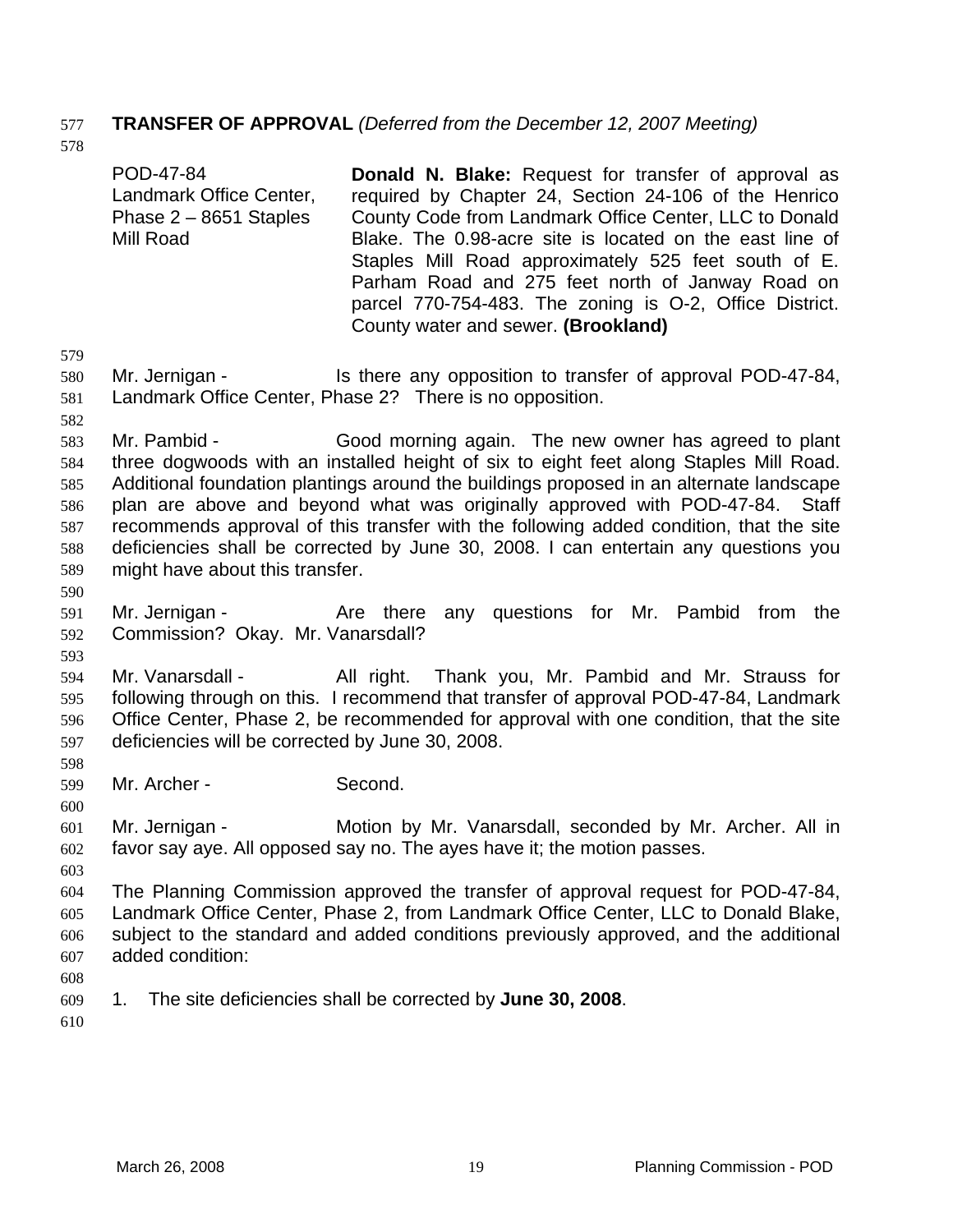## 611 **LANDSCAPE & LIGHTING PLAN**

612

613 614 615 616 617 618 619 620 621 622 623 624 625 626 627 628 629 630 631 632 633 634 635 636 637 638 639 640 641 642 643 644 645 646 647 648 LP/POD-14-06 Faith Community Baptist Church – Cool Lane and Mechanicsville Turnpike **Hulcher & Associates for Faith Community Baptist Church:** Request for approval of a landscape and lighting plan, as required by Chapter 24, Sections 24-106 and 24- 106.2 of the Henrico County Code. The 3.10-acre site is located on the south line of Cool Lane, approximately 400 feet east of Mechanicsville Turnpike (U.S. Route 360) on parcel 798-726-9359. The zoning is B-1, Business District and B-3, Business District. **(Fairfield)** Mr. Jernigan - Is there any opposition to landscape and lighting plan LP/POD-14-06, Faith Community Baptist Church? There is no opposition. Good morning, Mr. Garrison. Mr. Garrison - Good morning. The applicant is requesting approval of a lighting and landscaping plan near Cool Lane and Mechanicsville Turnpike. POD-14-06 was approved with a transitional buffer deviation along Cool Lane and the adjacent R-4 zoning to the east. The applicant has agreed to provide trees to meet the 15% canopy cover and the 5% interior canopy cover. Additionally, the applicant is working with staff to enhance the landscaping plan along Cool Lane. I would like to point out that two young lovely ladies from the community are present in support of this landscape plan. Staff can recommend approval subject to the annotations on the plans and the standard conditions for landscape and lighting plans. I'm available to answer any questions you may have. Mr. Jernigan - Are there any questions for Mr. Garrison from the Commission? Thank you, sir. Mr. Archer - Mr. Chairman, I don't think I need to see anybody. Mr. Jernigan - **Okay.** Mr. Archer - I think this will be a tremendous improvement to that area. So, with the staff's recommendation of approval, I will move for approval of LP/POD-14- 06, Faith Community Baptist Church, subject the annotations on the plan and the standard conditions for landscape and lighting plans. Mr. Vanarsdall - Second. Mr. Jernigan - Motion by Mr. Archer, seconded by Mr. Vanarsdall. All in favor say aye. All opposed say no. The ayes have it; the motion passes. The Planning Commission approved the landscape and lighting plan for LP/POD-14-06, Faith Community Baptist Church, subject to the standard conditions attached to these minutes for landscape and lighting plans.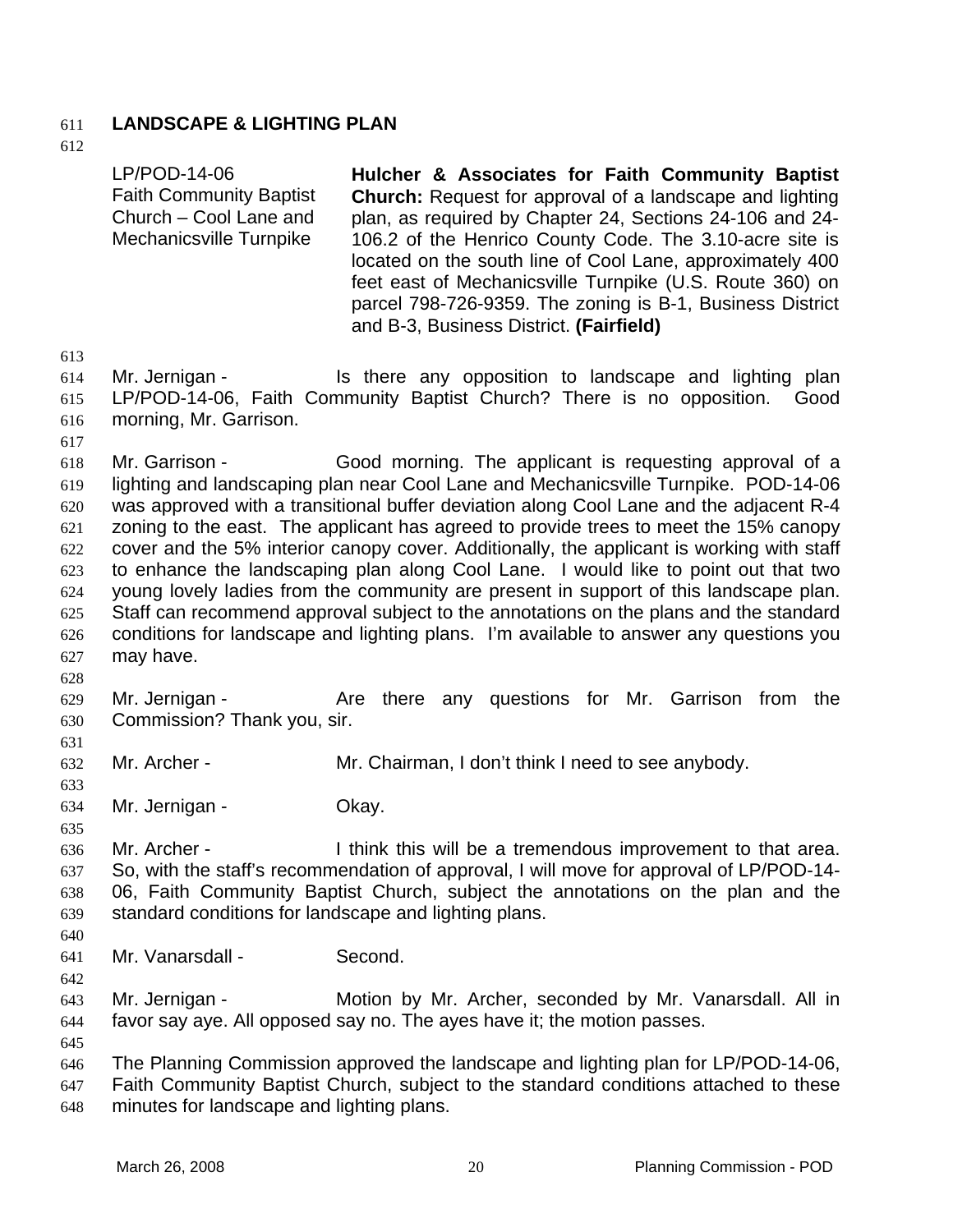## 649 **LANDSCAPE & LIGHTING PLAN and TRANSITIONAL BUFFER DEVIATION**

650

| LP/POD-46-06<br>Wistar Commons - 8101<br><b>Staples Mill Road</b>                                                                                                                                                                                                                                                                                                                                                           | Balzer & Associates, Inc. for Jed Properties & Rasteh<br><b>Construction:</b> Request for approval of a landscape and<br>lighting plan and a transitional buffer deviation to reduce<br>the 50-foot transitional buffer to 30 feet and eliminate the<br>10-foot-high screen wall along the north and south<br>property line as approved with POD-46-06, as required by<br>Chapter 24, Sections 24-106 and 24-106.2 of the Henrico<br>County Code. The 2.12-acre site is located at 8101<br>Staples Mill Road, north of the intersection of Staples Mill<br>Road and Wistar Road on parcel 772-752-0526. The<br>zoning is M-1C, Light Industrial District (Conditional).<br>(Brookland) |  |  |
|-----------------------------------------------------------------------------------------------------------------------------------------------------------------------------------------------------------------------------------------------------------------------------------------------------------------------------------------------------------------------------------------------------------------------------|----------------------------------------------------------------------------------------------------------------------------------------------------------------------------------------------------------------------------------------------------------------------------------------------------------------------------------------------------------------------------------------------------------------------------------------------------------------------------------------------------------------------------------------------------------------------------------------------------------------------------------------------------------------------------------------|--|--|
| Mr. Jernigan -                                                                                                                                                                                                                                                                                                                                                                                                              | Is there any opposition to landscape and lighting plan, and<br>the transitional buffer deviation for LP/POD-46-06, Wistar Commons?                                                                                                                                                                                                                                                                                                                                                                                                                                                                                                                                                     |  |  |
| Ms. Germano -                                                                                                                                                                                                                                                                                                                                                                                                               | [Off mike.] [Unintelligible.]                                                                                                                                                                                                                                                                                                                                                                                                                                                                                                                                                                                                                                                          |  |  |
| Mr. Jernigan -<br>speak, ma'am. Thank you. Okay, Mr. Garrison.                                                                                                                                                                                                                                                                                                                                                              | Okay. We'll listen to the report and then you'll have time to                                                                                                                                                                                                                                                                                                                                                                                                                                                                                                                                                                                                                          |  |  |
| Mr. Garrison -<br>Good morning. The Wistar Commons plan of development<br>was approved with a transitional buffer alternative allowing a reduced buffer width, with<br>the provision of a 10-foot masonry wall and a 30-foot buffer. The applicant is requesting<br>a transitional buffer deviation to reduce the 50-foot buffer on the north and south<br>property line to 30 feet and eliminate the 10-foot masonry wall. |                                                                                                                                                                                                                                                                                                                                                                                                                                                                                                                                                                                                                                                                                        |  |  |
| The subject property borders R-3 zoning for approximately 80 feet to the north and<br>borders R-3 zoning approximately 165 feet to the south. The adjacent property to the<br>north contains Rocky Branch Creek, a perennial stream and wooded resource<br>protection area. Therefore, development in the adjacent R-3 zoning would be restricted.                                                                          |                                                                                                                                                                                                                                                                                                                                                                                                                                                                                                                                                                                                                                                                                        |  |  |
|                                                                                                                                                                                                                                                                                                                                                                                                                             | A like a coale the a thousand benefit and a discover that the coaccile open because developed at affine a coal                                                                                                                                                                                                                                                                                                                                                                                                                                                                                                                                                                         |  |  |

- 671 672 Although the transitional buffer adjacent to the south can be reduced, staff recommends that plant quantity meet or exceed the transitional buffer 50 requirement.
- 673
- 674 675 676 677 Staff and representatives are available to answer any questions, and as it's been pointed out, we have some concerns regarding the landscaping and the removal of a fence in the rear of the property.
- 678 679 680 681 682 Mr. Jernigan - The Are there any questions for Mr. Garrison from the Commission? Mr. Vanarsdall - Are you going to leave #6 like it is? Mr. Garrison - Yes sir.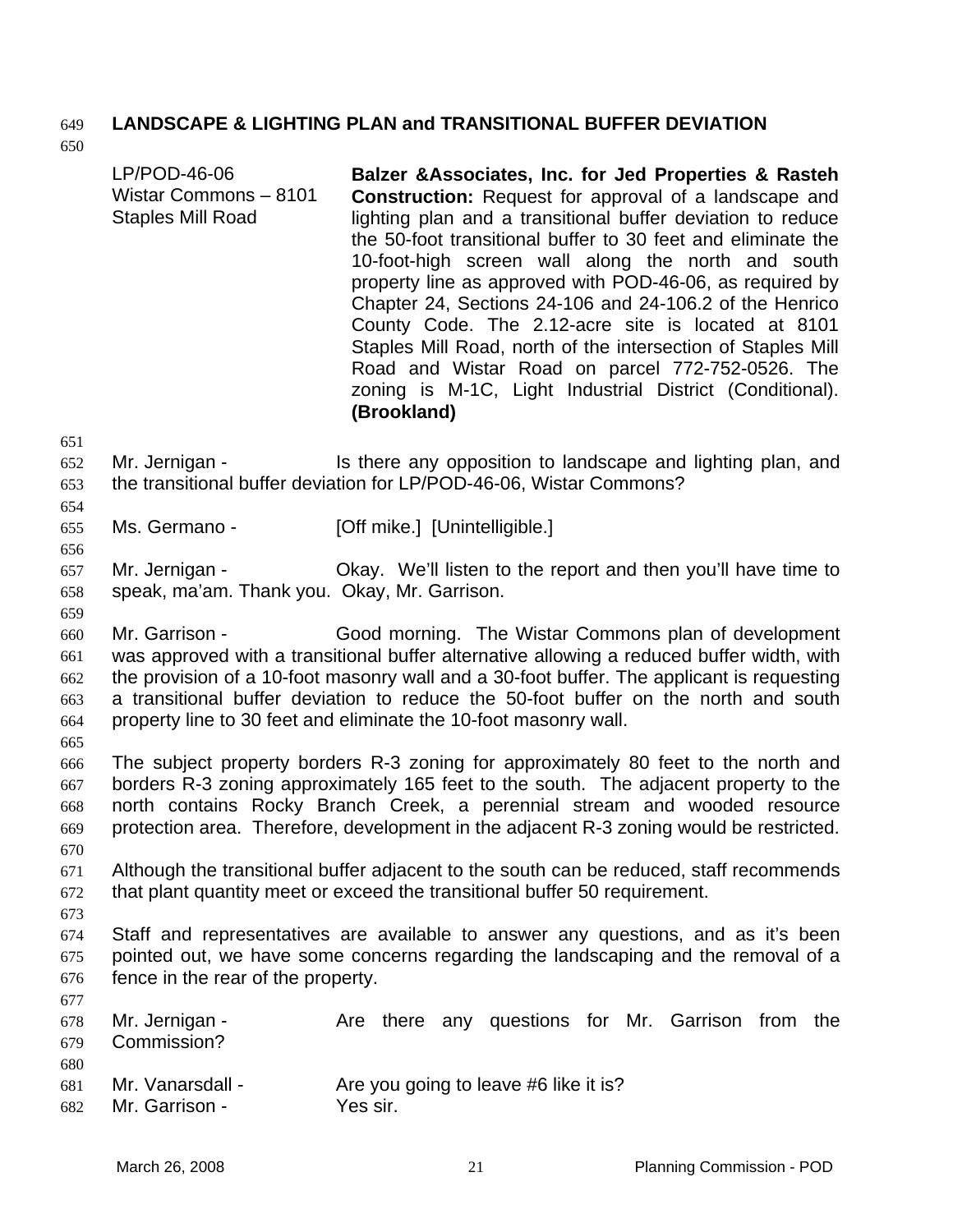Mr. Vanarsdall - To exceed the requirement? Mr. Garrison - To meet or exceed the transitional buffer 50 requirement. Mr. Vanarsdall - I have no more questions. Mr. Jernigan - Mr. Vanarsdall, do you want to hear from the applicant? Mr. Vanarsdall - I don't need to. Mr. Jernigan - Ckay. We do have opposition. Mr. Vanarsdall - All right. I don't think the applicant's here, is he? Mr. Garrison - The loop't believe he is. Mr. Vanarsdall - All right, I'll take the opposition. Come on down. Mr. Jernigan - All right. Mr. O'Kelly will explain the time limits on this. Mr. O'Kelly - Mr. Chairman, as part of your rules, you do have public hearing time limits. After staff presentation, the applicant is allowed 10 minutes to present the request. There may be time reserved for rebuttal. The opposition is allowed 10 minutes to present its concerns. Commission questions do not count into the time limits. The Commission may waive the time limits for either party at its discretion. Mr. Jernigan - Thank you, Mr. O'Kelly. Mr. Vanarsdall - Good morning. Mr. Jernigan - Good morning, young lady. Ms. Germano - Good morning. I'm Laurie Germano. I represent Kimberly Associates and we have the buildings 8030, 8040, and 8050 Kimway Drive, which is, I guess, behind the property. The reason we're opposing is they took down an existing fence they have failed to replace and it's really an eyesore now as compared to the way it was before. Mr. Vanarsdall - Do you think these buildings are an eyesore? Ms. Germano - Well, yes, because it's the back of the buildings and it's truck bays, which are very close to the property line. Mrs. Jones - Can you show us exactly where you are? Mr. Vanarsdall - So, you're in the office behind the building.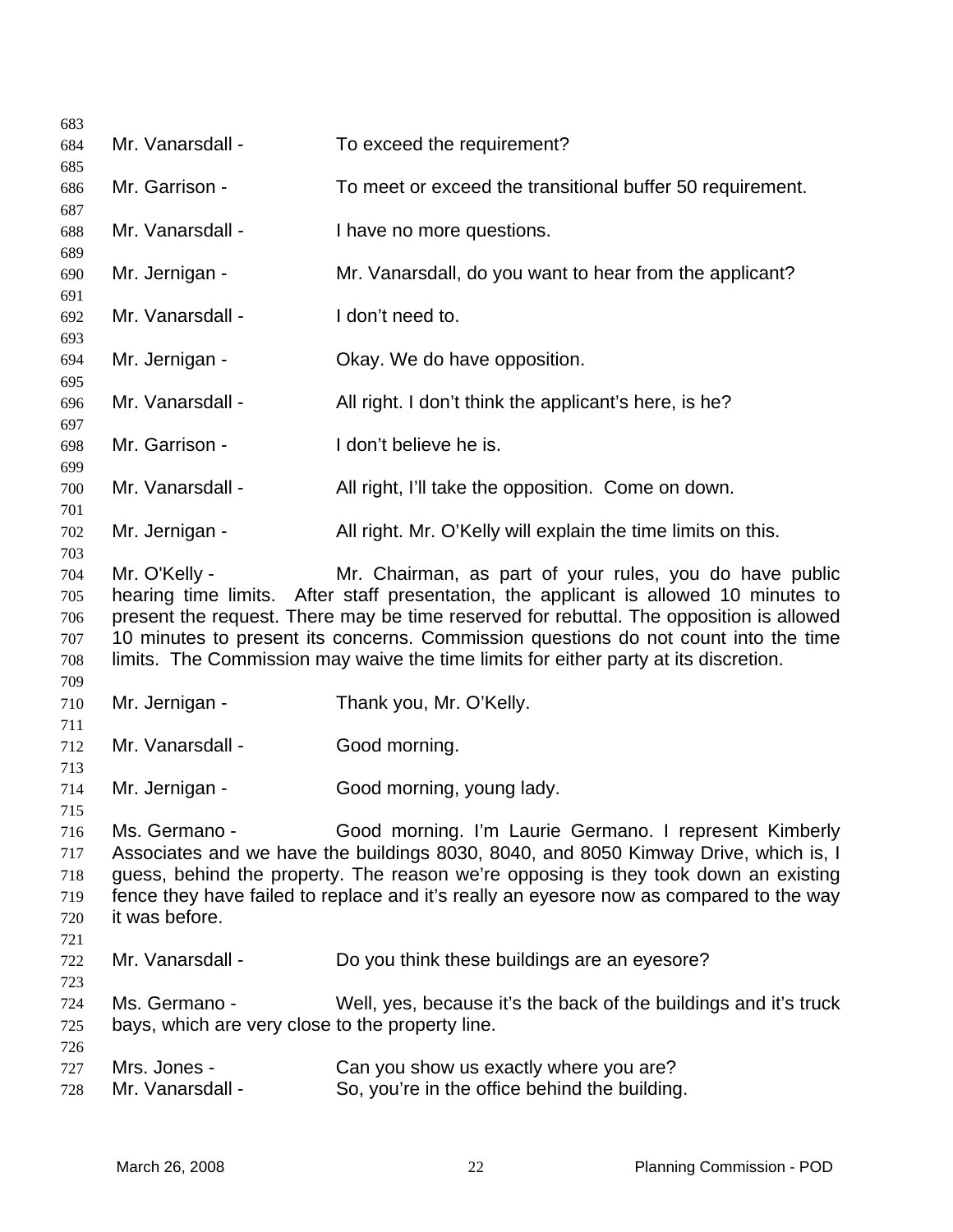| 729        |                                                 |                                                                                       |
|------------|-------------------------------------------------|---------------------------------------------------------------------------------------|
| 730        | Ms. Germano -                                   | That's right.                                                                         |
| 731        |                                                 |                                                                                       |
| 732        | Mr. Vanarsdall -                                | The first building.                                                                   |
| 733        |                                                 |                                                                                       |
| 734        | Ms. Germano -                                   | And Kimberly Associates also owns American Door and                                   |
| 735        | Glass, which is further up the street.          |                                                                                       |
| 736        |                                                 |                                                                                       |
| 737        | Mr. Vanarsdall -                                | I've been back there and I don't think I saw what you saw,                            |
| 738        | but we'll have it taken care of.                |                                                                                       |
| 739        |                                                 |                                                                                       |
| 740        | Ms. Germano -                                   | There was a fence there and they took out 40 to 50 trees                              |
| 741        |                                                 | right behind our building as well. So, we lost the trees and the fence. We're just    |
| 742        | concerned-                                      |                                                                                       |
| 743        |                                                 |                                                                                       |
| 744        | Mr. Vanarsdall -                                | There's a berm there.                                                                 |
| 745        |                                                 |                                                                                       |
| 746        | Ms. Germano -                                   | Right, there's a berm.                                                                |
| 747        |                                                 |                                                                                       |
| 748        | Mr. Vanarsdall -                                | Right.                                                                                |
| 749        |                                                 |                                                                                       |
| 750        | Mr. Branin -                                    | Ma'am? Were the trees on your property?                                               |
| 751        |                                                 |                                                                                       |
| 752        | Ms. Germano -                                   | Probably they didn't take out trees on our property. They                             |
| 753        |                                                 | were probably either at the property line or on their own property.                   |
| 754        |                                                 |                                                                                       |
| 755        | Mr. Branin -                                    | And the fence was on your property?                                                   |
| 756        | Ms. Germano -                                   | I believe so.                                                                         |
| 757<br>758 |                                                 |                                                                                       |
| 759        | Mr. Jernigan -                                  | The fence was on your property?                                                       |
| 760        |                                                 |                                                                                       |
| 761        | Ms. Germano -                                   | I'm not positive about that. I just know there was a fence                            |
| 762        | that's been standing there for 20 years.        |                                                                                       |
| 763        |                                                 |                                                                                       |
| 764        | Mr. O'Kelly -                                   | Mr. Garrison, what's proposed to replace what was                                     |
| 765        | removed? What type of buffer is being proposed? |                                                                                       |
| 766        |                                                 |                                                                                       |
| 767        | Mr. Garrison -                                  | As you know, the code allows two trees per 100 linear feet                            |
| 768        |                                                 | between property lines. That's on the annotation. It's annotated on the plan. When I  |
| 769        |                                                 | went out there last, there were some white pines they had planted, but they were      |
| 770        |                                                 | planted on this side and nothing had been done here. Part of my recommendation was    |
| 771        |                                                 | to spread out those trees along that back side. As far as the fence goes, there was a |
| 772        |                                                 | fence there. I'm not sure whose property it was on. The applicant has indicated to me |
| 773        | that he was going to replace the fence.         |                                                                                       |
| 774        | Mr. O'Kelly -                                   | What type of fence?                                                                   |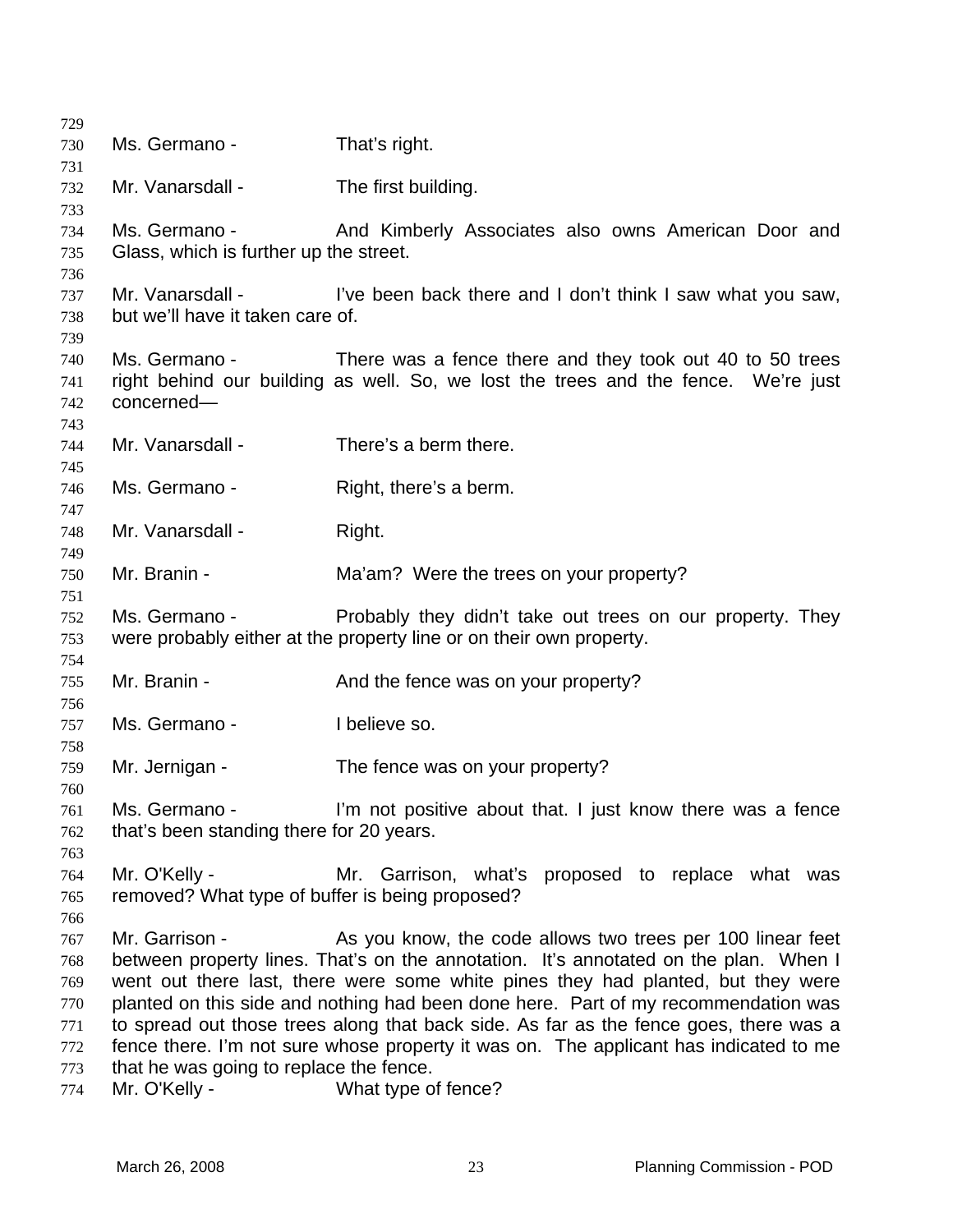Mr. Garrison - It would be another stockade fence. He said he was going to talk to the business here and if they wanted the fence, he would replace the fence. That's the last I've heard, though. Mr. O'Kelly - Is the applicant here? Mr. Garrison - The applicant is not here. Mr. Vanarsdall - There was a fence up there. It wasn't a stockade fence. It stopped about halfway behind the building, didn't it? Mr. Garrison - Excuse me? Mr. Vanarsdall - I say there was a fence along there, but it didn't run the whole length of the building, the two buildings. Mr. Garrison - The fence ran down the yellow line. Mr. Vanarsdall - I had noticed a berm back there. I hadn't noticed the trees. Mr. Garrison - The applicant had some grading issues, so we had them address the grading issues. In doing so, he had to remove those trees and the fence. Mr. Vanarsdall - The applicant intended to be here today. Mr. Glover - Could I ask a question? Mr. Vanarsdall - Yes sir. Mr. Glover - What's the requirement by code? Mr. Garrison - Two trees per 100 linear feet. Mr. Glover - By code? Mr. Garrison - By code, yes sir. Mr. Glover - What zoning? Mr. Garrison - The It's all industrial back here. Mr. Glover - What do you mean by industrial? Tell me what the zoning is? Mr. Garrison - M-1.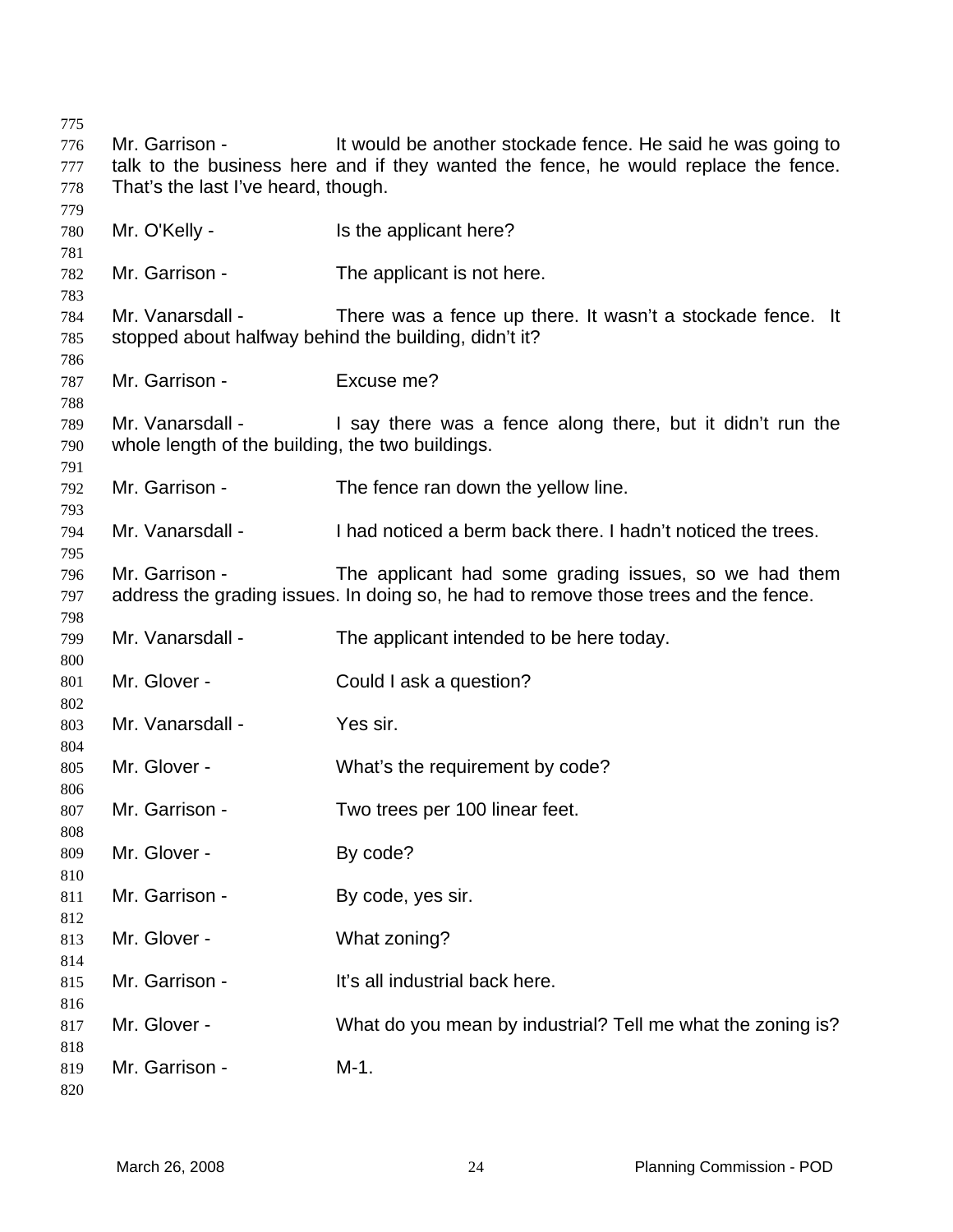| 821<br>822               | Mr. Glover -                                                                                                                             | What's the zoning of this site?                                                                                              |
|--------------------------|------------------------------------------------------------------------------------------------------------------------------------------|------------------------------------------------------------------------------------------------------------------------------|
| 823<br>824               | Mr. Garrison -                                                                                                                           | $M-1.$                                                                                                                       |
| 825<br>826               | Mr. Vanarsdall -                                                                                                                         | Same thing.                                                                                                                  |
| 827<br>828               | Mr. Glover -                                                                                                                             | Both of them are M-1?                                                                                                        |
| 829<br>830               | Mr. Garrison -                                                                                                                           | Yes sir.                                                                                                                     |
| 831<br>832               | Mr. Glover -                                                                                                                             | And the ordinance requires trees?                                                                                            |
| 833<br>834               | Mr. Garrison -                                                                                                                           | Along the property line.                                                                                                     |
| 835<br>836               | Mr. Vanarsdall -                                                                                                                         | With the same zoning.                                                                                                        |
| 837<br>838               | Mr. Garrison -                                                                                                                           | It's peripheral landscaping.                                                                                                 |
| 839<br>840               | Mr. Glover -                                                                                                                             | Peripheral landscaping. Where is that in the code?                                                                           |
| 841<br>842               | Mr. O'Kelly -<br>landscaping requirement.                                                                                                | It's not really a buffer requirement, Mr. Glover. It's just a                                                                |
| 843<br>844               | Mr. Glover -                                                                                                                             | Is that a policy or a code?                                                                                                  |
| 845<br>846<br>847        | Mr. O'Kelly -                                                                                                                            | It's the code, sir.                                                                                                          |
| 848<br>849<br>850        | Mr. Glover -<br>question?                                                                                                                | Okay. Then they have to do what the code says. What's the                                                                    |
| 851<br>852               | Mr. Jernigan -                                                                                                                           | And that's two trees per 100 feet?                                                                                           |
| 853<br>854<br>855        | Mr. Garrison -<br>applicant to replace the fence that was taken down.                                                                    | That's two trees per 100 linear feet. The request is for the                                                                 |
| 856<br>857               | Mr. Glover -                                                                                                                             | Request by whom?                                                                                                             |
| 858<br>859<br>860        | Mr. Branin -<br>property or the applicant's property?                                                                                    | My question is was the fence on Kimberly and Associates'                                                                     |
| 861<br>862               | Mr. Garrison -                                                                                                                           | That's going to have to be-                                                                                                  |
| 863<br>864<br>865<br>866 | Mr. Branin -<br>policy that says they have to put a fence up?<br>Mr. Garrison -<br>property, then they have every right to take it down. | If it is indeed on the applicant's property, is there any code or<br>No. If the fence is determined to be on the applicant's |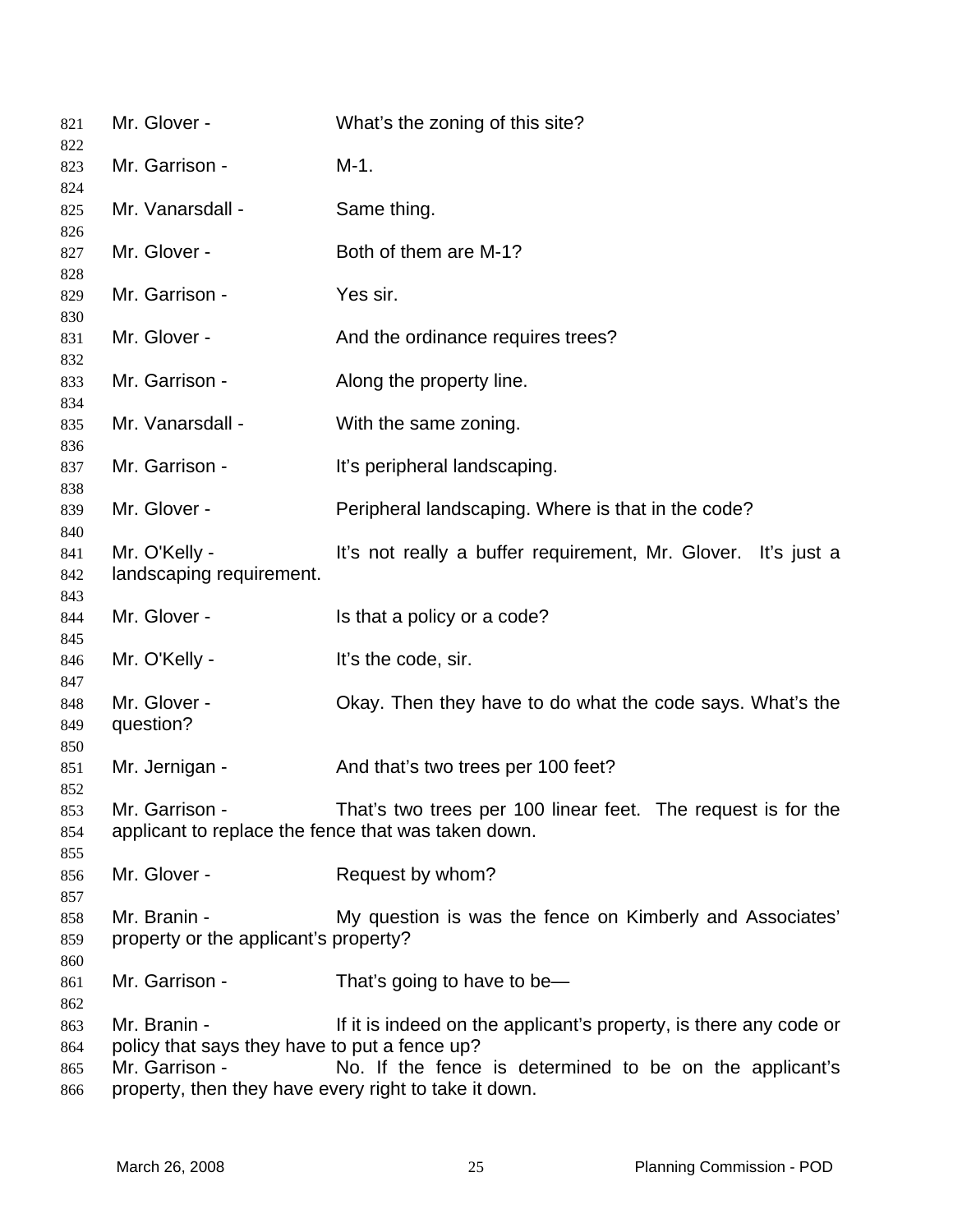| 868<br>869<br>870 | Mr. Glover -<br>proffered conditions on that?      | The M-1 that the applicant is on, what are the restrictions by                                                                 |
|-------------------|----------------------------------------------------|--------------------------------------------------------------------------------------------------------------------------------|
| 871<br>872        | Mr. Garrison -                                     | Those proffers don't address anything in the rear                                                                              |
| 873<br>874<br>875 | Mr. Glover -<br>build there?                       | No, no, no. What are the restrictions as far as what they can                                                                  |
| 876<br>877        | Mr. Garrison -                                     | What they can build?                                                                                                           |
| 878<br>879        | Mr. Glover -                                       | Yes. What uses can they not have there?                                                                                        |
| 880<br>881        | Mr. Garrison -                                     | I believe they cannot have tire repair think per the proffers—                                                                 |
| 882<br>883        | Mr. Glover -                                       | Can they have any M-1 uses there?                                                                                              |
| 884<br>885<br>886 | Mr. Garrison -<br>have M-1 uses.                   | The applicant? Are you referring to this? Yes, they can                                                                        |
| 887<br>888<br>889 | Mr. Glover -<br>restrictions on their site?        | What about the person who's opposing it? Do they have any                                                                      |
| 890<br>891        | Mr. Garrison -                                     | Not that I'm aware of.                                                                                                         |
| 892<br>893        | Mr. Glover -                                       | None?                                                                                                                          |
| 894<br>895        | Mr. Garrison -                                     | Not that I'm aware of.                                                                                                         |
| 896<br>897<br>898 | Mr. Glover -<br>restrictions on the one behind it. | So, you have restrictions on this case but you don't have                                                                      |
| 899<br>900        | Mr. Garrison -                                     | I don't believe so.                                                                                                            |
| 901<br>902<br>903 | Mr. Jernigan -<br>mention the fence?               | Mr. Vanarsdall, you've spoken to the applicant. Did he                                                                         |
| 904<br>905<br>906 | Mr. Vanarsdall -                                   | No. We had a meeting with him and that never came up.<br>We never talked about the hedge or the buffer or anything back there. |
| 907<br>908        | Mr. Jernigan -                                     | Ma'am, have you contacted anybody prior to today?                                                                              |
| 909<br>910        | Ms. Germano -                                      | [Off mike.] No. [Unintelligible.]                                                                                              |
| 911<br>912        | Mr. Vanarsdall -<br>there.                         | So, you're saying that those trees have to be planted back                                                                     |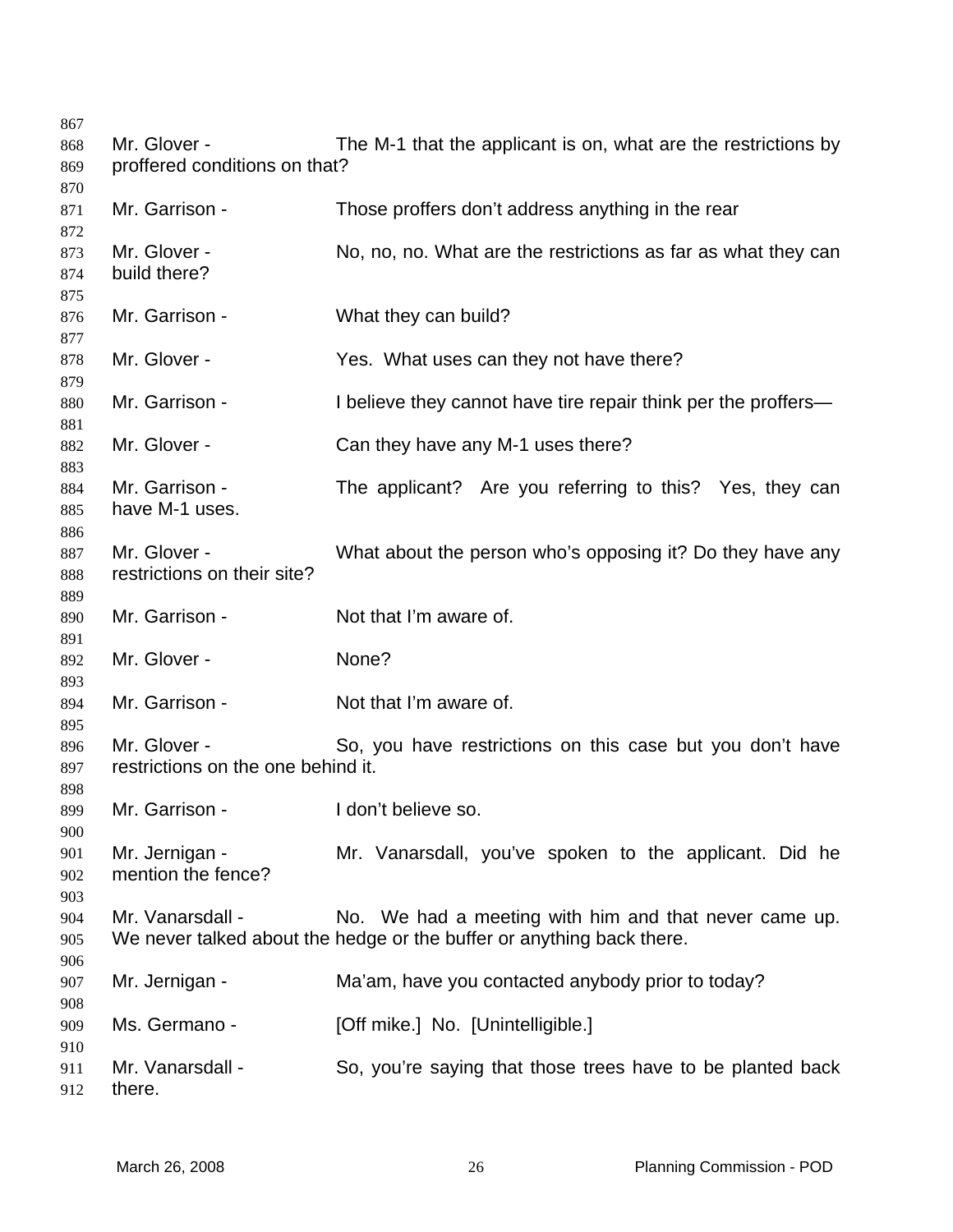913 914 915 916 917 918 919 920 921 922 923 924 925 926 927 928 929 930 931 932 933 934 935 936 937 938 939 940 941 942 943 944 945 946 947 948 949 950 951 952 953 954 955 956 957 958 Mr. Garrison - Yes. Mr. Vanarsdall - I know the fence doesn't have to be put up. Mr. Glover - That's two trees every 100 linear feet. Could I ask you a question? Are there any restrictions on the person that's opposing? Are there any restrictions on that site that they couldn't build a wall if they wanted to? Mr. Garrison - They could put up a fence if they wanted to. Mr. Glover - Chay. So, in other words, they could put a fence up to buffer themselves, if they want to. But instead, they're asking the applicant to put a fence up. Mr. Garrison - Yes. Yes sir. Mr. Branin - Mr. Chairman? Once the fence is determined according to whose property it was on, if it is on their property and they remove it that is their right. You do understand that? Would you oppose them removing it if it was on their property? Ms. Germano - Would request the fence on their property, no. [Unintelligible] on our property, then we [unintelligible]. Mr. Branin - Ckay. Mr. Jernigan - But nobody knows yet whose property it was on. This property had to be staked at some point during construction. Mr. Garrison - **On the civil drawings, it's shown running right on the** property line. Mr. Glover - We met with the applicant yesterday and at that point, there had been no opposition from anyone. The Deputy County Manager, Randy Silber and I, rode out there last week to look at it. They're building a berm, meeting all the requirements, and the code allows the person that's opposing it to do whatever they want to in order to buffer themselves. The uses are limited on the applicant's site considerably, as a matter of fact. Everything has to be done on the inside; however, the on the site adjacent to it, they can have outside uses. Mr. Vanarsdall - Do you have anything to add to that? Ms. Germano - [Off mike.] [Unintelligible] at the site, but I was just wondering if you had [unintelligible]. Mr. Branin - The Ma'am? When was the fence taken down?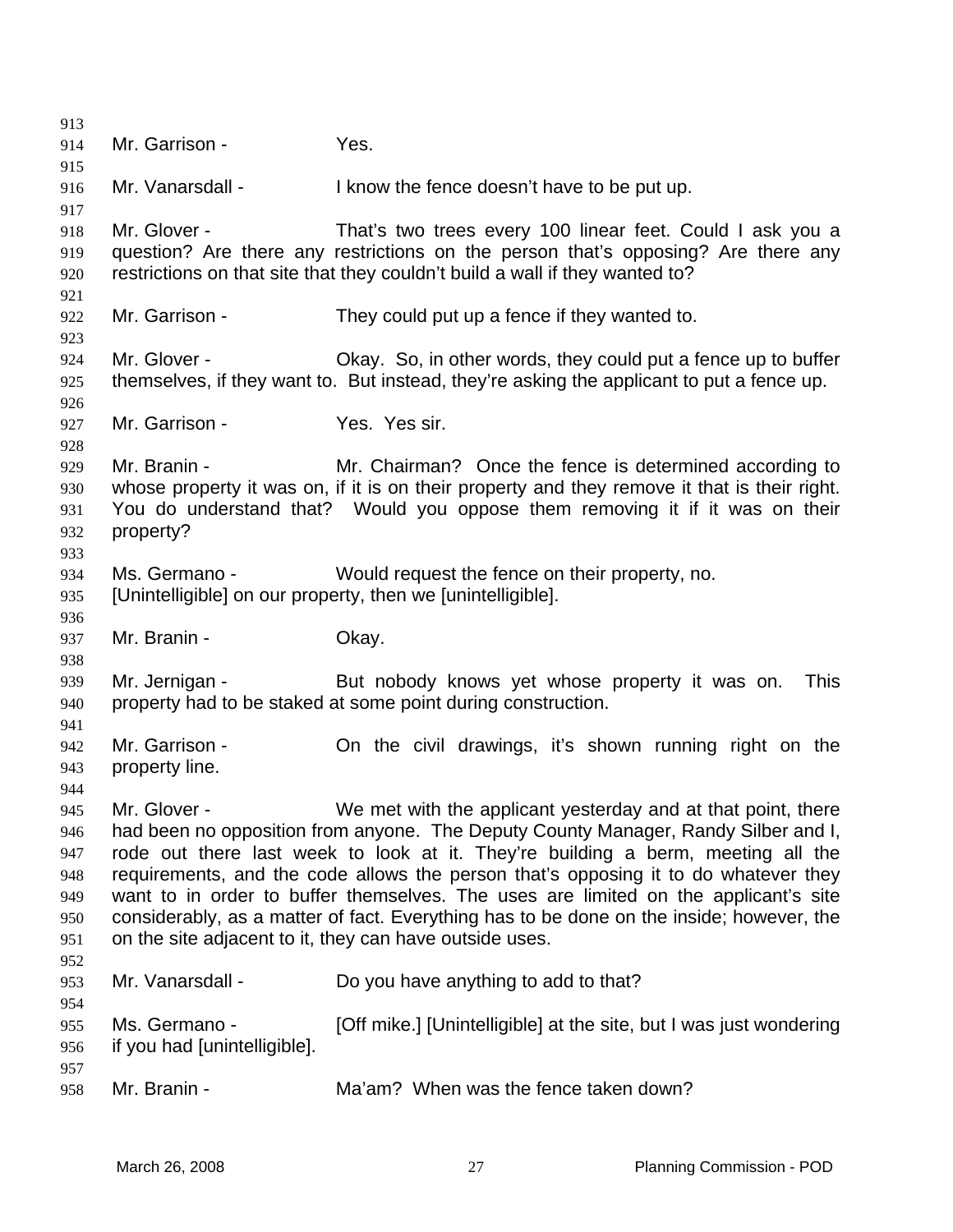| 959        |                                                     |                                                                                                 |
|------------|-----------------------------------------------------|-------------------------------------------------------------------------------------------------|
| 960        | Ms. Germano -                                       | [Off mike.] Very early [unintelligible].                                                        |
| 961        |                                                     |                                                                                                 |
| 962        | Mr. Branin -                                        | This isn't my district, so I'm not aware how long this has                                      |
| 963        |                                                     | been under-Several months? Have you contacted the owner?                                        |
| 964        |                                                     |                                                                                                 |
| 965        | Ms. Germano -                                       | [Off mike.] I don't believe [unintelligible].                                                   |
| 966        |                                                     |                                                                                                 |
| 967        | Mr. Jernigan -                                      | Ma'am, you need to speak into the microphone so we can                                          |
| 968        | hear you for the record.                            |                                                                                                 |
| 969<br>970 | Mr. Branin -                                        | When you guys came down several months ago, you didn't                                          |
| 971        | say anything to the owner or try to determine?      |                                                                                                 |
| 972        |                                                     |                                                                                                 |
| 973        | Ms. Germano -                                       | No. We just assumed that if we were notified by the County,                                     |
| 974        | that we take it up at that point in time.           |                                                                                                 |
| 975        |                                                     |                                                                                                 |
| 976        | Mr. Branin -                                        | Okay.                                                                                           |
| 977        |                                                     |                                                                                                 |
| 978        | Mr. Vanarsdall -                                    | All right, thank you. We appreciate you calling this to our                                     |
| 979        | attention. Do you have anything else, Mr. Garrison? |                                                                                                 |
| 980        |                                                     |                                                                                                 |
| 981        | Mr. Garrison -                                      | No sir.                                                                                         |
| 982        |                                                     |                                                                                                 |
| 983        |                                                     | Mr. Vanarsdall - All right. Anybody want to say anything? We met with the                       |
| 984        |                                                     | applicant yesterday. He was most cooperative in anything we wanted to do, so I think if         |
| 985        |                                                     | he has to do something with the fence or the trees, he will do that. We need a                  |
| 986        |                                                     | transitional buffer deviation. It's not for back there. This is on each side of the building. I |
| 987<br>988 | Commons.                                            | move that we approve the transitional buffer deviation for LP/POD-46-06, Wistar                 |
| 989        |                                                     |                                                                                                 |
| 990        | Mr. Archer -                                        | Second.                                                                                         |
| 991        |                                                     |                                                                                                 |
| 992        | Mr. Jernigan -                                      | Motion by Mr. Vanarsdall, seconded by Mr. Archer. All in                                        |
| 993        |                                                     | favor say aye. All opposed say no. The ayes have it; the motion passes.                         |
| 994        |                                                     |                                                                                                 |
| 995        |                                                     | The Planning Commission approved the transitional buffer deviation for LP/POD-46-06,            |
| 996        | <b>Wistar Commons.</b>                              |                                                                                                 |
| 997        |                                                     |                                                                                                 |
| 998        | Mr. Vanarsdall -                                    | Now I recommend approval of LP/POD-46-06, Wistar                                                |
| 999        |                                                     | Commons with the annotations on the plans, standard conditions for landscape and                |
| 1000       | lighting, and condition #6.                         |                                                                                                 |
| 1001       | Mr. Archer -                                        | Second.                                                                                         |
| 1002       |                                                     |                                                                                                 |
| 1003       | Mr. Jernigan -                                      | Motion by Mr. Vanarsdall, seconded by Mr. Archer. All in                                        |
| 1004       |                                                     | favor say aye. All opposed say no. The ayes have it; the motion passes.                         |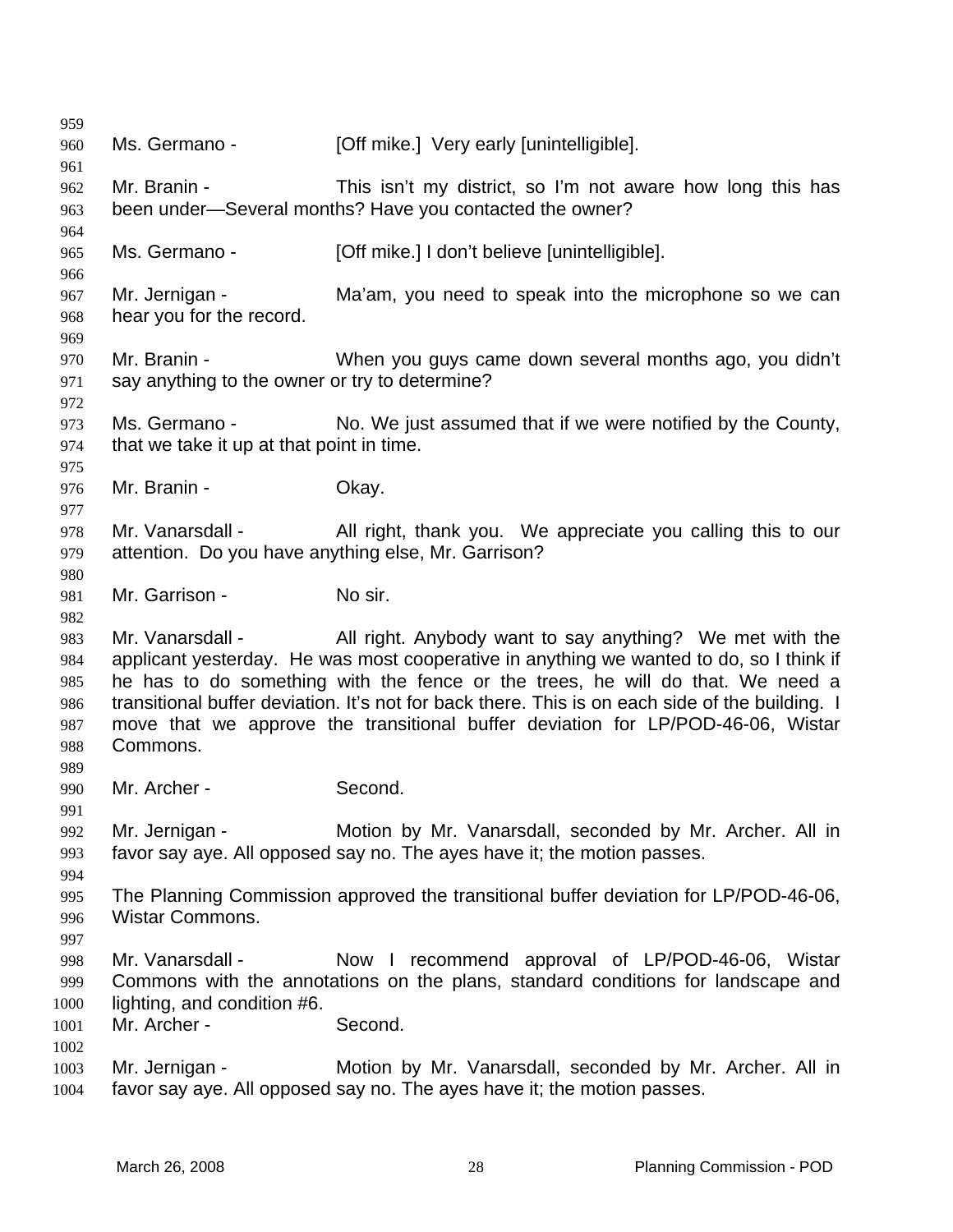1005

1006 1007 1008 The Planning Commission approved the landscape plan and lighting plan for LP/POD-46-06, Wistar Commons, subject to the standard conditions attached to these minutes for landscape and lighting plans, and the following additional condition:

- 1009
- 1010 1011 1012 6. Plant quantity in the transitional buffer along the southern property line, adjacent to the R-3 property, shall be planted to meet or exceed transitional buffer 50 requirements.
- 1013

### 1014 **PLAN OF DEVELOPMENT & MASTER PLAN**

1015

POD-13-08 Staples Mill Centre, Phase 2 – Staples Mill and Bethlehem Roads

**E. D. Lewis & Associates, P.C. for Staples Mill Centre, LLC:** Request for approval of a plan of development and revised master plan, as required by Chapter 24, Section 24-106 of the Henrico County Code, to construct Phase 2 of an urban mixed use development consisting of 2 twostory office-retail buildings, a one-story retail outparcel building, 2 five-story mixed use buildings with structured parking, a one-story club house, 45, three and four-story townhouses and 3, four-story stacked townhouse buildings. The buildings contain 101,753 square feet of commercial space, 48,360 square feet of office space, 45 townhouse units, 230 condominium units, 243 multi-family apartment units, 28 stacked townhouse/condominium units, a 6,050 square foot community club house with a pool, 996 surface parking spaces and 473 structured parking spaces. The 46-acre site is located south of Bethlehem Road and west of Staples Mill Road on parcels 773-740-5043, and 8899; 774-739-3999, 4569 and 5043; 773-739-8155, 772-740-2229, 2836, 1743, 1137, 0431, 9118 and 4023; 774-740-4182, 3584, 2888, 2190, 1592, 0894, 0096 and 9115; 773-740-9498; 773-741-8102, 7505, 6808, 6011, 5414, 4222, 3726, 3132 and 2637. The zoning is UMUC, Urban Mixed Use District (Conditional). County water and sewer. **(Brookland)** 

1016

1017 1018 1019 Mr. Jernigan - Is there any opposition plan of development and master plan of POD-13-08, Staples Mill Centre, Phase 2? There is no opposition. Good morning, Mr. Kennedy.

1020

1021 1022 1023 1024 1025 Mr. Kennedy - Good morning, members of the Commission. Staff is pleased to present this case. It will have a significant impact on both the Brookland District and the Staples Mill corridor. Although this is phase 2 of this project, the first phase is a demolition plan for old apartment buildings. It's a UMU, which is one of the more unique zoning cases.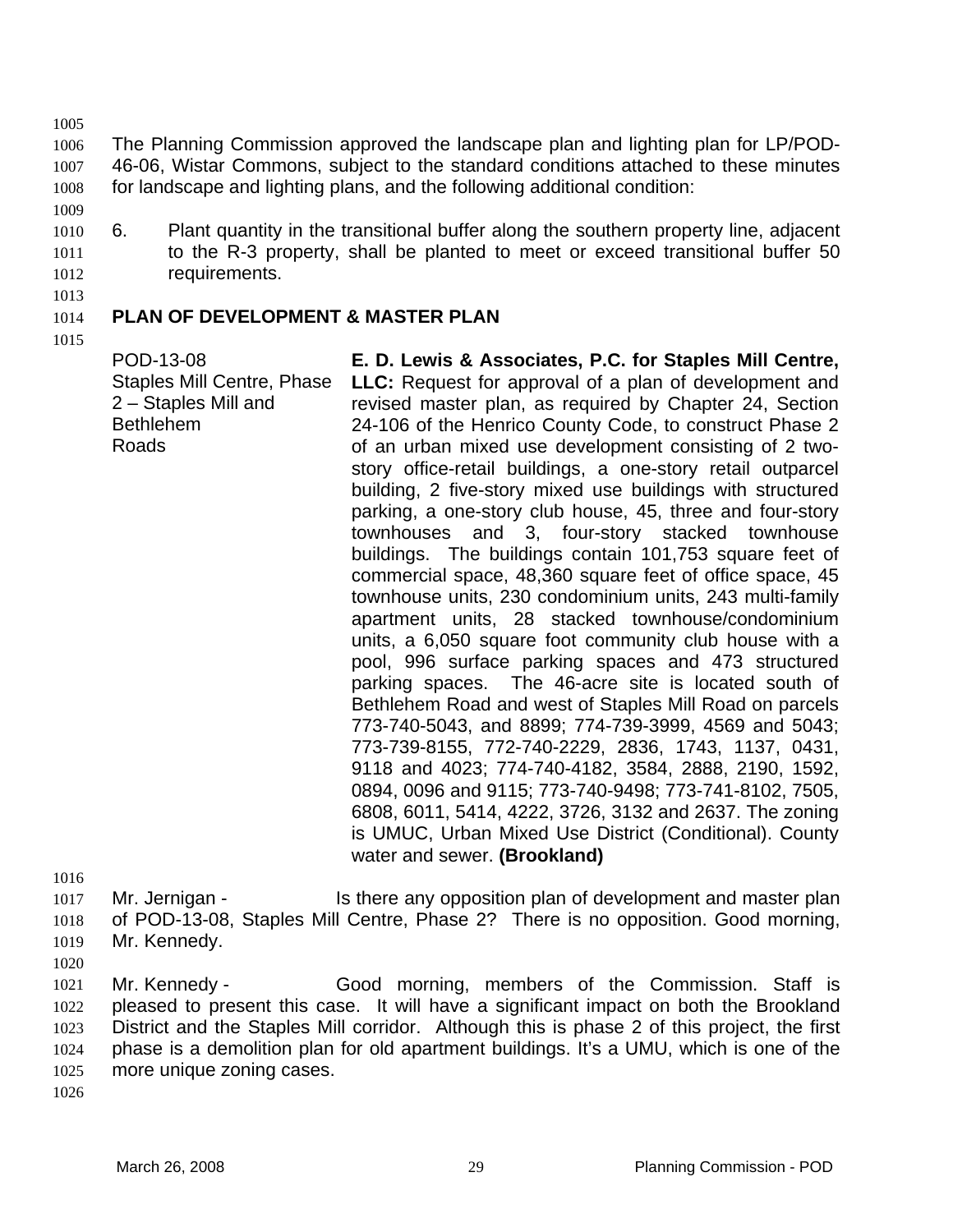The revised master plan for Staples Mill Centre Mixed Use Development has been submitted by the developer Gumenick Properties for Planning Commission review. 1027 1028

1029

1030 1031 1032 1033 The proposed revisions to the master plan are consistent with the one originally approved. The earlier original master plan approved by the Board of Supervisors with zoning case C-5C-07, with the provisional use permit. Those control the zoning for this case.

1034

1035 1036 1037 1038 1039 1040 The proposed revisions to the master plan would not increase the density of development, but would rather update the layout of the master plan, which has been modified, as development plans have been refined. It's basically as we're developing plans, they're kind of refining it. At ultimate development, the total number of residential units and the total floor area devoted to commercial/office use would remain the same. They're just transferring uses within the site.

1041

1042 1043 1044 1045 1046 The currently proposed Phase 2 improvements would authorize two mixed-use buildings, three commercial buildings, a community clubhouse with a pool, three stacked townhouse/condominium buildings and 45 residential townhouses, along with ancillary street and drainage improvements. This shows the three main buildings and the future buildings as well.

1047

1048 1049 1050 1051 1052 1053 1054 This phase of street drainage improvements and utility facilities would provide the backbone for future development. Various architectural plans have also been submitted and attached to the agenda is a whole significant set of plans; there are about 40 pages altogether. I'm more than willing to go through them, but basically for the purposes of the audience, let's just kind of go through them quickly. There are significant types of buildings, townhouse styles, residential styles. They're all consistent with the design manual.

1055

1056 The updated master plan would primarily impact future phases of development.

1057

1058 1059 1060 In this phase, twelve duplex style town houses—which are in this area here—would be substituted for six previously proposed single-family dwellings along Bethlehem Road.

1061 1062 1063 1064 The additional dwelling units at this location will result in fewer dwelling units within future phases. They're just offsetting is, so to speak. Taking the dwellings in one place and putting them in another. Therefore, there is no change in the number of dwellings is proposed.

1065

1066 1067 All other proposed buildings in this phase are generally consistent with the previously approved master plan.

1068

1069 1070 1071 The revised master plan contemplates a revision to the master plan along Jordan's Branch for these buildings over here. This revision would eliminate previously proposed condominium buildings by enlarging two of the previously proposed mixed use buildings

1072 and separating some retail uses into a separate building along Staples Mill Road. In the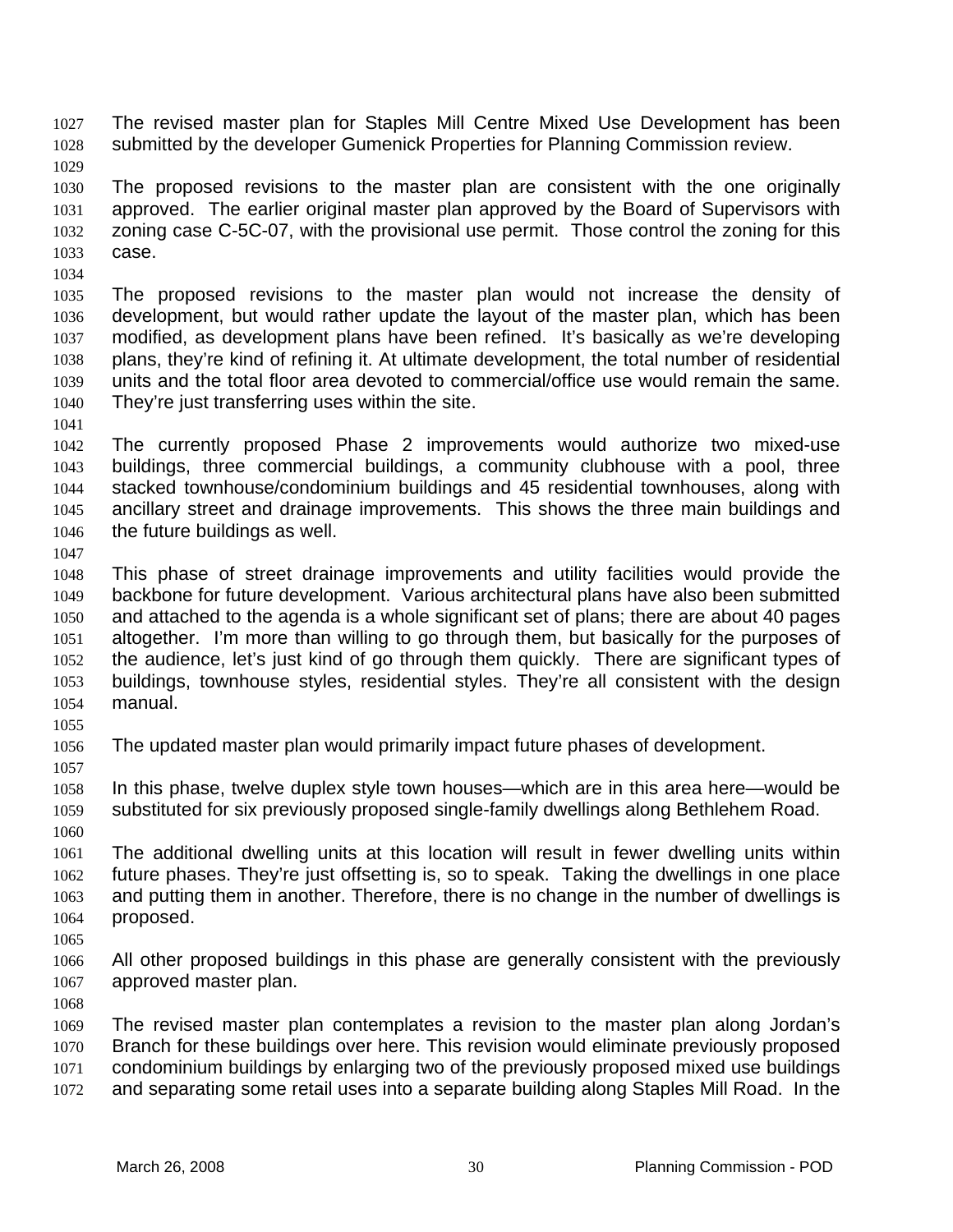- original plan here, there were three condominium buildings and two large buildings. In the proposed plan, there are two larger buildings here and a commercial building here. It basically rearranges those and combines those five buildings into three. 1073 1074 1075
- 1077 1078 1079 1080 1081 The staff believes the proposed master plan is generally consistent with the schematic master plan approved with the provisional use permit and has no objection to the proposed updated master plan. We believe that the commercial building, by separating it out, provides a transition and kind of a buffer from commercial properties along Staples Mill Road.
- 1082

1086

1076

- 1083 1084 1085 The revised the master plan includes a summary table comparing the Provisional Use Permit plan to the proposed Plan of Development for the currently proposed phase of development.
- 1087 1088 1089 1090 The developer has agreed to a condition that would require them to provide an updated summary table that would segregate this information for future phases of the master plan. The information is provided in the plan, but doesn't provide a summary table and we asked for that, just for ease of management.
- 1092 1093 The staff has also received revised architectural plans the duplex townhouses buildings showing that all units satisfy minimum floor area requirements in the district.
- 1094

- 1095 1096 1097 1098 1099 The developer's architect has been working with staff on revisions to the stacked townhouses building plans to ensure that all units satisfy minimum floor area requirements. The developer's architect is also working with staff on revisions on the stacked townhouses to make sure that they satisfy the design requirements as well.
- 1100 1101 1102 1103 The developer has agreed to a revised condition that's provided in the package that will require final architectural plans for all buildings, including the stacked townhouse, to be submitted for review with the final construction plans to ensure that the minimum square footage requirements of the code are satisfied.
- 1104
- 1105 1106 1107 1108 The staff has reviewed both the land bay master plan and the development proposed with this phase of development, and has found that they satisfy the applicable codes and proffers, and are consistent with the Staples Mill Centre Pattern Book, which is their design guidelines.
- 1109
- 1110 1111 1112 Staff recommends approval of this request, subject to the standard conditions for developments of this type and the annotations on the plans, conditions 29-56 on the agenda, and the following additional conditions:
- 1113
- 1114 1115 1116 Condition 33 will be revised. The phrase "adjacent to Phase 2" would be added. The condition would read: "The limits and elevations of the special flood hazard area adjacent to Phase 2." So, we just qualify whatever it will be.
- 1117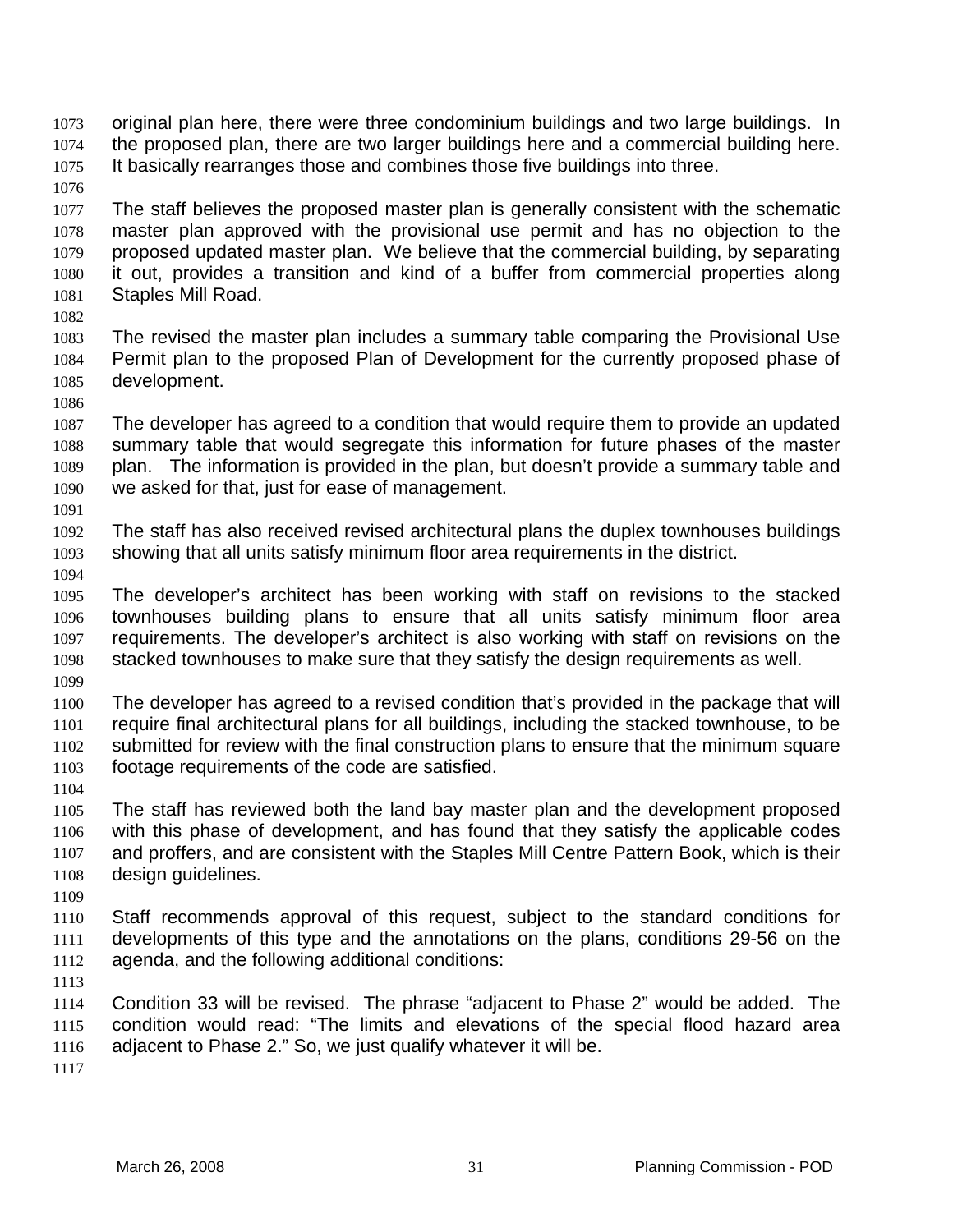Condition 50 would be revised to say: "Prior to the final approval of building permit applications for any mixed use buildings, the developer shall consult the Division of Police on CPTED issues 1118 1119 1120

1121

1122 1123 Condition 53 would be deleted. That condition is already covered somewhere else and this is an unnecessary duplication.

1124

1125 1126 1127 Condition 54 would be revised to state: "A Certificate of Occupancy shall be issued for the community center clubhouse or a performance bond posted with the County prior to the issuance of a Certificates of Occupancy for the 100th townhouse/condominium unit."

1128

1129 1130 1131 1132 1133 Condition 55 would be revised to state that, "The developer shall submit final architectural plans for any buildings included in the final construction plans for review, showing that all units satisfy minimum floor area requirements contained in the proffers and are consistent with the Staples Mill Centre Pattern Book design guidelines." That's one of the things I spoke about earlier.

1134

1135 1136 1137 1138 1139 1140 Condition 56 would be added to state: "The developer shall submit a revised Land Bay Master Plan with the final construction plans for staff review and approval in accordance with the proffers of zoning case C-5C-07. The plan shall have a summary table comparing the Provisional Use Permit master plan to the proposed Plan of Development, Land Bay Master Plan, segregating development proposed with the current phase and future phases of development," as I spoke of earlier.

1141

1142 1143 1144 1145 1146 1147 That concludes my presentation. I am available to answer any questions the Planning Commission may have, and representatives of the developer are here as well. As I said, staff is very pleased to present this case. It is a unique case. We're proud of it. We're proud of what's happening there. We feel it's a unique opportunity and it's a significant improvement to the area, taking apartment complexes which were built many years ago and replacing them with new development.

1149 1150 Mr. Jernigan - Okay. Are there any questions for Mr. Kennedy from the Commission? Mr. Vanarsdall, do you want to hear from the applicant?

1151

1148

1152 1153 1154 1155 1156 1157 1158 1159 1160 1161 Mr. Vanarsdall - I don't need to hear from the applicant, unless some of you have some specific questions you'd like to ask him. We've had meetings after meetings, and Mr. Kennedy has been super in bringing everything up to date, so I don't need to. I want to start out by thanking you, Mr. Kennedy, for all the work you did on it. We had some last minute changes and I know that Leslie, and some of the other staff, and Dave O'Kelly all were in on it. I see that some of the group there from Gumenick is sitting back there. If this sounds like the Academy Awards, it should be. This should have an award. This is the first UMU, as Mike said, in the Brookland District and it's going to be unbelievable in the quality and so forth. I want to echo everything Mr. Kennedy said about it. Like the song says, this is the start of something greater.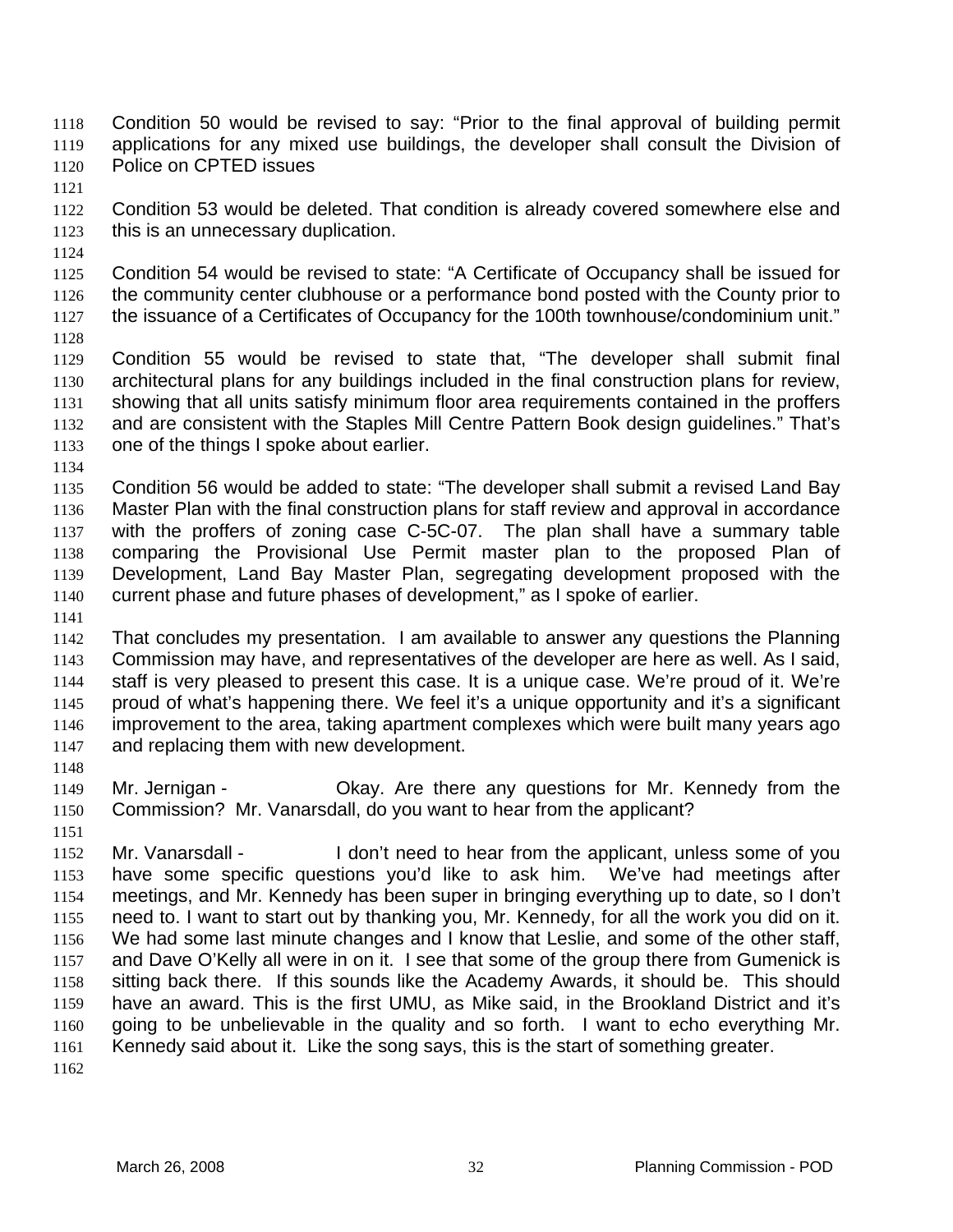- With that, I recommend approval of POD-13-08, Staples Mill Centre, Phase 2, with standard conditions for developments of this type and annotations on the plan, with the following conditions. I'm going to recommend what was presented by Mr. Kennedy and staff this morning. 1163 1164 1165 1166
- 1167

1169

- 1168 Mr. Archer - Second.
- 1170 1171 Mr. Jernigan - **Motion by Mr. Vanarsdall, seconded by Mr. Archer. All in** favor say aye. All opposed say no. The ayes have it; the motion passes.
- 1172

- 1173 1174 1175 The Planning Commission approved POD-13-08, Staples Mill Centre, Phase 2, subject to the annotations on the plans, the standard conditions attached to these minutes for developments of this type, and the following additional conditions:
- 1177 29. The unit house numbers shall be visible from the parking areas and drives.
- 1179 1180 1181 1178 30. The names of streets, drives, courts and parking areas shall be approved by the Richmond Regional Planning District Commission and such names shall be included on the construction plans prior to their approval. The standard street name signs shall be installed prior to any occupancy permit approval.
- 1182 1183 31. The subdivision plat for Staples Mill Centre shall be recorded before any townhouse building permits are issued.
- 1184 1185 1186 1187 1188 32. The right-of-way for widening of Staples Mill Road (Route 33) as shown on approved plans shall be dedicated to the County prior to any occupancy permits being issued. The right-of-way dedication plat and any other required information shall be submitted to the County Real Property Agent at least sixty (60) days prior to requesting occupancy permits.
- 1189 1190 1191 1192 1193 33. The limits and elevations of the Special Flood Hazard Area adjacent to Phase II shall be conspicuously noted on the plan and labels "Limits of Special Flood Hazard Area." In addition, the delineated Special Flood Hazard Area must be labeled "Variable Width Drainage and Utility Easement." The easement shall be granted to the County prior to the issuance of any occupancy permits.
- 1194 1195 34. The entrances and drainage facilities on Staples Mill Road (State Route 33) shall be approved by the Virginia Department of Transportation and the County.
- 1196 1197 1198 1199 35. A notice of completion form, certifying that the requirements of the Virginia Department of Transportation entrances permit have been completed, shall be submitted to the Department of Planning prior to any occupancy permits being issued.
- 1200 1201 1202 36. Prior to issuance of a certificate of occupancy for any building in this development, the engineer of record shall certify that the site has been graded in accordance with the approved grading plans.
- 1203 37. Outside storage shall not be permitted.
- 1204 1205 1206 1207 1208 38. In order to maintain the effectiveness of the County's public safety radio communications system within Buildings MU2 and MU3, the owner will install radio equipment that will allow for adequate radio coverage within the buildings, unless waived by the Director of Planning. Compliance with the County's emergency communication system shall be certified to the County by a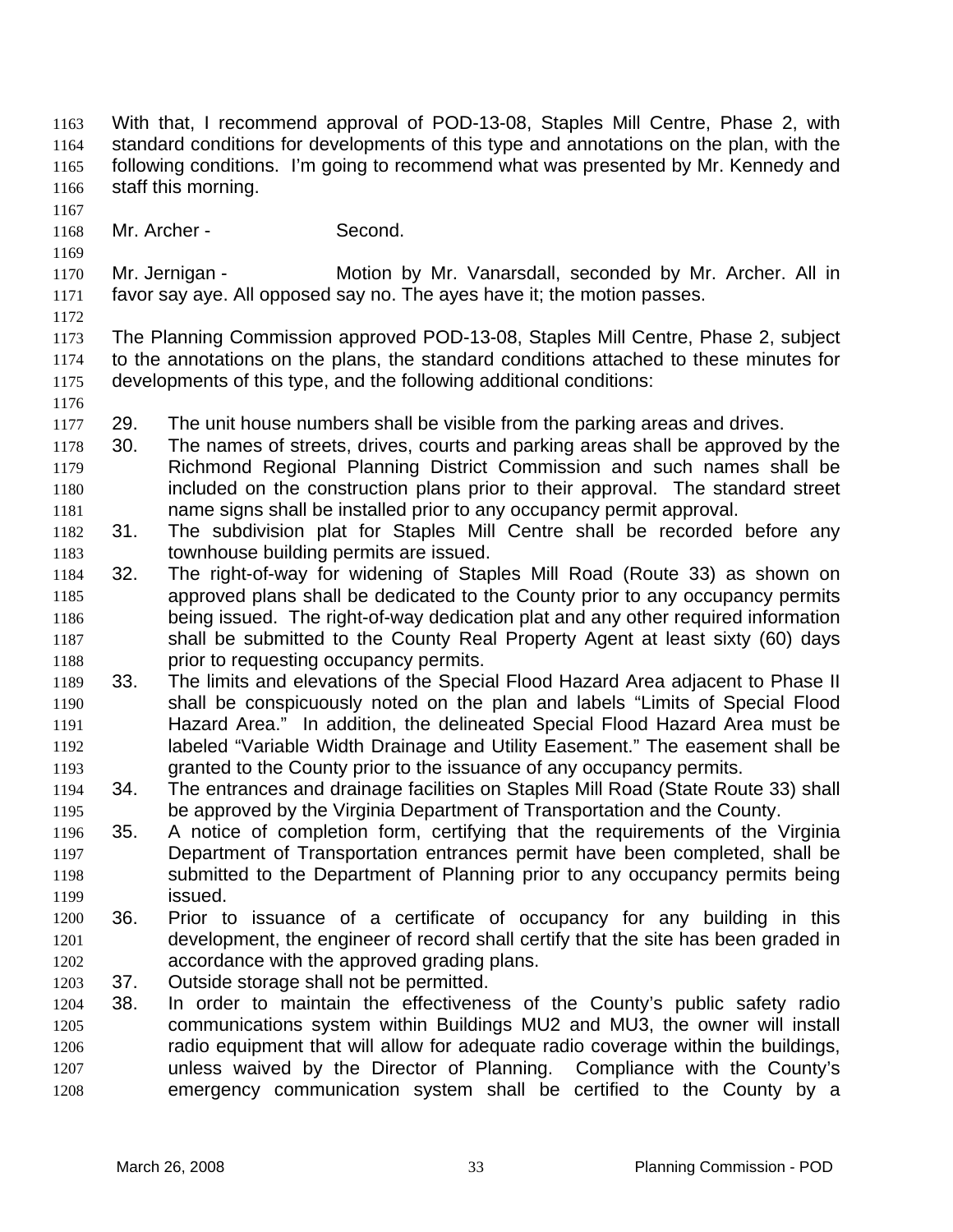- communications consultant within ninety (90) days of obtaining a certificate of occupancy. The County will be permitted to perform communications testing in the building at anytime. 1209 1210 1211
- 1212 1213 1214 39. Evidence that an engineer has certified the height of Buildings MU2 and MU3 shall be provided to the Director of Planning prior to the issuance of a Certificate of Occupancy.
- 1215 1216 40. The proffers approved as a part of zoning case C-5C-07 shall be incorporated in this approval.
- 1217 1218 41. The conditions of Provisional Use Permit P-1-07 shall be included in this approval.
- 1219 1220 1221 1222 42. A construction staging plan which includes details for traffic control, fire protection, stockpile locations, construction fencing and hours of construction shall be submitted for County review and prior to the approval of any final construction plans.
- 1223 1224 1225 1226 1227 1228 1229 1230 1231 43. The pavement shall be of an SM-2A type and shall be constructed in accordance with County standard and specifications. The developer shall post a defect bond for all pavement with the Department of Planning - the exact type, amount and implementation shall be determined by the Director of Planning, to protect the interest of the members of the Homeowners Association. The defect bond shall remain in effect for a period of three years from the date of the issuance of the final occupancy permit. Prior to the issuance of the last Certificate of Occupancy, a professional engineer must certify that the roads have been designed and constructed in accordance with County standards.
- 1232 1233 1234 44. Approval of the construction plans by the Department of Public Works does not establish the curb and gutter elevations along the Henrico County maintained right-of-way. The elevations will be set by Henrico County.
- 1235 1236 1237 1238 45. Approval of the construction plans by the Department of Public Works does not establish the curb and gutter elevations along the Virginia Department of Transportation maintained right-of-way. The elevations will be set by the contractor and approved by the Virginia Department of Transportation.
- 1239 1240 1241 1242 1243 46. The conceptual master plan, as submitted with this application, is for planning and information purposes only. All subsequent detailed plans of development and construction needed to implement this conceptual plan may be administratively reviewed and approved and shall be subject to all regulations in effect at the time such subsequent plans are submitted for review/ approval.
- 1244 1245 1246 1247 1248 47. The location of all existing and proposed utility and mechanical equipment (including HVAC units, electric meters, junction and accessory boxes, transformers, and generators) shall be identified on the landscape plans. All equipment shall be screened by such measures as determined appropriate by the Director of Planning or the Planning Commission at the time of plan approval**.**
- 1249 1250 1251 48. The applicant shall incorporate into the construction plans for signature any comments generated by the County's Traffic Engineer from his review of the Traffic Impact Study for this development.
- 1252 1253 49. A traffic control plan for Staples Mill Road shall be approved by VDOT and the County Traffic Engineer, prior to the final approval of construction plans.
	-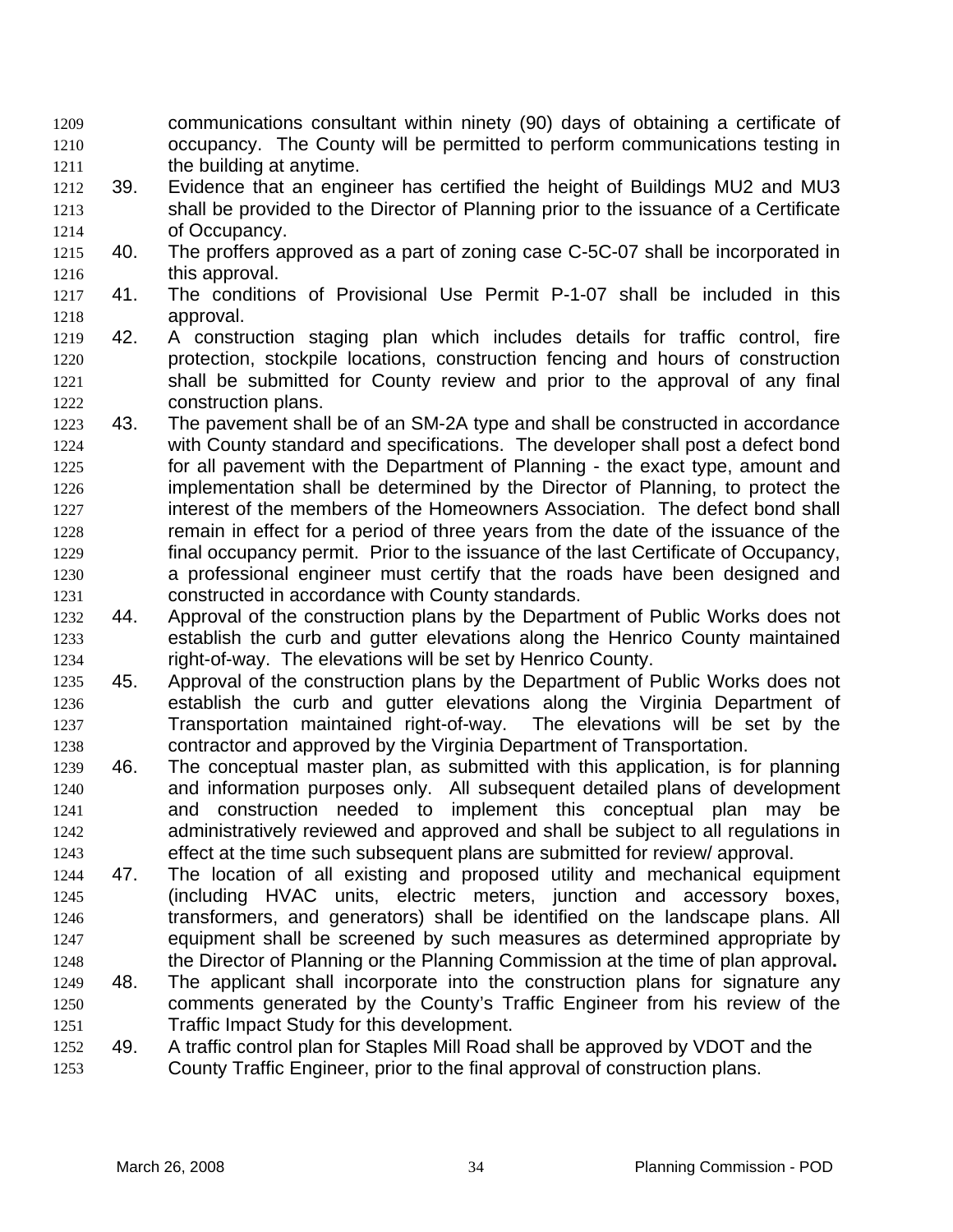- 1254 50. Prior to the final approval of building permit applications for any mixed-use 1255 building, the developer shall consult the Division of Police on CPTED issues.
- 1257 1258 1256 51. The developer shall provide a declaration of covenants for maintenance of private streets and common areas for staff review and approval, prior to the issuance of any Certificate of Occupancy.
- 1260 1259 52. The comprehensive signage plan shall be submitted for review and approval by the Director of Planning prior to issuance of any sign permits.
- 1262 1263 1261 53. A Certificate of Occupancy shall be issued for the community center (clubhouse) or a performance bond posted with the County, prior to the issuance of a Certificate of Occupancy for the 100<sup>th</sup> townhouse/condominium unit.
- 1265 1266 1267 1264 54. The developer shall submit final architectural plans for any buildings included in the final construction plans for review, showing that all units satisfy minimum floor area requirements contained in the proffers, and are consistent with the Staples Mill Centre Pattern Book (design guidelines).
- 1269 1270 1271 1268 55. The applicant shall obtain vacation of any lots in Westbourne Subdivision and vacation of all streets and easements with the development that are proposed to be abandoned, prior to approval of the final construction plans containing areas where such features are located.
- 1273 1274 1275 1276 1277 1272 56. The developer shall submit a revised Land Bay Master Plan with the final construction plan for staff review and approval in accordance with the proffers of zoning Case C-5C-07. The plan shall have a summary table comparing the Provisional Use Permit (PUP) master plan to the proposed Plan of Development (POD) (land bay) master plan, segregating development proposed with the current phase and future phases of development.

### 1279 **PLAN OF DEVELOPMENT & LIGHTING PLAN**

1280

1278

| POD-11-08                                                                | HGBD, Inc. for Laburnum Associates and Darden                                                                                                                                                                                                                                                                                                                                                                                                                                                                                                  |
|--------------------------------------------------------------------------|------------------------------------------------------------------------------------------------------------------------------------------------------------------------------------------------------------------------------------------------------------------------------------------------------------------------------------------------------------------------------------------------------------------------------------------------------------------------------------------------------------------------------------------------|
| Red Lobster @ The Shops<br>@ White Oak Village<br><b>Shopping Center</b> | <b>Restaurants:</b> Request for approval of a plan of<br>development and lighting plan, as required by Chapter 24,<br>Section 24-106 of the Henrico County Code, to construct a<br>one-story, 7,060 square foot restaurant on an outparcel in<br>The Shops @ White Oak Village Shopping Center. The<br>1.802-acre site is located at the northeast corner of the<br>intersection of Laburnum Avenue and Gay Avenue on part<br>of parcel 815-718-5710. The zoning is B-3C, Business<br>District (Conditional). County water and sewer. (Varina) |
| Ma Jampingo                                                              | $\overline{a}$ there envention to DOD 44.00. Ded Lebeter $\otimes$ The                                                                                                                                                                                                                                                                                                                                                                                                                                                                         |

- 1282 1283 1284 1285 Mr. Jernigan - Is there any opposition to POD-11-08, Red Lobster @ The Shops @ White Oak Village Shopping Center? No opposition. Mr. Strauss, good morning.
- 1286 1287 Mr. Strauss - Good morning. Thank you, Mr. Chairman, members of the Commission.
- 1288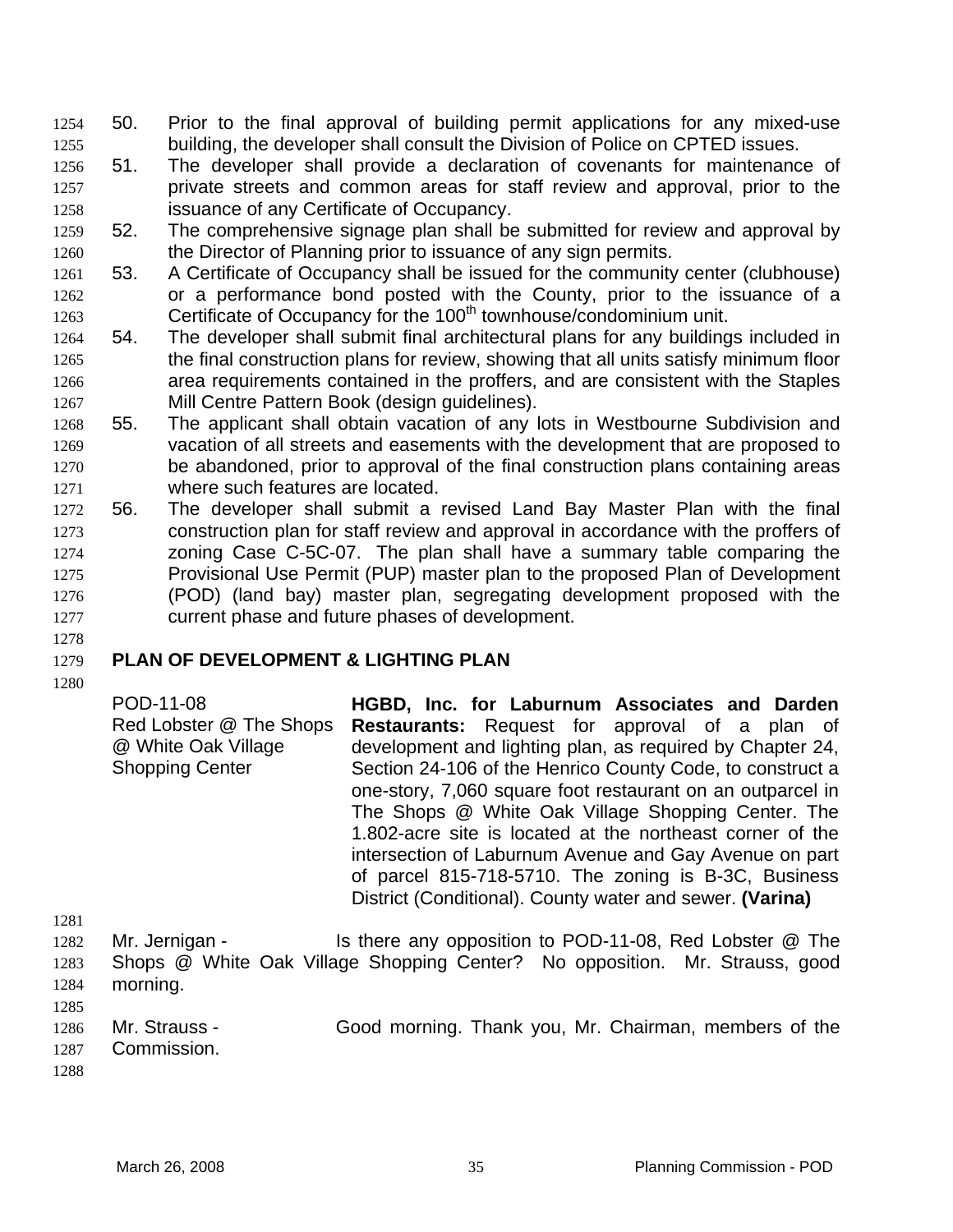This Commission is probably aware of the Shops @ White Oak Village Shopping Center, as we have seen the overall plan and a number of outparcels over the last year, including a Cracker Barrel, Friday's, Wachovia Bank, and a Hyatt, to name a few. As you may have been aware, a Red Lobster is also envisioned for the shopping center. Staff has reviewed the plan of development and the architectural plans, which, incidentally, propose a new prototype design that has been used on several occasions on the East Coast, including Bristol, Tennessee. The design envisions the combination of gray stone wainscot and a quarry slate roof with complimentary burgundy and shale gray hardiplank with oxford white trim. 1289 1290 1291 1292 1293 1294 1295 1296 1297

1298

1304

1309

1312

1316

1318

1320

1322

1325

1327

1331

1299 1300 1301 1302 1303 Forest City has seen the plans and approved them. Staff is recommending approval and I'll be happy to answer any questions you may have. We also have Mr. John Keen, who has flown up here from Orlando, Florida. He represents Darden Restaurants, which now owns the Red Lobster and Longhorn Steakhouse, which is also coming to this shopping center. With that, I'll take any questions you may have.

1305 1306 1307 1308 Mr. Jernigan - Any questions for Mr. Strauss from the Commission? Mr. Strauss, I have one. Condition 32, "Employees shall be required to use parking spaces provided at the rear of the building." We can't control that. Normally, that would be up to the manager of the restaurant. Why did we put that in there?

- 1310 1311 Mr. Strauss - The Mr. Chairman, it's a standard shopping center condition, but I realize it may be difficult to enforce. It just encourages people to use the parking.
- 1313 1314 Mr. Jernigan - As Mr. Vanarsdall taught me when I first came on the Commission, don't pass something that you can't control.
- 1315 Mr. Strauss - We can strike that.
- 1317 Mr. Vanarsdall - That's right. If you can't police it, don't pass it.
- 1319 Mr. Jernigan - The otice on the next case, too, it has the same thing.
- 1321 Mr. Strauss - I'll let Christina Goggin speak to that one.
- 1323 1324 Mr. Jernigan - Yes. I'll jump on her for that one, but I think we need to strike that. Okay. Thank you, Mr. Strauss.
- 1326 Mrs. Jones - Can you simply use the word, "encouraged"?
- 1328 1329 1330 Mr. Jernigan - Well, what I'm saying is that we can't control that. We can't have police, staff, or anybody back there to check that, so I don't see any reason to have it there.
- 1332 1333 1334 Mr. Vanarsdall - Mr. Chairman, we had a case one time—I know Mr. Glover will remember it. There were so many proffers on it that we would have had to have had an inspector sit in a director's chair, like they do making movies, and stay on the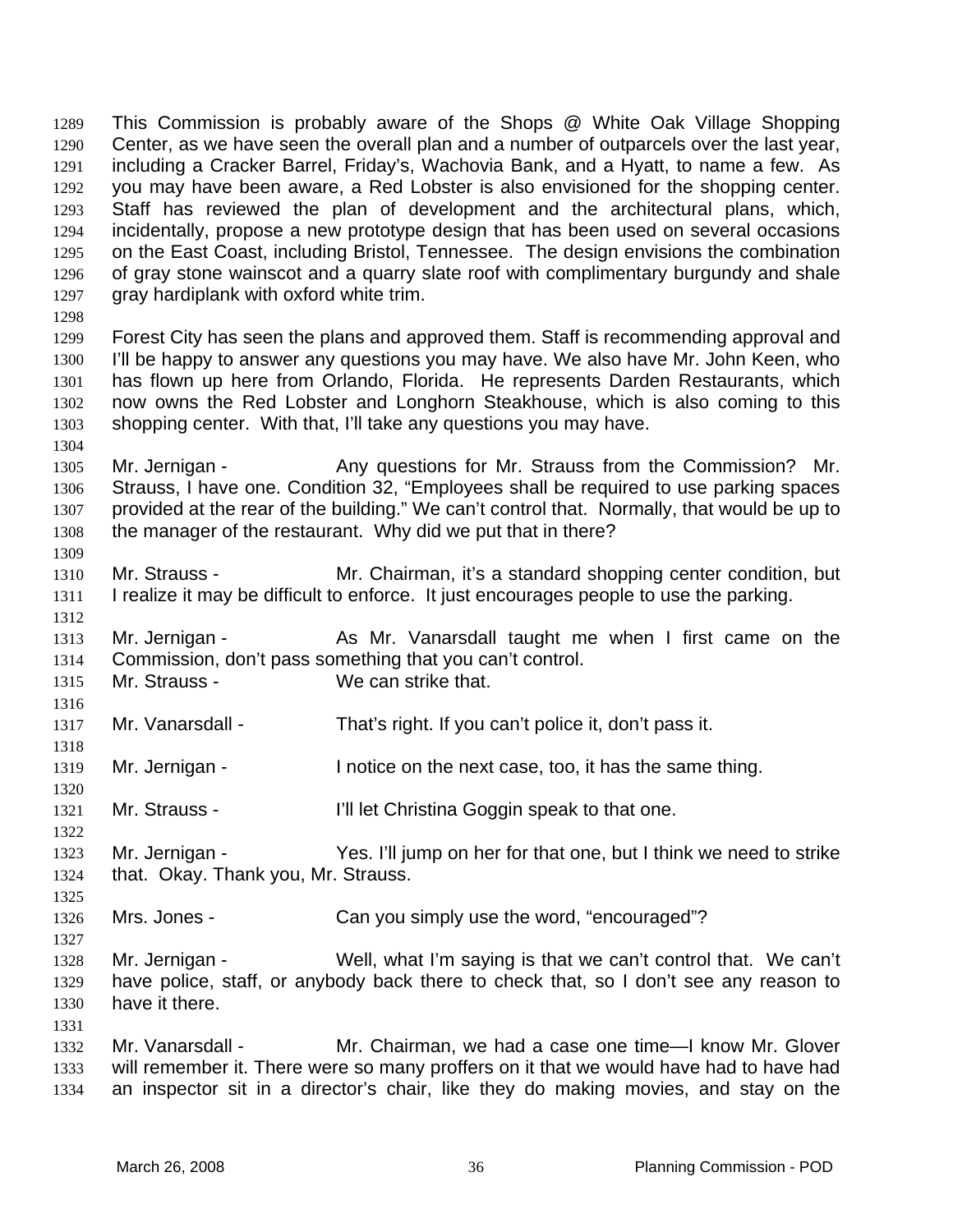property all day long. It wouldn't stack up above a fence, wouldn't make noise between 2 and 3, and wouldn't move this and that, and wouldn't use a forklift. Well, it didn't go through. 1335 1336 1337 1338 1339 1340 1341 1342 1343 1344 1345 1346 1347 1348 1349 1350 1351 1352 1353 1354 1355 1356 1357 1358 1359 1360 1361 1362 1363 1364 1365 1366 1367 1368 1369 1370 1371 1372 1373 1374 1375 1376 1377 1378 1379 Mr. Jernigan - Is the applicant here? Mr. Strauss - Yes sir. Mr. Jernigan - Would you like to come up and speak a little bit? Mr. Branin - The man came all the way from Orlando. We'll give you 1 minute and 30 seconds. We have to make him say something. Mr. Keen - **My name is John Keen.** I'm a site development manager with Darden Restaurants. As Jim pointed out, I did come here from Orlando, Florida. I'm actually a native of Virginia and always have to come back to my state. One thing I did want to correct Jim on was that the first new Red Lobster of this prototype, which I'm very proud of, was actually in Bristol, Virginia, not Bristol, Tennessee. We've done a number of them since then. This will be the second of this new look in the state of Virginia. I'm happy to answer any questions you have. Mr. Jernigan - For the information of the Commission, that is hardiplank on there? That's not vinyl. And they're using a slate roof. Mr. Glover - **Mr. Chairman, I have a questions.** Mr. Jernigan - Yes sir. Mr. Glover - When you left, did you leave on good terms? It's none of my business. The state of Virginia, I mean. Mr. Keen - The Yes. I wasn't extradited. I went to Virginia Tech. The company I worked for, they required me to be in Orlando, unfortunately, Mr. Glover - Did you play football? Mr. Keen - No, I didn't play football. Mr. Glover - They need somebody after the exodus. Mr. Keen - They might consider me a little old for that at this point. Mr. Glover- They don't care. Once you put that uniform on, they can't tell.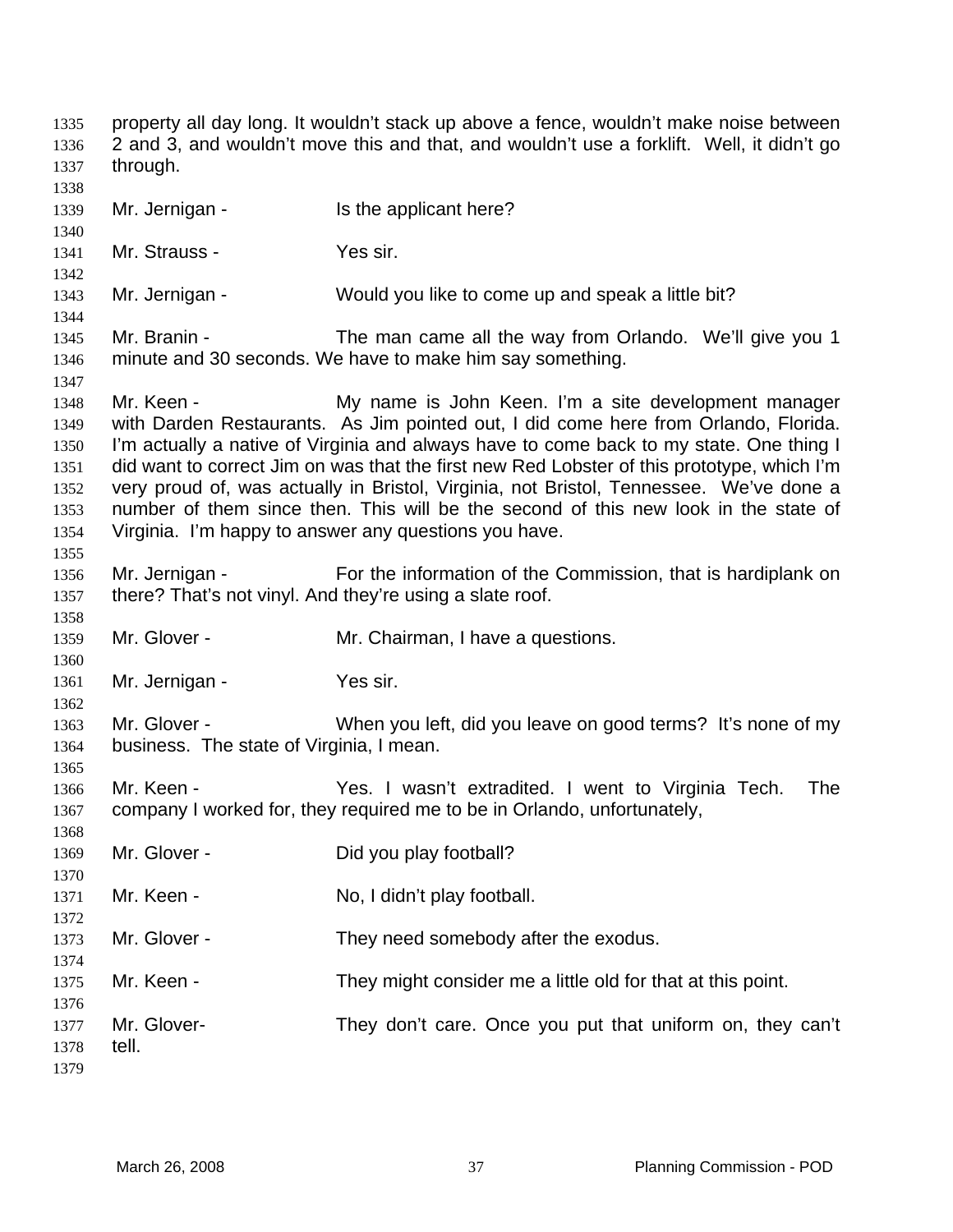Mr. Jernigan - Mr. Keen, just for the information of the Commission, tell us the other restaurants or brands that you own? 1380 1381

1383 1384 1385 1386 1387 1388 1389 1390 1391 1392 1393 Mr. Keen - We also own the Olive Garden. We own Bahama Breeze, which is not really one you'd find in this particular area. There are two in Atlanta, actually. That might be closest. Well, actually, there's one up in the DC area, just outside of Washington, DC. And we own Longhorn Steakhouse as well. We own another one you may be familiar with called Capitol Grill, which is in downtown DC. That's probably the closest one. And we own another chain called Seasons 52. It may or may not be coming up here, but it's sort of an upscale chain. It's quite interesting. The idea is we serve healthy food and the menu changes every week. That's why it's called 52. We've just really kind of started that one. It's really doing quite well, but we only have five or six. We're starting to expand it, so you may be seeing it at some point back here. It's a really nice concept.

1395 Mr. Vanarsdall - I have a question. This is your menu, isn't it, Red Lobster?

1397 Mr. Keen - Yes sir.

1399 1400 1401 Mr. Vanarsdall - I was wondering, since you presented it to us, could we eat at the one on Broad Street—

1402 Mr. Keen - That's actually a menu, Jim, I presented to you.

1404 1405 Mr. Vanarsdall - Could we eat at the one on Broad Street until you get this one open?

1407 Mr. Keen - That would be fine with me.

1409 Mr. Jernigan - All right. Thank you, Mr. Keen.

1411 Mr. Keen - Thank you.

1412

1417

1419

1422

1382

1394

1396

1398

1403

1406

1408

1410

1413 1414 1415 1416 Mr. Jernigan - With that, I will move for approval of POD-11-08, Red Lobster @ The Shops @ White Oak Village Shopping Center, subject to the annotations on the plans, the standard conditions for developments of this type, and the following additional conditions #29 to 31. We're going to strike 32, and 33 to 36.

1418 Mr. Vanarsdall - Second.

1420 1421 Mr. Jernigan - Motion by Mr. Jernigan, seconded by Mr. Vanarsdall. All in favor say aye. All opposed say no. The ayes have it, the motion passes.

1423 1424 The Planning Commission approved POD-11-08, Red Lobster @ The Shops @ White Oak Village Shopping Center, subject to the annotations on the plans, the standard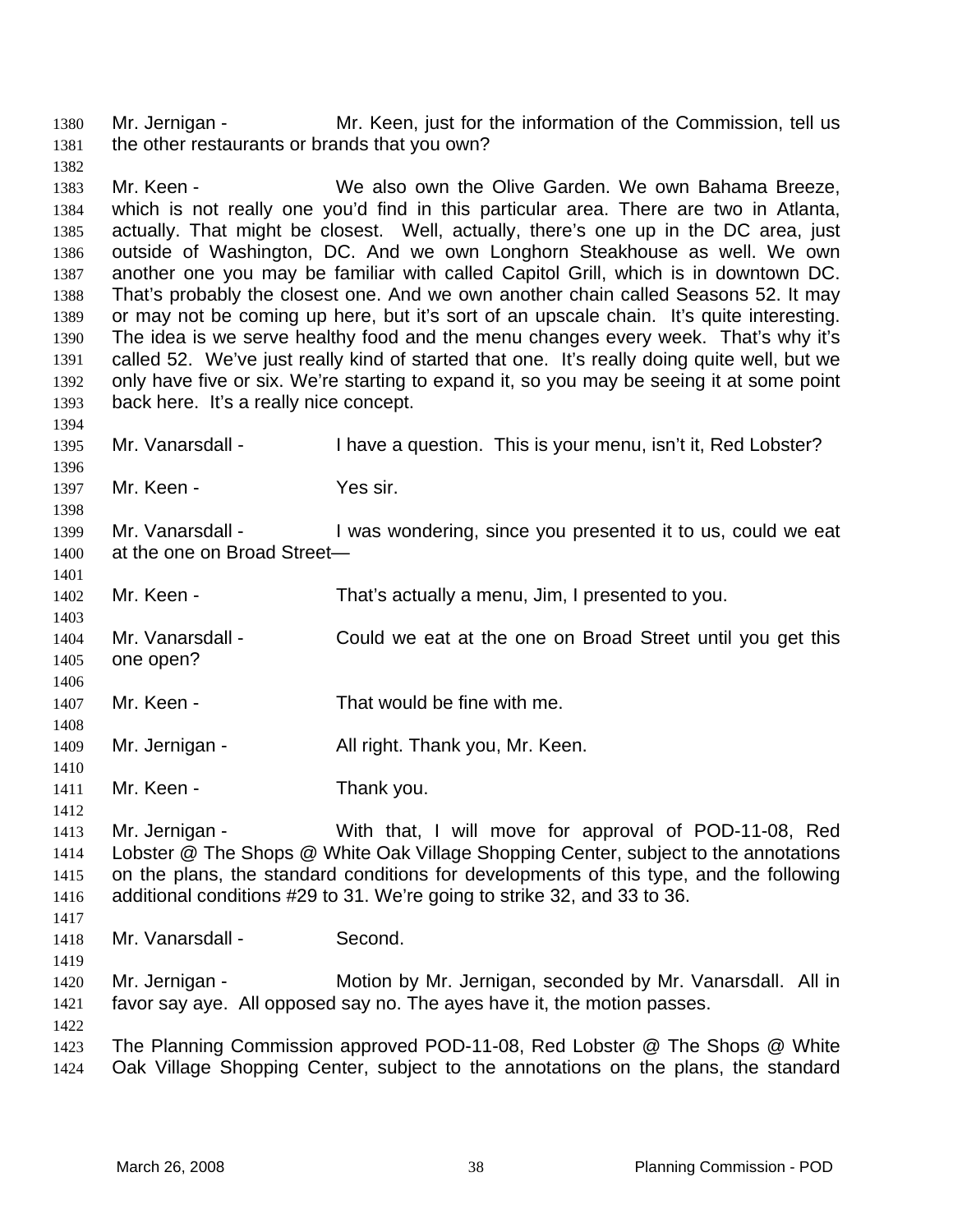- conditions attached to these minutes for developments of this type, and the following additional conditions: 1425 1426
- 1428 1429 29. Only retail business establishments permitted in a B-3 zone may be located in this center.
- 1430 1431 30. The ground area covered by all the buildings shall not exceed in the aggregate 25 percent of the total site area.
- 1432 1433 31. No merchandise shall be displayed or stored outside of the building(s) or on sidewalk(s).
- 1434 32. Outside storage shall not be permitted.

- 1435 1436 33. The proffers approved as a part of zoning case C-29C-06 shall be incorporated in this approval.
- 1437 1438 1439 1440 1441 1442 34. The developer shall install an adequate restaurant ventilating and exhaust system to minimize smoke, odors, and grease vapors. The plans and specifications shall be included with the building permit application for review and approval. If, in the opinion of the County, the type system provided is not effective, the Commission retains the rights to review and direct the type of system to be used.
- 1443 1444 1445 1446 1447 1448 35. The location of all existing and proposed utility and mechanical equipment (including HVAC units, electric meters, junctions and accessory boxes, transformers, and generators) shall be identified on the landscape plan. All building mounted equipment shall be painted to match the building, and all equipment shall be screened by such measures as determine appropriate by the Director of Planning or the Planning Commission at the time of plan approval.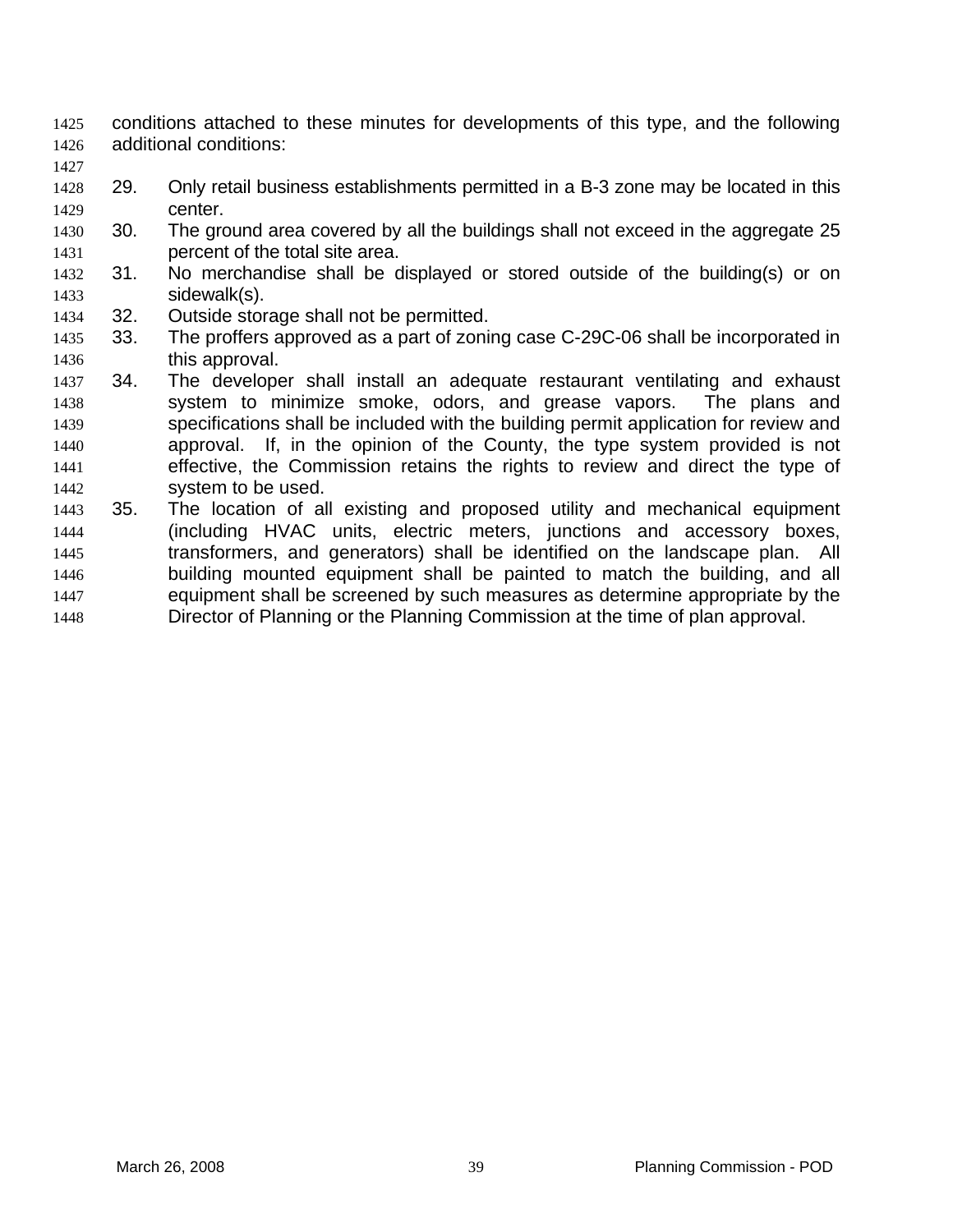## 1449 **PLAN OF DEVELOPMENT**

1450

| POD-12-08<br>Chick-Fil-A - The Shops @<br><b>White Oak Village</b><br><b>Shopping Center</b>                                                                                                                                                                                                                                                                                                                                                                                                                           | Horton & Dodd, P.C. for Forest City Commercial Group<br>and Chick-Fil-A, Inc.: Request for approval of a plan of<br>development, as required by Chapter 24, Section 24-106<br>of the Henrico County Code, to construct a one-story,<br>4,227 square foot restaurant with drive-thru facilities and<br>outdoor seating on an outparcel in The Shops @ White<br>Oak Village Shopping Center. The 1.19-acre site is<br>located on the east line of S. Laburnum Avenue<br>approximately 1,500 feet north of Audubon Drive on part of<br>parcel 815-718-5710. The zoning is B-3C, Business<br>District (Conditional) and ASO (Airport Safety Overlay)<br>District. County water and sewer. (Varina) |
|------------------------------------------------------------------------------------------------------------------------------------------------------------------------------------------------------------------------------------------------------------------------------------------------------------------------------------------------------------------------------------------------------------------------------------------------------------------------------------------------------------------------|------------------------------------------------------------------------------------------------------------------------------------------------------------------------------------------------------------------------------------------------------------------------------------------------------------------------------------------------------------------------------------------------------------------------------------------------------------------------------------------------------------------------------------------------------------------------------------------------------------------------------------------------------------------------------------------------|
| Mr. Jernigan -                                                                                                                                                                                                                                                                                                                                                                                                                                                                                                         | Is there any opposition to POD-12-08, Chick-Fil-A $-$ The<br>Shops @ White Oak Village Shopping Center? No opposition.                                                                                                                                                                                                                                                                                                                                                                                                                                                                                                                                                                         |
| Ms. Goggin -                                                                                                                                                                                                                                                                                                                                                                                                                                                                                                           | Good morning again. I was going to say I haven't heard any<br>opposition to anything at White Oak Village. This is such a popular shopping center.                                                                                                                                                                                                                                                                                                                                                                                                                                                                                                                                             |
| As we just discussed, this is a Chick-Fil-A at one of the intersections. The applicant has<br>worked with staff. We've asked for some sidewalk crossings into the site from the<br>sidewalks provided by the developer. They've shown some pedestrian cross walks to<br>get into their site across the parking lot that they've agreed to make into stamped<br>asphalt. They're working with Planning as well as the traffic engineer to work with these<br>striped areas in concern with their dumpsters and traffic. |                                                                                                                                                                                                                                                                                                                                                                                                                                                                                                                                                                                                                                                                                                |
|                                                                                                                                                                                                                                                                                                                                                                                                                                                                                                                        | The contract of the contract of the City of the Contract of City of City of the contract of the contract of the                                                                                                                                                                                                                                                                                                                                                                                                                                                                                                                                                                                |

1465 1466 1467 1468 1469 Here is a color rendering of the Chick-Fil-A as proposed. Staff did express concern to Chick-Fil-A and Forest City about this platinum colored standing seam metal roof. Chick-Fil-A did seem to agree with us on that and they have agreed to work with us on changing the color to make it blend with the building and the shopping center a little bit more.

- 1471 1472 1473 1474 1475 I was going to say, not to be outdone by Jim, my representative flew in from Atlanta this morning and his name is Scott Thigpen. I also have Mr. Dodd, the engineer, to speak here on behalf of Chick-Fil-A, should you have any questions of them. Staff feels that this roof color can be worked out prior to building permit. They've agreed to work with us and so has Forest City.
- 1476

1478

1470

1477 Mr. Jernigan - You say the applicant is here.

1479 1480 1481 Ms. Goggin - The applicant is here. Therefore, staff can recommend approval with the standard conditions for developments of this type. I'll say conditions 29 through 37, but from what I understand, 32 is not—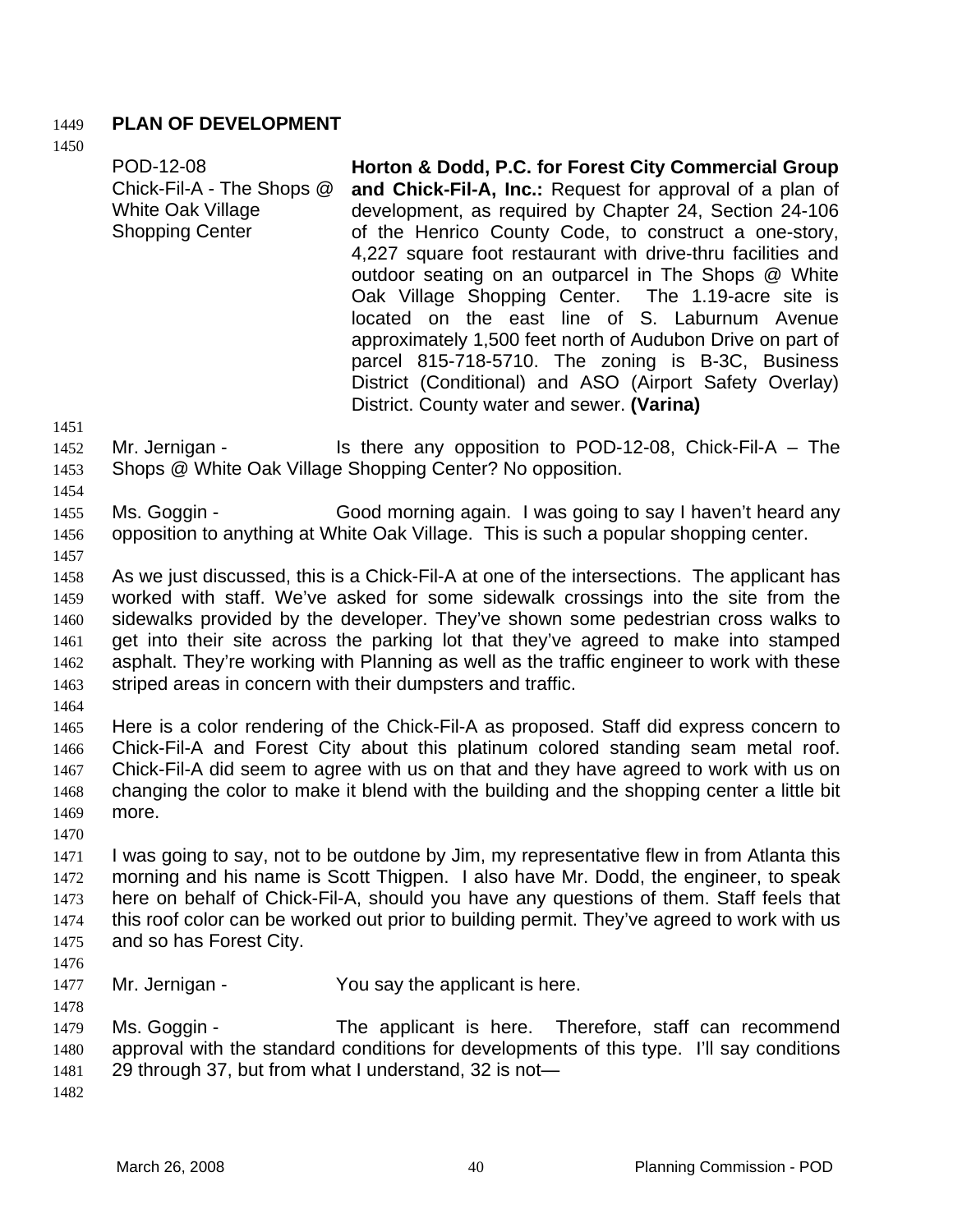1483 Mr. Jernigan - Thirty-two is struggling. 1484 1485 1486 1487 1488 1489 1490 1491 1492 1493 1494 1495 1496 1497 1498 1499 1500 1501 1502 1503 1504 1505 1506 1507 1508 1509 1510 1511 1512 1513 1514 1515 1516 1517 1518 1519 1520 1521 1522 1523 1524 1525 1526 1527 1528 Ms. Goggin - Thirty-two is struggling. Hopefully, the restaurant would encourage their employees to park near the back anyway so they can save all the good sites for their customers. Employees back here, customers up here by the entrance. Mr. Jernigan - As you heard me before, I feel that's a management decision— Ms. Goggin - The Music Control of the Music Control of the Music Control of the Music Control of the Music Control of the Music Control of the Music Control of the Music Control of the Music Control of the Music Control of Mr. Jernigan - — — — — not a Planning Commission decision. Okay. Thank you, Ms. Goggin. Are there any questions for Ms. Goggin from the Commission? Well, I think we have to give equal time. Ms. Goggin - Chay. Mr. Jernigan - So, would the applicant come down, please? Mr. Branin - He doesn't get as much; he didn't come as far. Mr. Jernigan - We don't want to slight you. We want to make sure that you have a little time, too. Mr. Thigpen - The Understood. I appreciate that. My name is Scott Thigpen with Chick-Fil-A located in Atlanta, Georgia. I must say, I'm the development manager for the Northeast Region. Kevin Kilgore is the development manager for this market. He actually broke his leg and his ankle this week, so he's kind of down and out. Slid into home and he was called out also. Mr. Jernigan - He was out, too? Mr. Thigpen - Yes, he was called out as well, so I told him I'd help out for him. We're just so glad to be a part of this community. We currently operate about 1300 stores throughout the nation. Our company was founded in 1934 by Truett Cathy. He's 87 years old and he still comes in the office every day of the week. We have a lot of fundamental leadership that we provide to our team members and our managers. We really try to embrace community with so many outreaches to the community. We have weekly team nights with our communities. We really try to embrace the areas that we build in. With that being said, if you have any questions about our operation or anything we can do for you, we certainly appreciate it. I have some free chicken sandwiches. Mr. Jernigan - Did you bring a menu, too? Mr. Thigpen - The I did not bring a menu. Mr. Jernigan - No pickles? All right.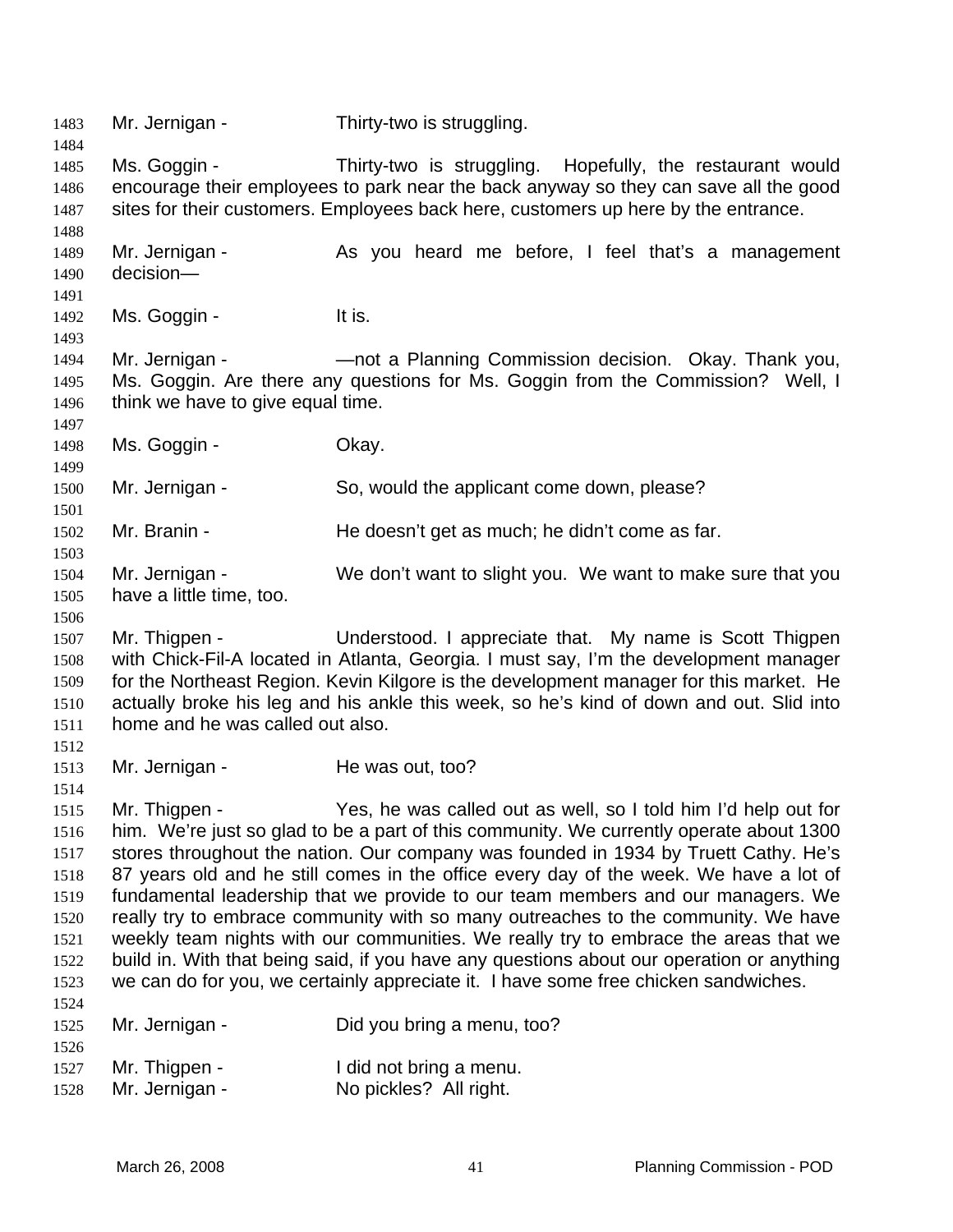Mr. Vanarsdall - Is it all right with you if we eat at the one on Broad Street and give them your name? Mr. Thigpen - Yes sir, by all means. I'll give you a coupon that has my name on it. You're more than welcome to do so. Mr. Jernigan - Ms. Goggin expressed the fact that we do have a little bit of discussion the roof color. Mr. Thigpen - Yes sir. Mr. Jernigan - She said you all were willing to — Mr. Thigpen - Yes sir. We're more than willing to work on that. I believe this color was designated by Forest City and it appears that they have some question about the roof color. We'll work with everyone to try to get a look that's uniform for the development and for our building as well. We're completely open. Mr. Jernigan - Everything else is okay on this and we'll just work through the roof administratively. All right. We thank you, sir. Mr. Glover - Cathy is still living and active? Mr. Thigpen - Yes sir. Like I said, he's 87 years old and he's typically at the office three to four days a week. He flies around regularly to do speeches and speaking engagements. Mr. Vanarsdall - He wrote a good book, too, didn't he. Mr. Thigpen - He's written four books, actually. He just came out with number four a couple months ago. It's called, *How Did You Do It, Truett?* Mr. Glover - His philosophy is pretty good. Mr. Thigpen - The Mr. This is a set of the Mr. This is a set of the Mr. The Mr. The Mr. The Mr. The Mr. The Mr Mr. Glover - Great philosophy. Mr. Thigpen - Yes sir. Mr. Glover - The's got it in the bag. Mr. Thigpen - That's right. Mr. Jernigan - The pickle made the difference.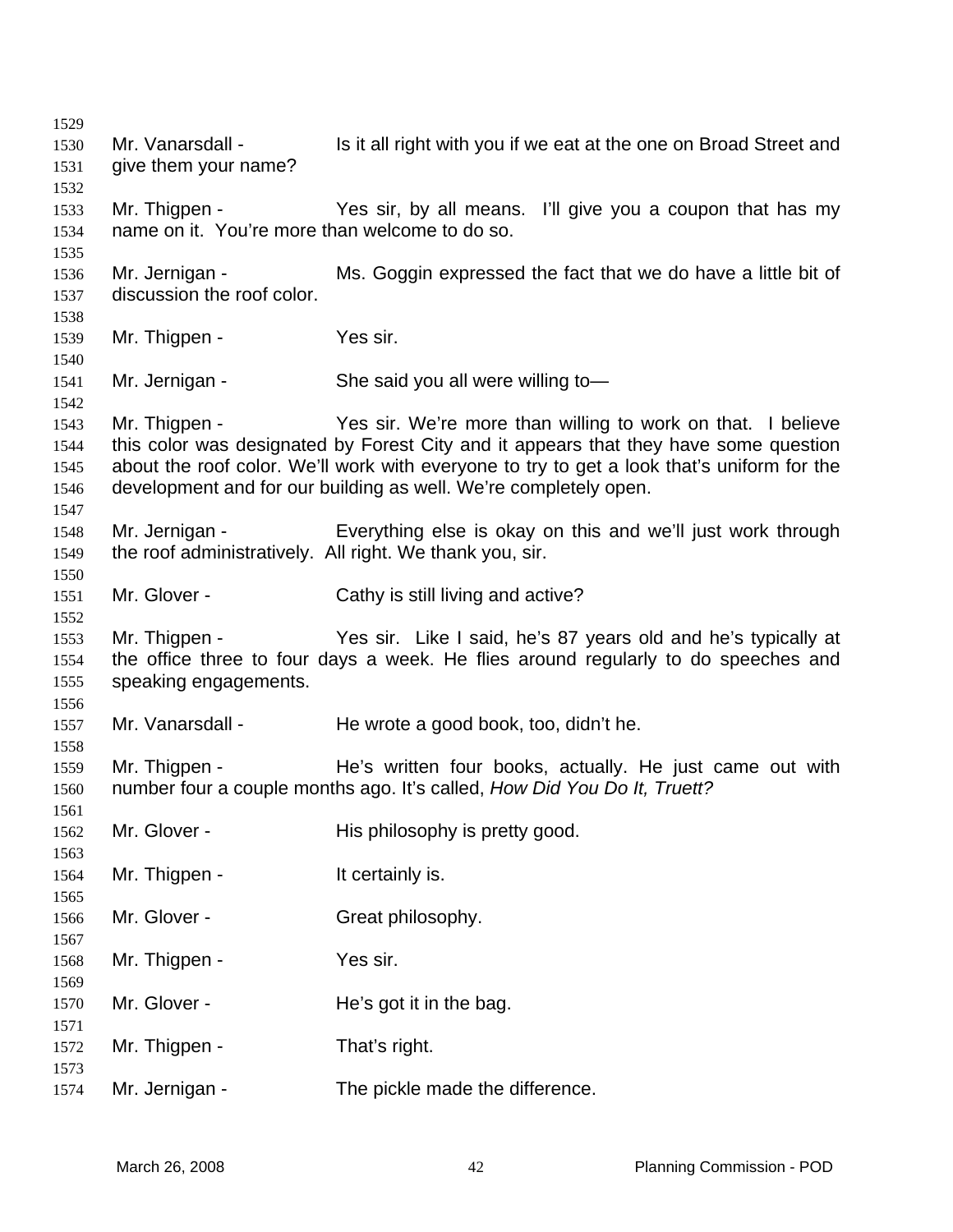1575 1576 1577 1578 1579 1580 1581 1582 1583 1584 1585 1586 1587 1588 1589 1590 1591 1592 1593 1594 1595 1596 1597 1598 1599 1600 1601 1602 1603 1604 1605 1606 1607 1608 1609 1610 1611 1612 1613 1614 1615 1616 1617 1618 1619 1620 Mr. Vanarsdall - It proves that chicken is good for you, doesn't it? Mr. Thigpen - That's right. The milkshakes are good also, but they are 850 calories. I'll go ahead and tell you that right up front. Mr. Jernigan - We appreciate you coming in. Okay. With that, I will move for approval of POD-12-08, Chick-Fil-A – The Shops @ White Oak Village Shopping Center, subject to the annotations on the plans, the standard conditions for developments of this type, and the following additional conditions #29 through 31, strike 32, and 33 through 37. Mr. Archer - Second. Mr. Jernigan - Motion by Mr. Jernigan, seconded by Mr. Archer. All in favor say aye. All opposed say no. The ayes have it; the motion passes. The Planning Commission approved POD-12-08, Chick-Fil-A – The Shops @ White Oak Village Shopping Center, subject to the annotations on the plans, the standard conditions attached to these minutes for developments of this type, and the following additional conditions: 29. Only retail business establishments permitted in a B-3 zone may be located in this center. 30. The ground area covered by all the buildings shall not exceed in the aggregate 25 percent of the total site area. 31. No merchandise shall be displayed or stored outside of the building(s) or on sidewalk(s). 32. Outside storage shall not be permitted. 33. The proffers approved as a part of zoning case C-29C-06 shall be incorporated in this approval. 34. The developer shall install an adequate restaurant ventilating and exhaust system to minimize smoke, odors, and grease vapors. The plans and specifications shall be included with the building permit application for review and approval. If, in the opinion of the County, the type system provided is not effective, the Commission retains the rights to review and direct the type of system to be used. 35. In the event of any traffic backup which blocks the public right-of-way as a result of congestion caused by the drive-up facilities, the owner/occupant shall close the drive-up facilities until a solution can be designed to prevent traffic backup. 36. The location of all existing and proposed utility and mechanical equipment (including HVAC units, electric meters, junctions and accessory boxes, transformers, and generators) shall be identified on the landscape plan. All building mounted equipment shall be painted to match the building, and all equipment shall be screened by such measures as determine appropriate by the Director of Planning or the Planning Commission at the time of plan approval.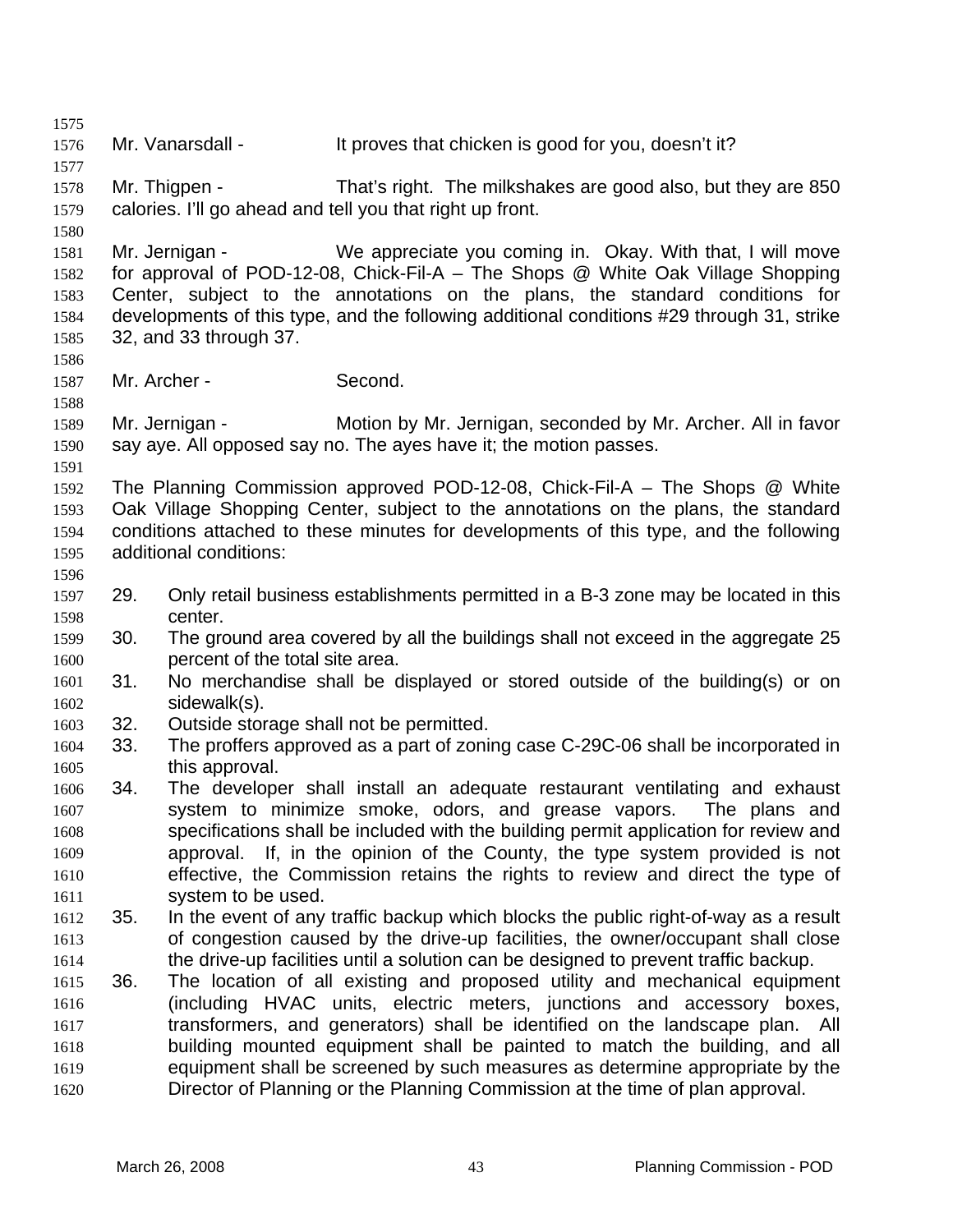### 1621

### 1622 **PLAN OF DEVELOPMENT**

POD-15-08

1623

|      | <b>Patterson Avenue</b><br>Ambulatory<br>Care Center - Patterson<br>and Gaskins Roads | of a plan of development, as required by Chapter 24,<br>Section 24-106 of the Henrico County Code, to renovate<br>and convert an existing one-story, 30,000 square foot retail<br>building to medical offices. The 3.9-acre site is located on<br>the north line of Patterson Avenue (State Route 6)<br>approximately 412 feet east of its intersection with Gaskins<br>Road on part of parcel 745-742-8604. The zoning is B-1,<br>Business District. County water and sewer. (Tuckahoe) |
|------|---------------------------------------------------------------------------------------|------------------------------------------------------------------------------------------------------------------------------------------------------------------------------------------------------------------------------------------------------------------------------------------------------------------------------------------------------------------------------------------------------------------------------------------------------------------------------------------|
| 1624 |                                                                                       |                                                                                                                                                                                                                                                                                                                                                                                                                                                                                          |
| 1625 | Mr. Jernigan -                                                                        | Is there any opposition to POD-15-08, Patterson Avenue                                                                                                                                                                                                                                                                                                                                                                                                                                   |
| 1626 |                                                                                       | Ambulatory Care Center? There is no opposition. Mr. Garrison?                                                                                                                                                                                                                                                                                                                                                                                                                            |
| 1627 |                                                                                       |                                                                                                                                                                                                                                                                                                                                                                                                                                                                                          |
| 1628 | Mr. Garrison -                                                                        | Good morning again. The applicant is requesting approval                                                                                                                                                                                                                                                                                                                                                                                                                                 |
| 1629 |                                                                                       | to renovate and convert an existing one-story, 30,000-square-foot retail building to                                                                                                                                                                                                                                                                                                                                                                                                     |
| 1630 |                                                                                       | medical offices. Just handed to you is an alternate elevation showing a cupola. Staff                                                                                                                                                                                                                                                                                                                                                                                                    |
| 1631 |                                                                                       | agrees this would be an architectural amenity; however, due to budget concerns, the                                                                                                                                                                                                                                                                                                                                                                                                      |
| 1632 |                                                                                       | applicant is requesting approval of this POD with the option of eliminating the cupola                                                                                                                                                                                                                                                                                                                                                                                                   |
| 1633 | should there be budgets constraints.                                                  |                                                                                                                                                                                                                                                                                                                                                                                                                                                                                          |
| 1634 |                                                                                       |                                                                                                                                                                                                                                                                                                                                                                                                                                                                                          |
| 1635 |                                                                                       | To address staff's concerns regarding light spillover from the interior of the cupola, the                                                                                                                                                                                                                                                                                                                                                                                               |
| 1636 |                                                                                       | applicant has provided a photometric plan that indicates very little spillover from the                                                                                                                                                                                                                                                                                                                                                                                                  |
| 1637 |                                                                                       | interior lighting. The applicant has also indicated that these lights will be turned off at                                                                                                                                                                                                                                                                                                                                                                                              |
| 1638 | midnight.                                                                             |                                                                                                                                                                                                                                                                                                                                                                                                                                                                                          |
| 1639 |                                                                                       |                                                                                                                                                                                                                                                                                                                                                                                                                                                                                          |
| 1640 |                                                                                       | Staff can recommend approval of POD-15-08, Patterson Avenue Ambulatory Care                                                                                                                                                                                                                                                                                                                                                                                                              |
| 1641 |                                                                                       | Center, subject to the annotations on the plans, the standard conditions for                                                                                                                                                                                                                                                                                                                                                                                                             |
| 1642 |                                                                                       | developments of this type, and the added conditions #34 and 35 in your addendum. I                                                                                                                                                                                                                                                                                                                                                                                                       |
| 1643 |                                                                                       | can read those to you, if you want. "No portable, temporary or electronic changeable                                                                                                                                                                                                                                                                                                                                                                                                     |
| 1644 |                                                                                       | message signs shall be permitted on the property." Number 35, "The parking lot shall                                                                                                                                                                                                                                                                                                                                                                                                     |
| 1645 |                                                                                       | be repaved to the satisfaction of the Director of Planning prior to the issuance of a                                                                                                                                                                                                                                                                                                                                                                                                    |
| 1646 | Certificate of Occupancy."                                                            |                                                                                                                                                                                                                                                                                                                                                                                                                                                                                          |
| 1647 |                                                                                       |                                                                                                                                                                                                                                                                                                                                                                                                                                                                                          |
| 1648 | Mr. Jernigan -                                                                        | Are there any questions for Mr. Garrison from the                                                                                                                                                                                                                                                                                                                                                                                                                                        |
| 1649 | Commission?                                                                           |                                                                                                                                                                                                                                                                                                                                                                                                                                                                                          |
| 1650 |                                                                                       |                                                                                                                                                                                                                                                                                                                                                                                                                                                                                          |
| 1651 | Mrs. Jones -                                                                          | Yes. As far as the two added conditions, I understand the                                                                                                                                                                                                                                                                                                                                                                                                                                |
| 1652 |                                                                                       | portable electronic changeable message sign. The repaving of the parking lot, that can                                                                                                                                                                                                                                                                                                                                                                                                   |
| 1653 | be done several ways, correct?                                                        |                                                                                                                                                                                                                                                                                                                                                                                                                                                                                          |
| 1654 | Mr. Garrison -                                                                        | That is correct, ma'am. That would include slurry coat.                                                                                                                                                                                                                                                                                                                                                                                                                                  |
| 1655 |                                                                                       |                                                                                                                                                                                                                                                                                                                                                                                                                                                                                          |
| 1656 | Mrs. Jones -                                                                          | So, a slurry coat could do it.                                                                                                                                                                                                                                                                                                                                                                                                                                                           |
| 1657 |                                                                                       |                                                                                                                                                                                                                                                                                                                                                                                                                                                                                          |

**Timmons Group for Bon Secours:** Request for approval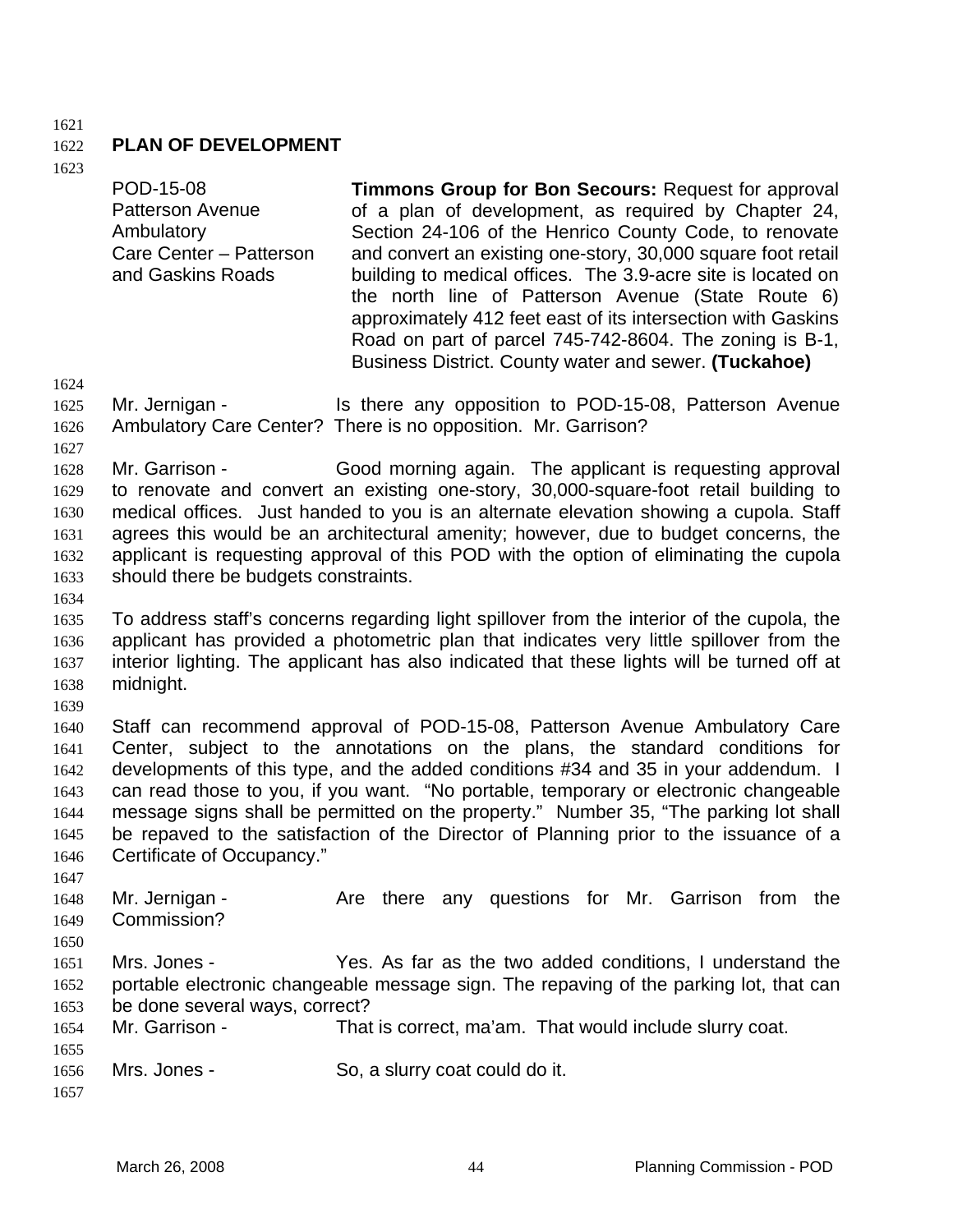Mr. Garrison - Yes ma'am. Mrs. Jones - Okay. I did have a question. The handouts that are being given to us were the ones that were tendered late yesterday, I believe. Mr. Garrison - Yes. Mrs. Jones - They indicate 12 windows on this cupola, which has become a little bit more of an issue than certainly I ever intended. The question having been asked, and I may ask the applicant as well, was simply whether there would be any impact on the adjacent neighbors for the light that would be coming out of the windows at night up until midnight. I just wanted to have some gauge of the impact of that. We requested a photometric analysis; however, if I understand it correctly, the photometric analysis that showed there was absolutely almost zero was done with a four-window cupola, not a cupola of all windows all around. Correct? Mr. Garrison - Correct. Mrs. Jones - Do you have it available with the cupola with all glass? Mr. Garrison - The an check in the file. Mrs. Jones - I have it right here, but if you have it on there. Mr. Garrison - The only color rendering I have is with the cupola with four windows. Mrs. Jones - Ckay. All right. Well, then I probably need to talk to the applicant about that. Thank you. I just wanted to see if you had it available. If there is nothing else from the Commission, I'd like to have the applicant come down. Mr. Jernigan - Okay. Can we hear from the applicant, please? Mr. Theobald - Chairman, ladies and gentlemen, I'm Jim Theobald on behalf of St. Mary's Hospital, Bon Secours. Mr. Jernigan - Good morning. Mr. Branin - Good morning. Mrs. Jones - Good morning, Mr. Theobald. Mr. Theobald - Good morning. Mrs. Jones - I understand that you're doing duty for Mr. Rothenberg.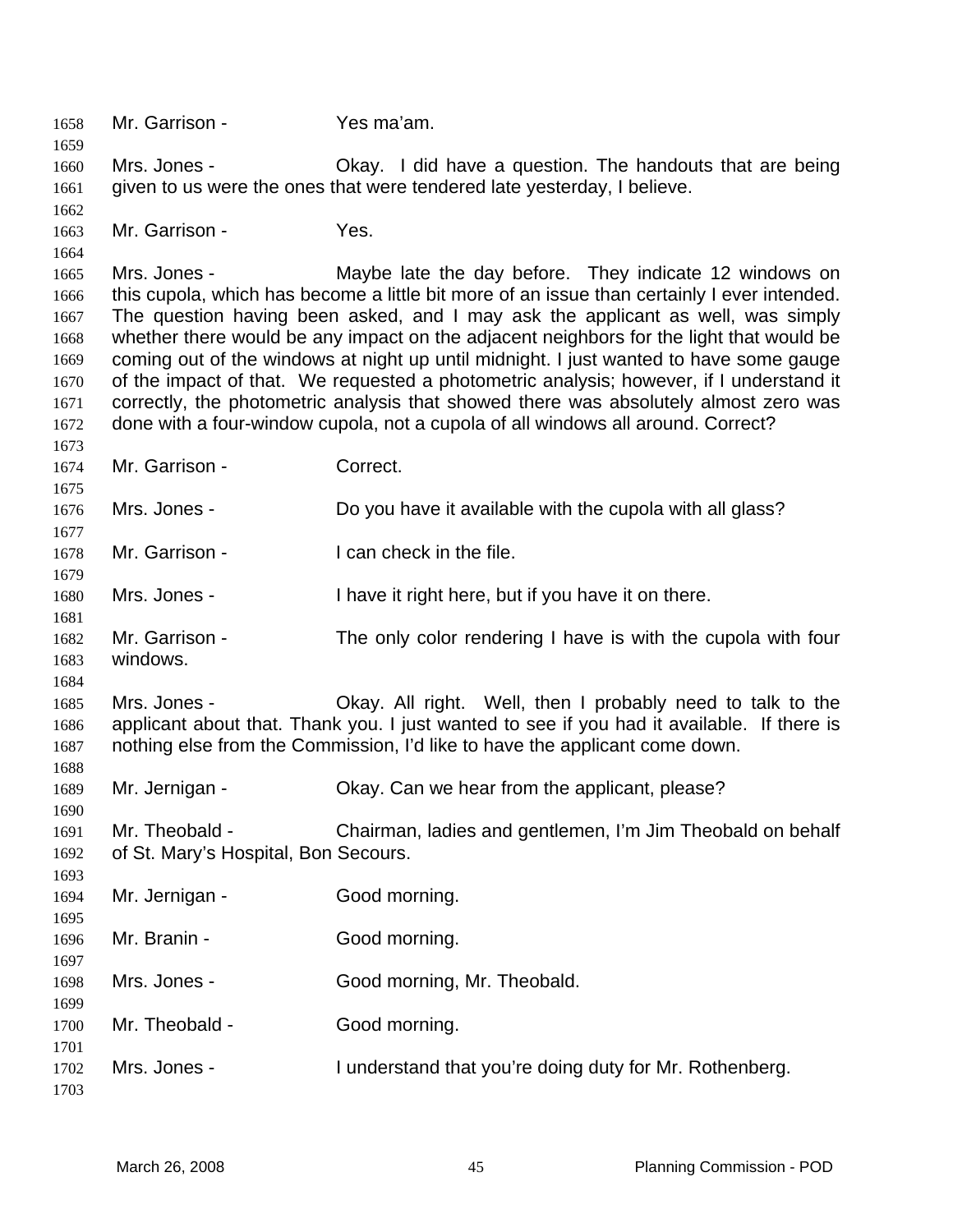1710 1711 1712 1713 1714 1715 1716 1717 1718 1719 1720 1721 1722 1723 1724 1725 1726 1727 1728 1729 1730 1731 1732 1733 1734 1735 1736 1737 1738 1739 1740 1741 1742 1743 1744 1745 1746 around about what we are approving today. The cupola that is represented in the handouts—this one—shows four windows. The cupola that had been discussed for several weeks prior to that shows windows all around. Mr. Theobald - Right. Mrs. Jones - I need some comments from you or possible folks who are here, the technical expertise, that windows all around are not going to be any more impactful upon the adjacent neighbors than it would be if someone had a residential home there and had their lights on until midnight. That's my only concern about the windows. Could you speak to that? Mr. Theobald - Ckay. My understanding—and [unintelligible] will correct me if I'm wrong—but I checked with Richard Banta, as well as with Keith on this. The fourwindow scenario was a response to concerns about lighting, although the six-window version I think looks a little better. We believe the photometrics of that will still fail to register anything, much less half-a-foot candle at the property line. I think I've said that correctly. We are willing to go back and look at and do that six-window version. Mrs. Jones - I understand budget constraints are the name of the game for every project. I will hope that the funds are available. I don't know if you can speak to that or what the chances are of having a final design. Mr. Theobald - I spoke Mr. Banta about that this morning. The team is rooting for this because it looks terrific. We believe that's what's going to happen, we just don't have the ability to speak for the people who make the final decision. We believe that there is a high likelihood that you're going to get what you see. We didn't just show you the picture; that's what we want to do. Mrs. Jones - That's a very impressive look and as we go forward with that vote right now, I just want to make sure that we're talking about a cupola represented with all the windows, as it was before. Mr. Theobald - Right. Mrs. Jones - Ckay. The landscaping and lighting plans will come back to the Commission so we can get into the details, but there have been, already, discussions about the street side landscaping. There have been renderings, which are

1704 Mr. Theobald - Mr. Rothenberg, yes. Somebody let him go on vacation.

Mrs. Jones - I can't imagine how you allowed that. I am very, very pleased, as I've made known throughout this whole project, with the uses being contemplated and the way it will fit into this redeveloped site. I want to just double check because there have been quite a few elevations and variations on the theme rolling

1747 1748 1749 represented here in the handout today. That remains the plan that is under consideration?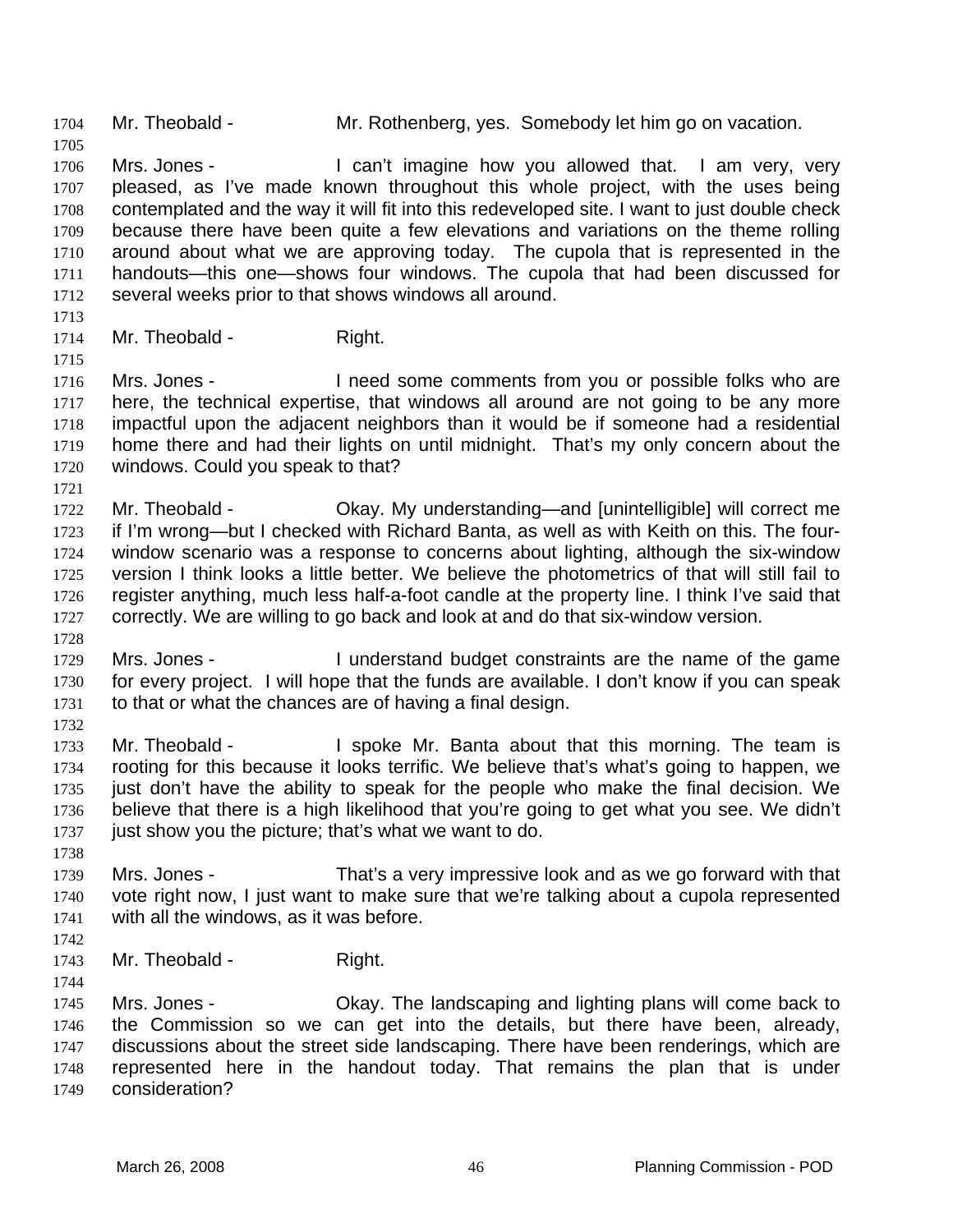| 1750         |                                            |                                                                                            |
|--------------|--------------------------------------------|--------------------------------------------------------------------------------------------|
| 1751         | Mr. Theobald -                             | Yes.                                                                                       |
| 1752         |                                            |                                                                                            |
| 1753         | Mrs. Jones -                               | Okay. There have been a lot of plans.                                                      |
| 1754         | Mr. Theobald -                             | Right.                                                                                     |
| 1755<br>1756 |                                            |                                                                                            |
| 1757         | Mrs. Jones -                               | Okay. My only other question is I know timing is of the                                    |
| 1758         |                                            | essence for your client and I know that the area is anxious to have this facility. Do you  |
| 1759         | have any updates on timing for this?       |                                                                                            |
| 1760         |                                            |                                                                                            |
| 1761         | Mr. Banta -                                | [Off mike.] [Unintelligible.]                                                              |
| 1762         |                                            |                                                                                            |
| 1763         | Mrs. Jones -                               | I'm afraid you're going to have to come down. Sorry to make                                |
| 1764         | you take the walk.                         |                                                                                            |
| 1765         |                                            |                                                                                            |
| 1766         | Mr. Banta -                                | Good morning, ladies and gentlemen. My name is Richard                                     |
| 1767         |                                            | Banta. I'm vice president of construction for Bon Secours and in charge of this project.   |
| 1768         |                                            | Our plans are to have this building completed along with the first tenant in the building  |
| 1769         |                                            | by December of '08. So, that's why it's imperative that we move as fast as we can.         |
| 1770<br>1771 | Mrs. Jones -                               | I appreciate you being responsive to requests from me and                                  |
| 1772         |                                            | from staff. With the additional enhancements out front-                                    |
| 1773         |                                            |                                                                                            |
| 1774         | Mr. Banta -                                | Yes ma'am.                                                                                 |
| 1775         |                                            |                                                                                            |
| 1776         | Mrs. Jones -                               | —and I'm really hoping for a cupola.<br>That is a very                                     |
| 1777         | impressive building.                       |                                                                                            |
| 1778         |                                            |                                                                                            |
| 1779         | Mr. Banta -                                | We are, too. Our CEO, Peter Bernard, absolutely wants this                                 |
| 1780         |                                            | project as it's designed, of course, but we have to take it to our health system office in |
| 1781         | Marrietsville to get their final approval. |                                                                                            |
| 1782         |                                            |                                                                                            |
| 1783         | Mrs. Jones -                               | I hope they see the light, so to speak. Mr. Banta, thank you                               |
| 1784         | very much.                                 |                                                                                            |
| 1785<br>1786 | Mr. Banta -                                | Thank you all very much.                                                                   |
| 1787         |                                            |                                                                                            |
| 1788         | Mrs. Jones -                               | Okay.                                                                                      |
| 1789         |                                            |                                                                                            |
| 1790         | Mr. Theobald -                             | I just had one additional comment for the record, and you                                  |
| 1791         |                                            | alluded to this earlier, Mrs. Jones, and I appreciate that. The new condition #35, which   |
| 1792         |                                            | says parking lots shall be repaved to the satisfaction of the Director of Planning. That's |
| 1793         |                                            | a little broad. I'm not suggesting that we need to change the language, but this           |
| 1794         |                                            | discussion started when somebody wanted us to mill up the rear parking lot, which was      |
| 1795         |                                            | going to cause a lot of additional problems and eliminate some landscaping areas, etc.     |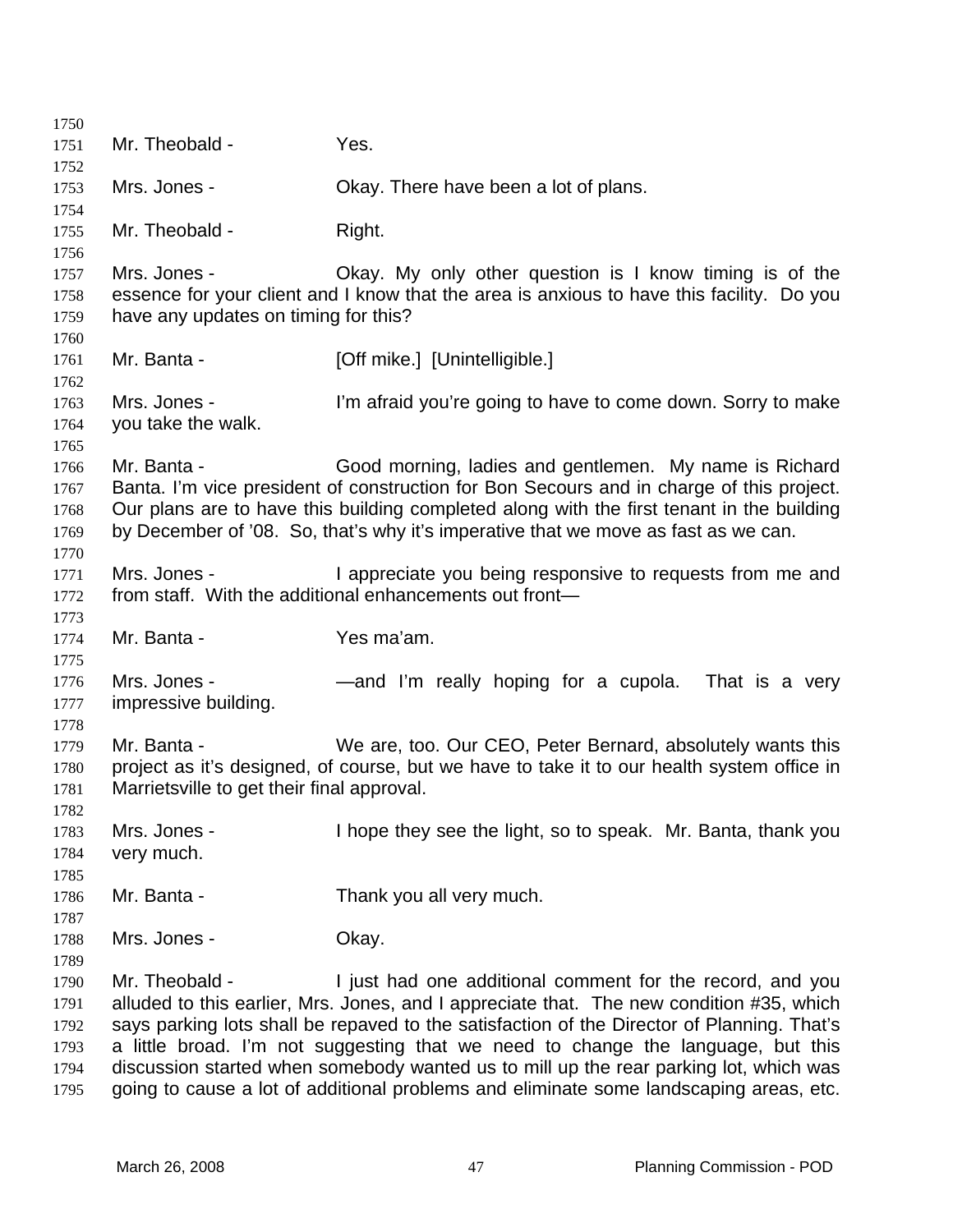Our discussions with staff are that the slurry coat would likely be acceptable. Just in the event that people who aren't here to hear the message, I'm hoping that this is the slurry coat that's likely to be acceptable. Milling up the rear would not be. 1796 1797 1798 1799 1800 1801 1802 1803 1804 1805 1806 1807 1808 1809 1810 1811 1812 1813 1814 1815 1816 1817 1818 1819 1820 1821 1822 1823 1824 1825 1826 1827 1828 1829 1830 1831 1832 1833 1834 1835 1836 1837 1838 1839 1840 1841 Mrs. Jones - The My understanding is that a slurry coat will accomplish the goal. Mr. Theobald - I appreciate that. Thank you so much. Any other questions? Mrs. Jones - Ckay. Mr. Jernigan - I just want to clear up something with you now. We have a plan that has a cupola on it, but the cupola may not be there. We have two plans, as Mr. O'Kelly told me. Mrs. Jones - This is an alternate elevation; however, the cupola as depicted in the alternate elevation is not the cupola that has been under discussion for several weeks. The cupola under discussion, which is what I wish to offer as an alternate elevation is not pictured in this particular graphic here. It is windows all around as opposed to just four windows. Mr. Jernigan - The You're going to handle it administratively. You're going to bring this up for approval now. You're going to handle it administratively on the cupola windows there or not, or whether it's six windows or— Mrs. Jones - That will not come back to the Commission, but the Commission will approve this building with the exterior enhancements, including a cupola as an alternate or without a cupola, one way or the other. Mr. Jernigan - **Okay.** Mrs. Jones - The My point in discussing it was that the cupola that we are looking for has windows all around, as opposed to what's depicted in the handout. Is everyone thoroughly confused? Mr. Jernigan - No, I'm fine now. I just wanted to make sure you noted it, that it's an administrative call. Mrs. Jones - Exactly. Landscape and lighting will come back to the Commission, but the exterior and the cupola will not. Mr. Jernigan - **Okay.** Mrs. Jones - All right? Mr. Jernigan - Yes.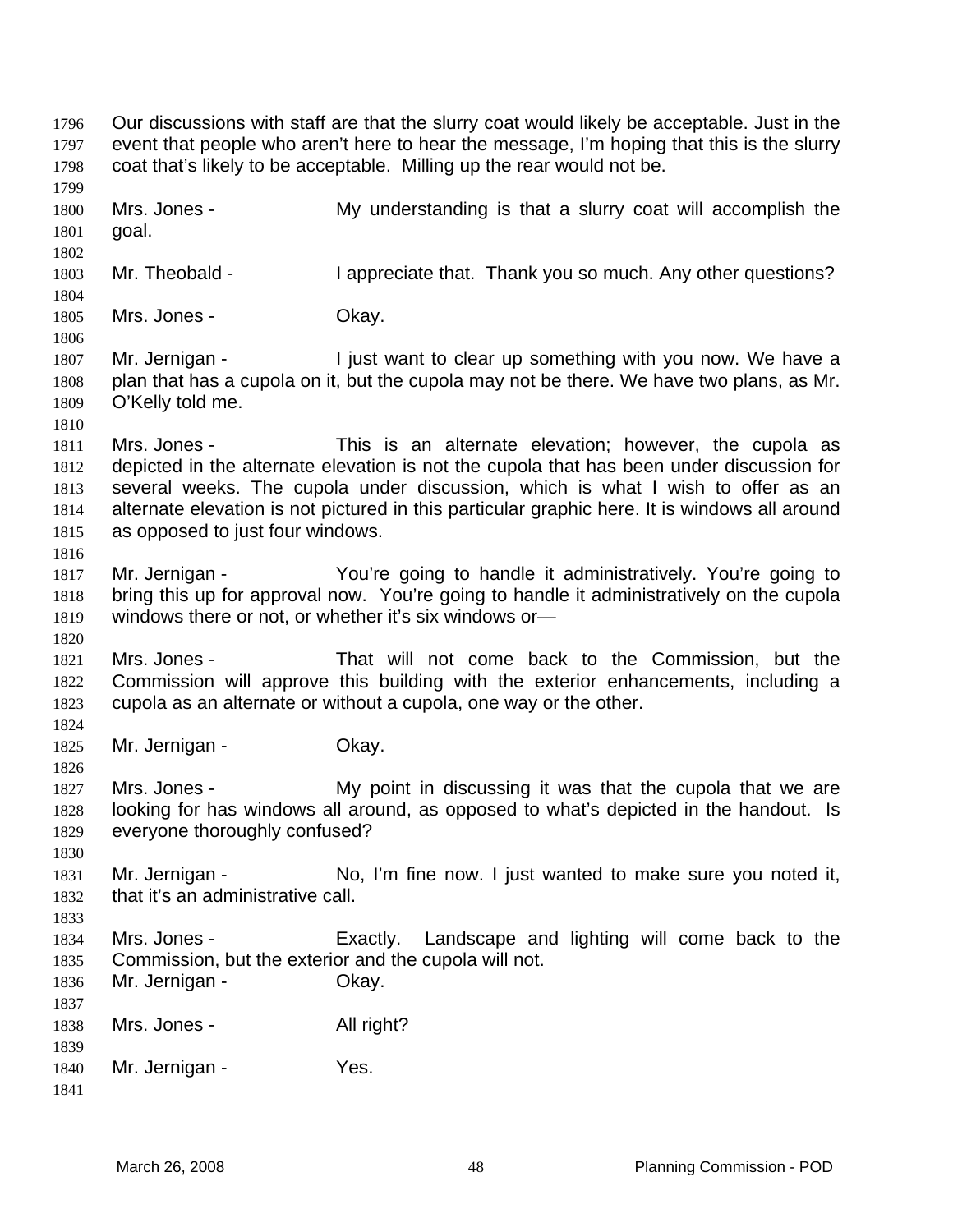Mrs. Jones - The After all of that, I think we are where we need to be. I'm excited about this project and appreciate the design enhancements that have been brought to the building. I think the landscaping will be very attractive and certainly will set the tone for this area. I appreciate all that Bon Secours has done. With that, I will go ahead and recommend approval for POD-15-08, Patterson Avenue Ambulatory Care Center at Patterson and Gaskins. This will be in addition to standard conditions for developments of this type and the following additional conditions #9 amended and #11 amended, #29 through 33 on the agenda, and #34 and 35 as listed in the addendum. 1842 1843 1844 1845 1846 1847 1848 1849 1850 1851 1852 1853 1854 1855 1856 1857 1858 1859 1860 1861 1862 1863 1864 1865 1866 1867 1868 1869 1870 1871 1872 1873 1874 1875 1876 1877 1878 1879 1880 1881 1882 1883 1884 1885 1886 1887 Mr. Archer - Second. Mr. Jernigan - Motion by Mrs. Jones, seconded by Mr. Archer. All in favor say aye. All opposed say no. The ayes have it; the motion passes. Mr. Vanarsdall - And employees will be encouraged to park in the rear. Mrs. Jones - Absolutely. The Planning Commission approved POD-15-08, Patterson Avenue Ambulatory Care Center, subject to the annotations on the plans, the standard conditions attached to these minutes for developments of this type, and the following additional conditions: 9. **AMENDED** - A detailed landscaping plan shall be submitted to the Department of Planning for review and Planning Commission approval prior to the issuance of any occupancy permits. 11. **AMENDED** - Prior to the approval of an electrical permit application and installation of the site lighting equipment, a plan including depictions of light spread and intensity diagrams, and fixture specifications and mounting height details shall be submitted for Department of Planning review and Planning Commission approval. 29. A notice of completion form, certifying that the requirements of the Virginia Department of Transportation entrances permit have been completed, shall be submitted to the Department of Planning prior to any occupancy permits being issued. 30. The entrances and drainage facilities on Patterson Avenue (State Route 6) shall be approved by the Virginia Department of Transportation and the County. 31. There shall be no outdoor storage in moveable storage containers including, but not limited to, cargo containers and portable on demand storage containers. 32. The proffers approved as a part of zoning case P-1-08 shall be incorporated in this approval. 33. This business shall not remain in operation after midnight and no exterior signs shall remain lighted after 12:00 midnight. 34. No portable, temporary or electronic changeable message signs shall be permitted on the property. 35. The parking lot shall be repaved to the satisfaction of the Director of Planning prior to the issuance of a Certificate of Occupancy.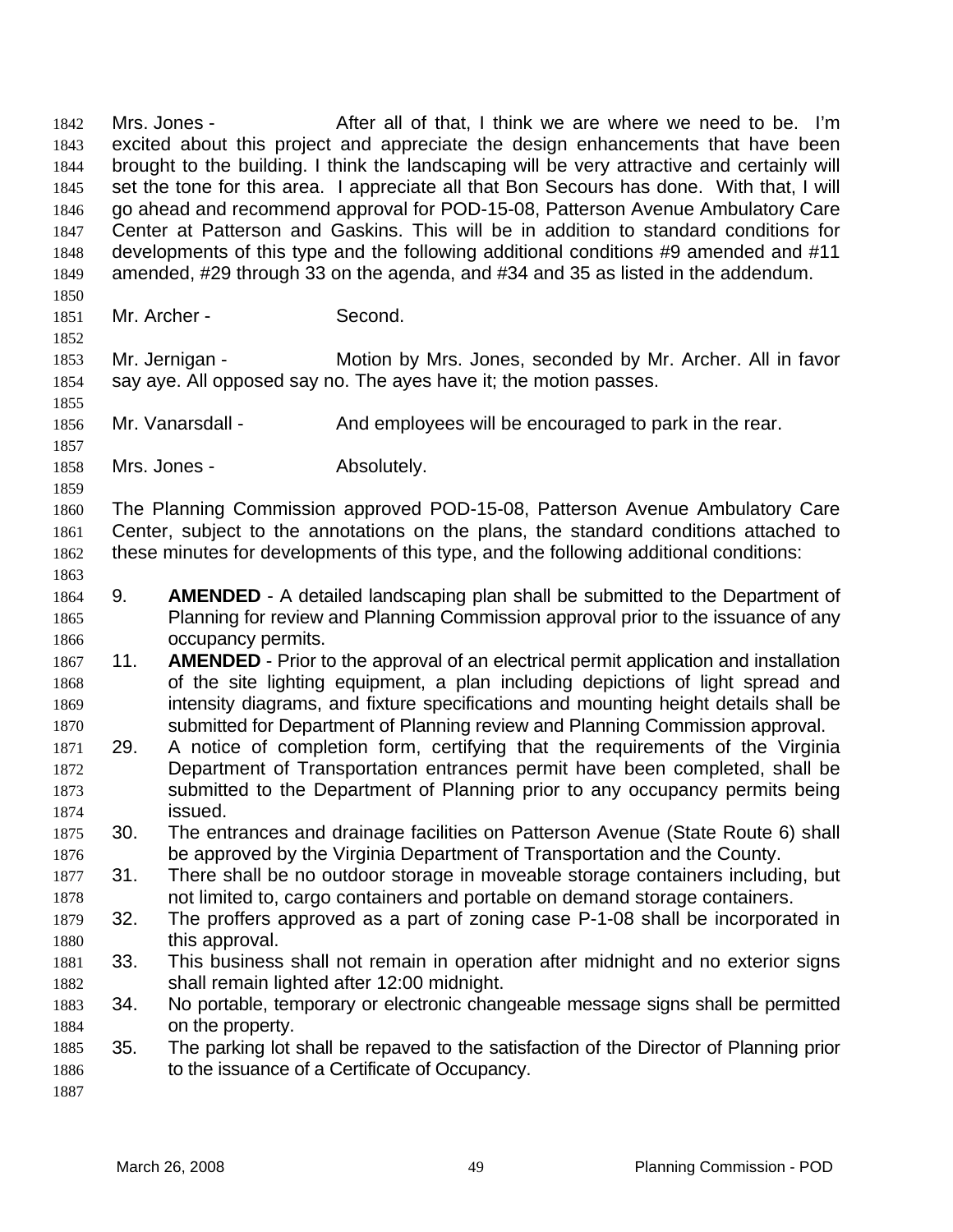## 1888 **PLAN OF DEVELOPMENT**

1889 1890 1891 1892 1893 1894 1895 1896 1897 1898 1899 1900 1901 1902 1903 POD-16-08 St. Mary's Hospital-Intra Operative MRI (POD-58-84 and POD-6- 96 Revised) **Timmons Group for Bon Secours and St. Mary's Hospital of Richmond:** Request for approval of a plan of development, as required by Chapter 24, Section 24-106 of the Henrico County Code, to construct a two-story addition to an existing hospital building. The first floor is a 15,786 square foot lobby expansion and Intra Operative MRI addition and the second floor is a 20,178 square foot addition for a future emergency room expansion. The 1.13 acre site is located on the east line of Bremo Road, approximately 425 feet south of Monument Avenue on part of parcel 769-737-3039. The zoning is O-3, Office District. County water and sewer. **(Three Chopt)**  Mr. Jernigan - The Is there any opposition to POD-16-08, St. Mary's Hospital-Intra Operative MRI (POD-58-84 and POD-6-96 Revised)? Ms. Clay - [Off mike.] I have a question about parking. Mr. Jernigan - Ckay, ma'am. You will have a moment to speak after this is presented. Ms. Goggin - Good morning again. Mr. Jernigan - Good morning. Ms. Goggin - This renovation expansion is a proposed two-story addition

1904 1905 1906 1907 1908 1909 1910 and it's attached to the existing hospital. Let me see if I can (adjusting presentation graphic). Well, this sort of helps. It's attached to the existing hospital. You can sort of see the existing hospital outline. This is the first story. As Mr. O'Kelly said, the first floor expansion is a 15,786-square-foot expansion and lobby renovation for a sterilized intraoperative MRI suite, which will allow for specialized scanning use during neurosurgery, which should help cut down on complications that may be associated with that. This is one of 16 in the country, so that makes it kind of unique there.

1911

1912 1913 1914 1915 1916 1917 1918 1919 1920 The second floor—that was kind of out of order here (referring to presentation graphic). The second floor expansion, which would be up on here from the graphic, is the emergency room expansion, which would allow 16 more emergency bays, which, according to the hospital, are necessary to continue to serve the community in a timely manner. This expansion is located between three existing buildings, as you can tell. This is MOB North. We have MOB South and the original hospital. It will come out no more than 50 feet towards Bremo Road. It will not be any taller than the existing buildings around it. The expansion is towards Bremo Road and the parking decks. As part of this expansion, they will reconfigure the handicapped parking that is currently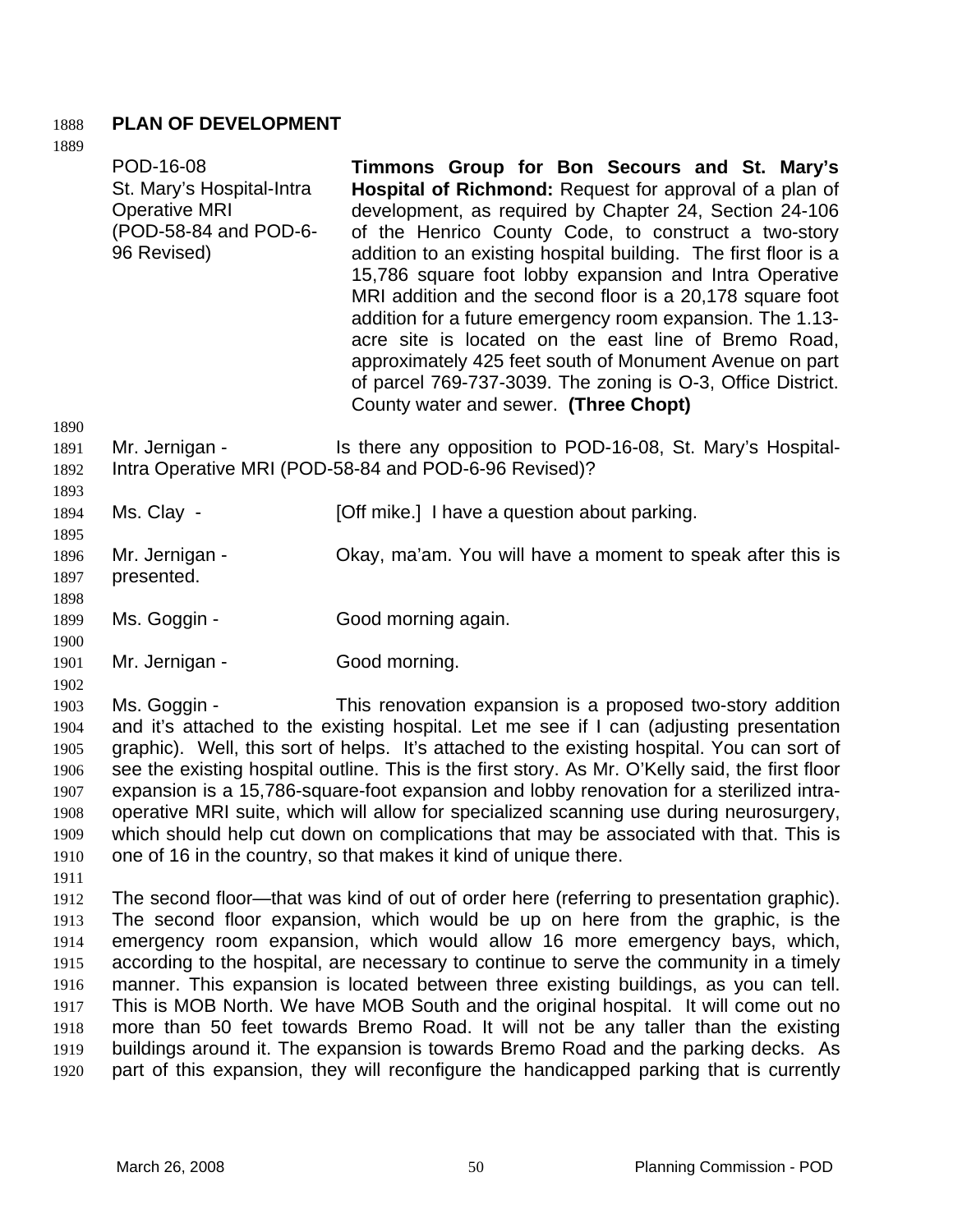located in the courtyard-style area located in between all these buildings. This expansion will not encroach any further into or onto any residential uses. 1921 1922

1924 1925 1926 1927 1928 1929 1930 1931 This renovation expansion was presented to the hospital's Advisory Board, which includes the Westwood Association, Westwood Manor, Westhampton Place Condos, and Westview Neighborhood Association, and other members of the community that do not necessarily represent neighborhood associations, but are individual citizens to discuss the proposed expansion. Staff did not receive any calls concerning the proposed expansion or addition when notice letters went out. Like I said, here is a color rendering so you can see the existing hospital, the limit of the expansion, and then here it is from the ground view.

1932

1937

1944

1946

1949

1951

1953

1923

1933 1934 1935 1936 Staff would be happy to answer any questions the Commission may have. We have hospital representative Jim Theobald, architects, engineers, and one citizen with a question. With that, staff can recommend approval of this POD with the standard conditions for plans of this type, and additional conditions 29 through 31.

1938 1939 1940 Mr. Jernigan - The Are there any questions for Ms. Goggin from the Commission?

- 1941 1942 Mr. Branin - Thave none.
- 1943 Mr. Jernigan - **Do you want to hear from the applicant**, sir?
- 1945 Mr. Branin - No, I'd rather hear from the opposition.
- 1947 1948 Mr. Jernigan - Ckay. Ma'am, would you come down to the podium, please? Give us your name for the record.
- 1950 Ms. Clay - My name is Lois Clay. I live at 6206 West Franklin Street.
- 1952 Mr. Jernigan - Ckay. Good morning.
- 1954 1955 1956 1957 1958 1959 1960 1961 1962 1963 1964 1965 Ms. Clay - The Good morning. I am a representative of the Westview Manor Neighborhood Association and I'm also on the St. Mary's Community Advisory Board. My only possible opposition to the expansion would be how it would impact parking. I know that in 2006, the Planning Commission and the Board of Supervisors approved a rezoning of some property for valet and employee parking for St. Mary's, and we opposed that. I just want to make sure that if there's any expansion over at St. Mary's, it's not going to impact our neighborhood with further expansion into our neighborhood, whether it's a change in the proffers, amendment to the proffers to that property that was rezoned. In other words, you're going to have more services provided. I'm assuming that's going to impact parking. Plus, you're expanding out the building. I don't know if that's going to take any of the existing parking spaces away or not.
- 1966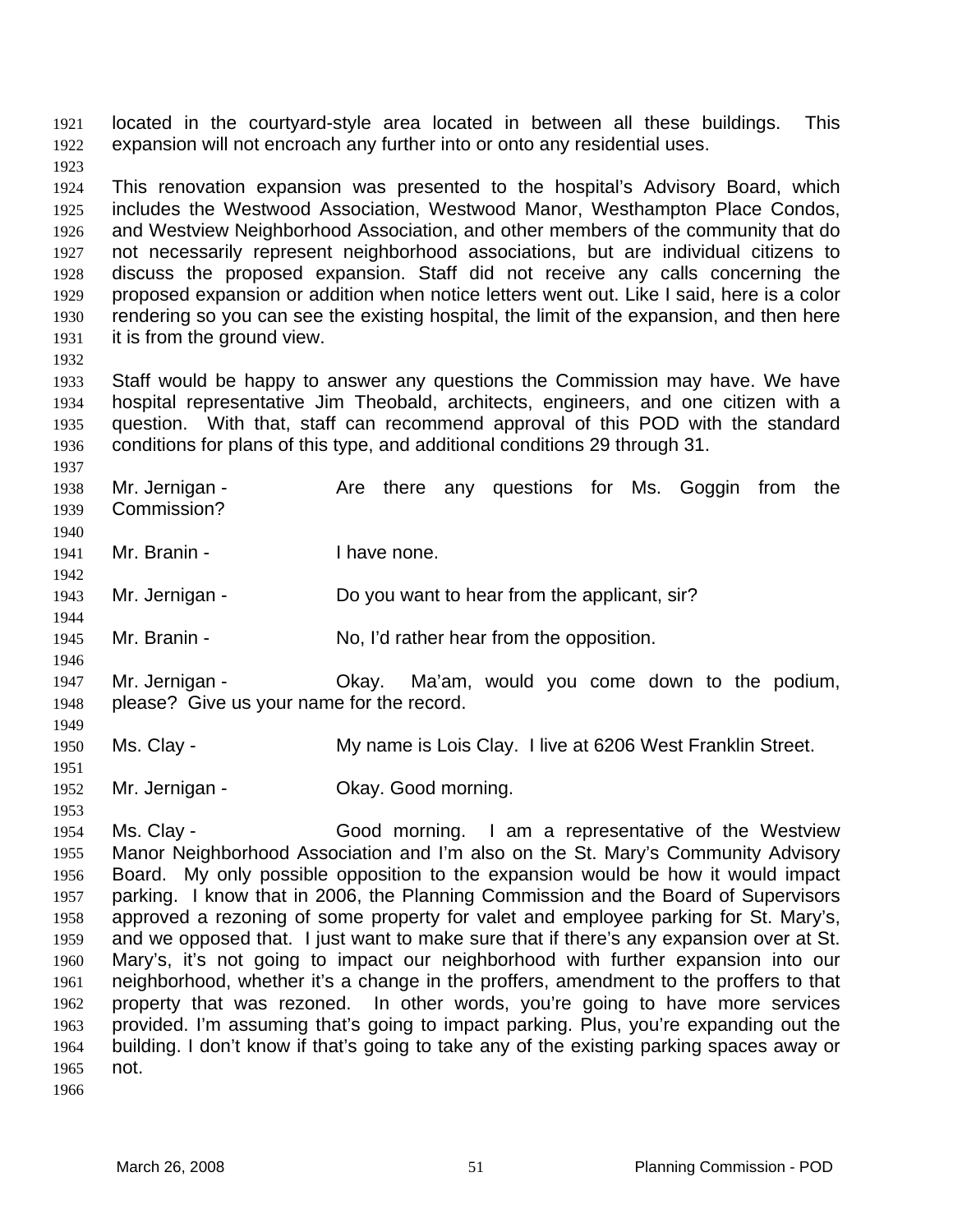Mr. Branin - The Ms. Clay, I'm going to ask the applicant to come down and address that question. I worked for quite a few months on that parking area and Bon Secours did an unprecedented thing and signed a statement saying they would go no further west. 1967 1968 1969 1970

1971 1972 1973 1974 1975 1976 1977 1978 1979 1980 Ms. Clay - Yes, I know that. I also know that proffers can be amended. Correct? Mr. Branin - Yes ma'am. Ms. Clay - The Must want to make sure. Mr. Branin - Ckay. We're still right there with you.

1981 Ms. Clay - Chay.

1983 Mr. Branin - Let's get the applicant down, if I may, Mr. Chairman.

1985 1986 1987 1988 1989 1990 1991 1992 1993 1994 1995 1996 Mr. Theobald - Mr. Chairman, ladies and gentleman, I'm Jim Theobald, once again here on behalf of Bon Secours. We appreciate your consideration of this plan. For once, it's in an area that is not obtrusive to the neighbors, for which I'm sure we're all grateful. As to parking, which you will notice if you have occasion to utilize St. Mary's, there is a sea of handicapped parking right outside that front door. And there's an excess of handicapped parking that's above code in that area and in general. So, the only parking that this will impact is really the excess of handicapped spaces. We continue to be in compliance with all of our PUP's, zoning, and County ordinances with regard to required parking, which we have demonstrated to staff, and I think that Christina will confirm that they've been through that yet again on this application. So, it will take up some number of handicapped spaces that are in excess. If you've been there, the good news is those are rarely full.

1998 1999 I'd be happy to answer any other questions. It really is a neat opportunity to provide a new medical device and some additional emergency room care.

2001 2002 2003 2004 Mr. Branin - Mr. Theobald, in regards to the parking area that was approved in 2006, I drive by the hospital on a weekly basis and they're using it more for construction storage while the County work is being done, the utility work. Any idea when that parking area will be done?

2005

1997

2000

1982

1984

2006 2007 2008 2009 2010 2011 Mr. Theobald - Honestly, no. It's been presented in the budget. That part of the budget has not been approved. It's certainly intended to be started as soon as we have the funding approved. So, it's not like it's years out, but it's not in the next couple of months either. There are no other plans to move west or to do anything else that I'm aware of. We've made a commitment to those neighbors and we intend to honor it.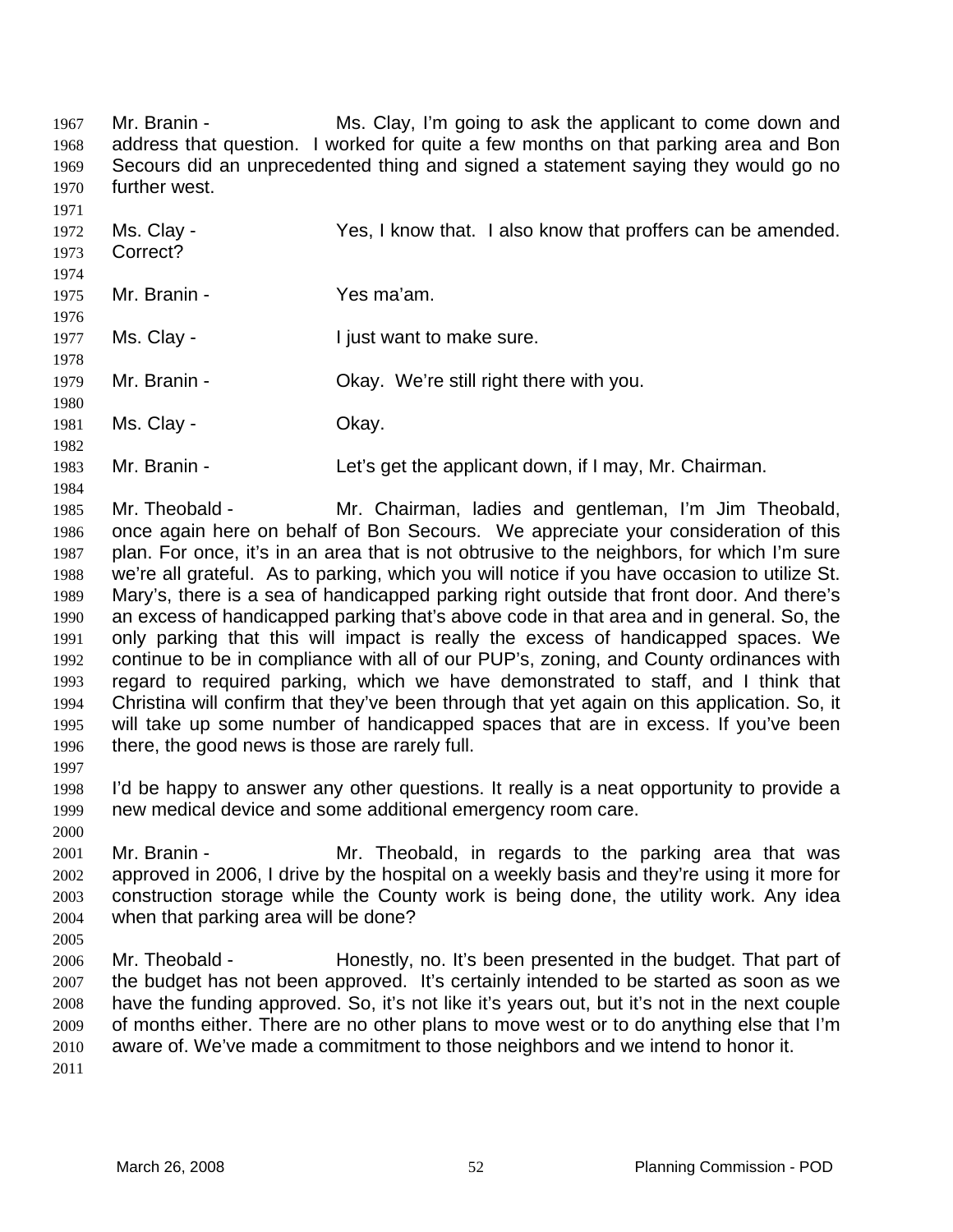Mr. Branin - The Right. And you took my number three away from me. My number three was to review that agreement and the community's feeling on westward expansion, and this particular Commissioner's opinion on westward expansion. We went into that agreement and you gave your agreement to the community. I want to make sure that your client will uphold. 2012 2013 2014 2015 2016 2017 2018 2019 2020 2021 2022 2023 2024 2025 2026 2027 2028 2029 2030 2031 2032 2033 2034 2035 2036 2037 2038 2039 2040 2041 2042 2043 2044 2045 2046 2047 2048 2049 2050 2051 2052 2053 2054 2055 2056 2057 Mr. Theobald - They will. And I'm not brave enough to come back and try to undo it. Mr. Branin - Good thinking, Mr. Theobald. Those are the only questions I have. Ms. Clay, do you have any other questions? Okay. Mrs. Jones - I have a quick question. Will the building impact valet parking in any way? That will continue as it does today? Mr. Theobald - Yes ma'am. Mr. Glover - Thave one question. Mr. Jernigan - Yes sir. Mr. Glover - **How tall will this building be when you finish?** Mr. Theobald - This two-story addition? I think I need to defer to somebody on that. Mr. Glover - The How does it stack up against the buildings that are there? And I'll ask the question about the air conditioning units on the top of the buildings. Is that where you're going to put them? Mr. Theobald - I'm not sure if the mechanicals have been done, but I think there will be units on top of this two-story addition. It will be shielded per the PUP conditions with the same kind of side attenuation that we've worked through with the neighbors and you, Mr. Glover, in the past. Mr. Glover - They're going to abate all the noise that comes out of that air conditioning unit. Mr. Theobald - They're going to abate it to the requirements that we've established previously. Mr. Glover - And if it does disturb the neighbors— Mr. Theobald - The good news is this is— Mr. Glover - — — — — — — — — are they going to come back and fix it?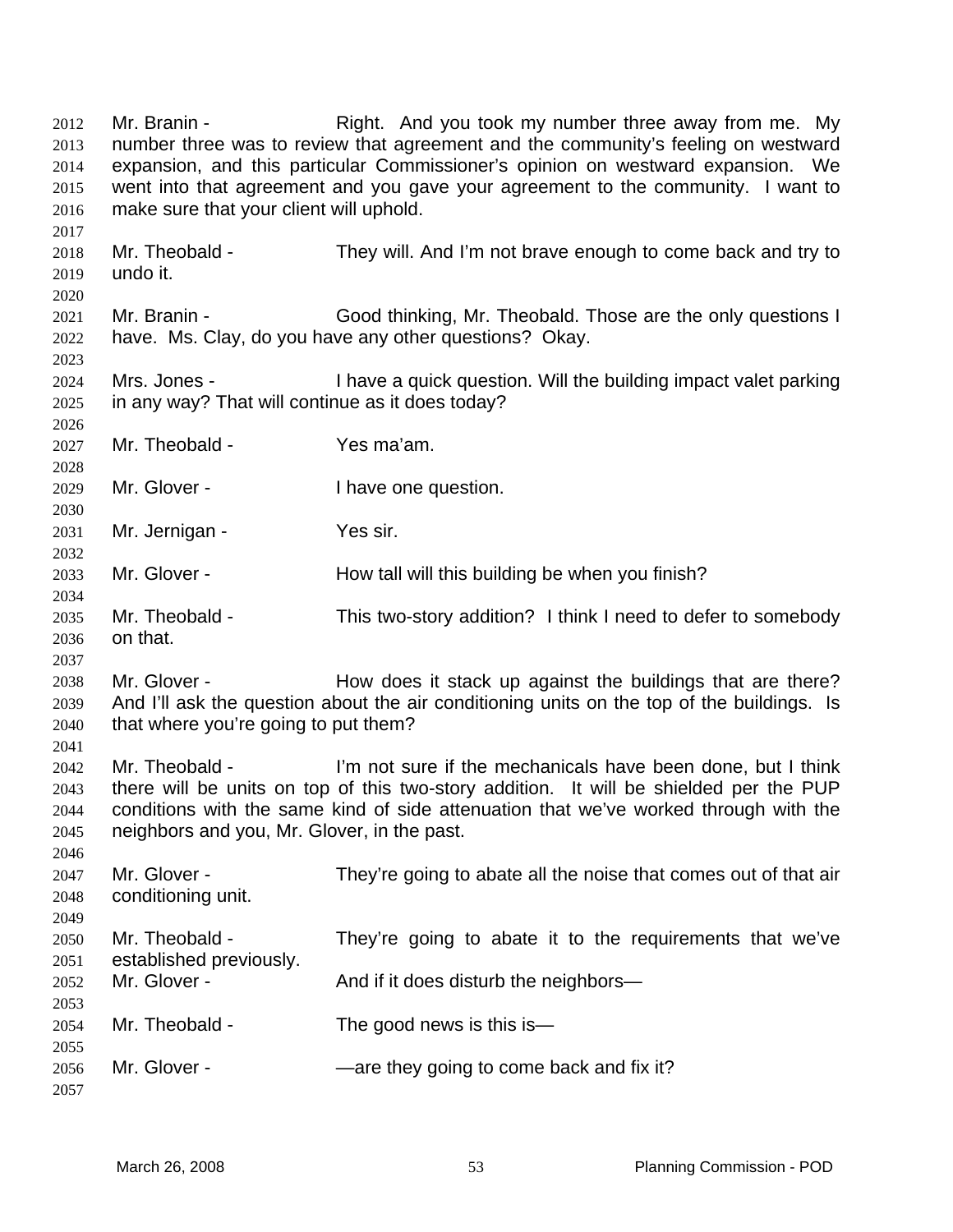| 2058                                 | Mr. Theobald -                               | Yes, sure. And this is in the neighborhood—                                                                                                                                                                                  |
|--------------------------------------|----------------------------------------------|------------------------------------------------------------------------------------------------------------------------------------------------------------------------------------------------------------------------------|
| 2059<br>2060                         | Mr. Glover -                                 | [Unintelligible], the rest of it is okay.                                                                                                                                                                                    |
| 2061<br>2062                         | Mr. Theobald -                               | I'm sorry?                                                                                                                                                                                                                   |
| 2063<br>2064<br>2065                 | Mr. Glover -                                 | When I made the statement you'll come back and fix it, you<br>said yes and then went on with a caveat. I like the part [unintelligible].                                                                                     |
| 2066<br>2067                         | Mr. Theobald -                               | I think they've been very responsive to the neighbors.                                                                                                                                                                       |
| 2068<br>2069                         | Mr. Glover -                                 | They have. Well, it's just two years.                                                                                                                                                                                        |
| 2070<br>2071                         | Mr. Theobald -                               | It is. We worked through it. I think those problems—                                                                                                                                                                         |
| 2072<br>2073                         | Mr. Glover -                                 | I think it was after you came to work with them.                                                                                                                                                                             |
| 2074<br>2075                         | Mr. Theobald -                               | Possibly.                                                                                                                                                                                                                    |
| 2076<br>2077                         | Mr. Branin -                                 | I have the one question that wasn't answered on height.                                                                                                                                                                      |
| 2078<br>2079<br>2080<br>2081         | Ms. Goggin -<br>penthouse will be 28 feet.   | Excuse me. According to the elevations provided by the<br>architect, the main part of the proposed structure is 27 feet, 4 inches, including the                                                                             |
| 2082<br>2083                         | Mr. Branin -                                 | Twenty-eight feet. Ms. Goggin, if we look at the north-                                                                                                                                                                      |
| 2084<br>2085                         | Ms. Goggin -                                 | Excuse me, I meant to say 38.                                                                                                                                                                                                |
| 2086<br>2087<br>2088<br>2089         | Mr. Branin -<br>hold you to it.              | Thirty-eight feet. That's fine. Thirty-eight feet. If we look at<br>the building, the north and the south buildings, they are approximately—I'm not going to                                                                 |
| 2090<br>2091                         | Ms. Goggin -                                 | I will say-                                                                                                                                                                                                                  |
| 2092<br>2093<br>2094                 | Mr. Jernigan -                               | They're eight stories.                                                                                                                                                                                                       |
| 2095<br>2096                         | Ms. Goggin -<br>having-Six to eight stories. | Four to six stories each. Four to six. I'm so sorry, I'm                                                                                                                                                                     |
| 2097<br>2098                         | Mr. Branin -                                 | Okay.                                                                                                                                                                                                                        |
| 2099<br>2100<br>2101<br>2102<br>2103 | Ms. Goggin -                                 | You can tell back here. There's another graphic that kind of<br>shows how this is in the middle of all these buildings. The only opening would be Bremo<br>Road over here, which then the parking deck is on the other side. |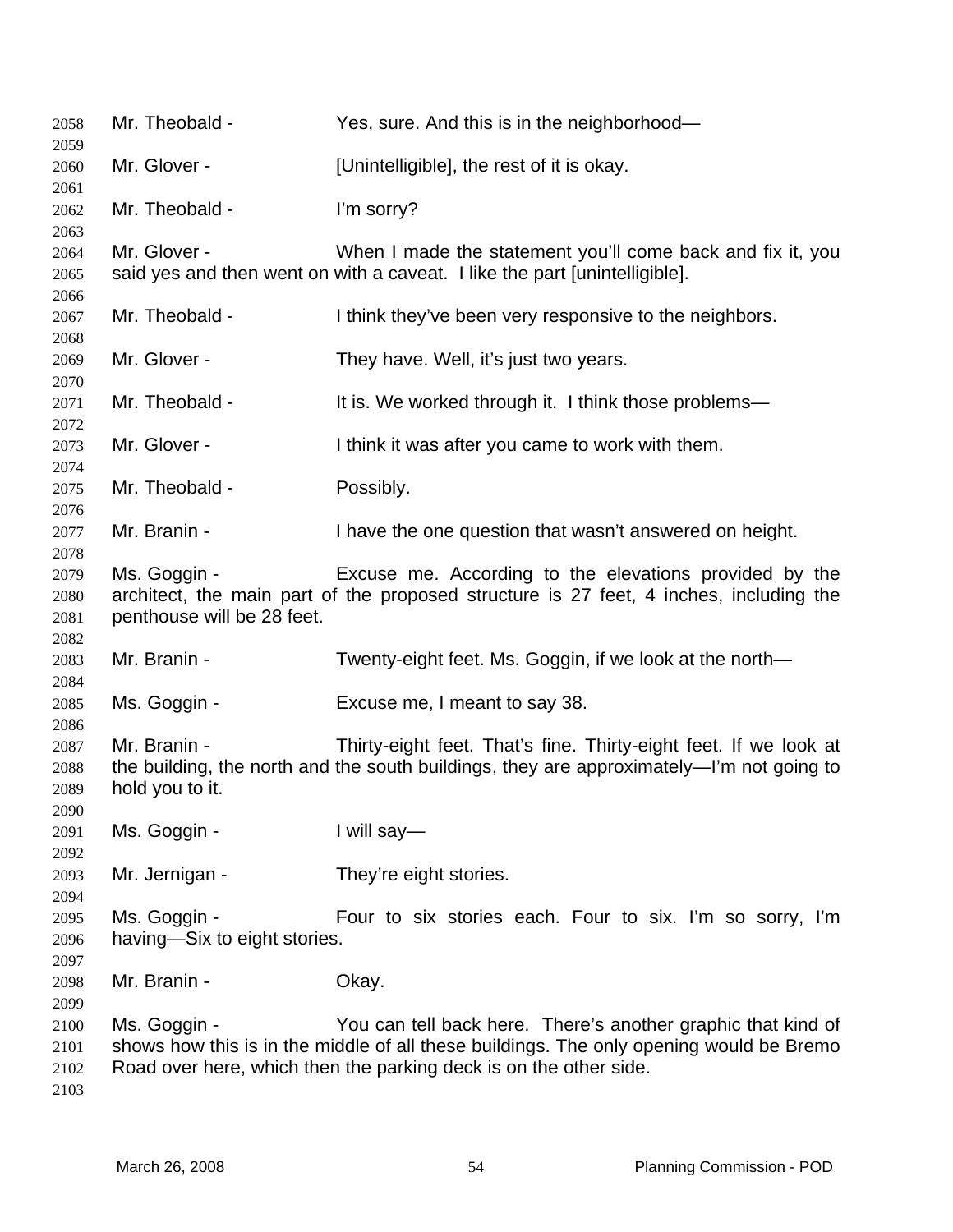2104 Mr. Jernigan - Are there any more questions for Mr. Theobald? 2105 2106 2107 2108 2109 2110 2111 2112 2113 2114 2115 2116 2117 2118 2119 2120 2121 2122 2123 2125 2126 2127 2129 2130 2131 2132 2133 2134 2135 2136 2137 2138 Mr. Theobald - Thank you. Mr. Jernigan - Any more questions for Ms. Goggin? Okay, thank you. Mr. Branin - Well then, Mr. Chairman, I would like to move that POD-16- 08, St. Mary's Hospital-Intra Operative MRI (POD-58-84 and POD-6-96 Revised), be approved with conditions 29 thru 31. Mr. Vanarsdall - Second. Mr. Jernigan - **Motion by Mr. Branin, seconded by Mr. Vanarsdall. All in** favor say aye. All opposed say no. The ayes have it; the motion passes. The Planning Commission approved POD-16-08, St. Mary's Hospital-Intra Operative MRI (POD-58-84 and POD-6-96 Revised), subject to the annotations on the plans, the standard conditions attached to these minutes for developments of this type, and the following additional conditions: 2124 29. A construction staging plan which includes details for traffic control, fire protection, stockpile locations, construction fencing and hours of construction shall be submitted for County review and prior to the approval of any final construction plans. 2128 30. The certification of building permits, occupancy permits and change of occupancy permits for individual units shall be based on the number of parking spaces required for the proposed uses and the amount of parking available according to approved plans. 31. The location of all existing and proposed utility and mechanical equipment (including HVAC units, electric meters, junctions and accessory boxes, transformers, and generators) shall be identified on the landscape plan. All building mounted equipment shall be painted to match the building, and all equipment shall be screened by such measures as determine appropriate by the Director of Planning or the Planning Commission at the time of plan approval.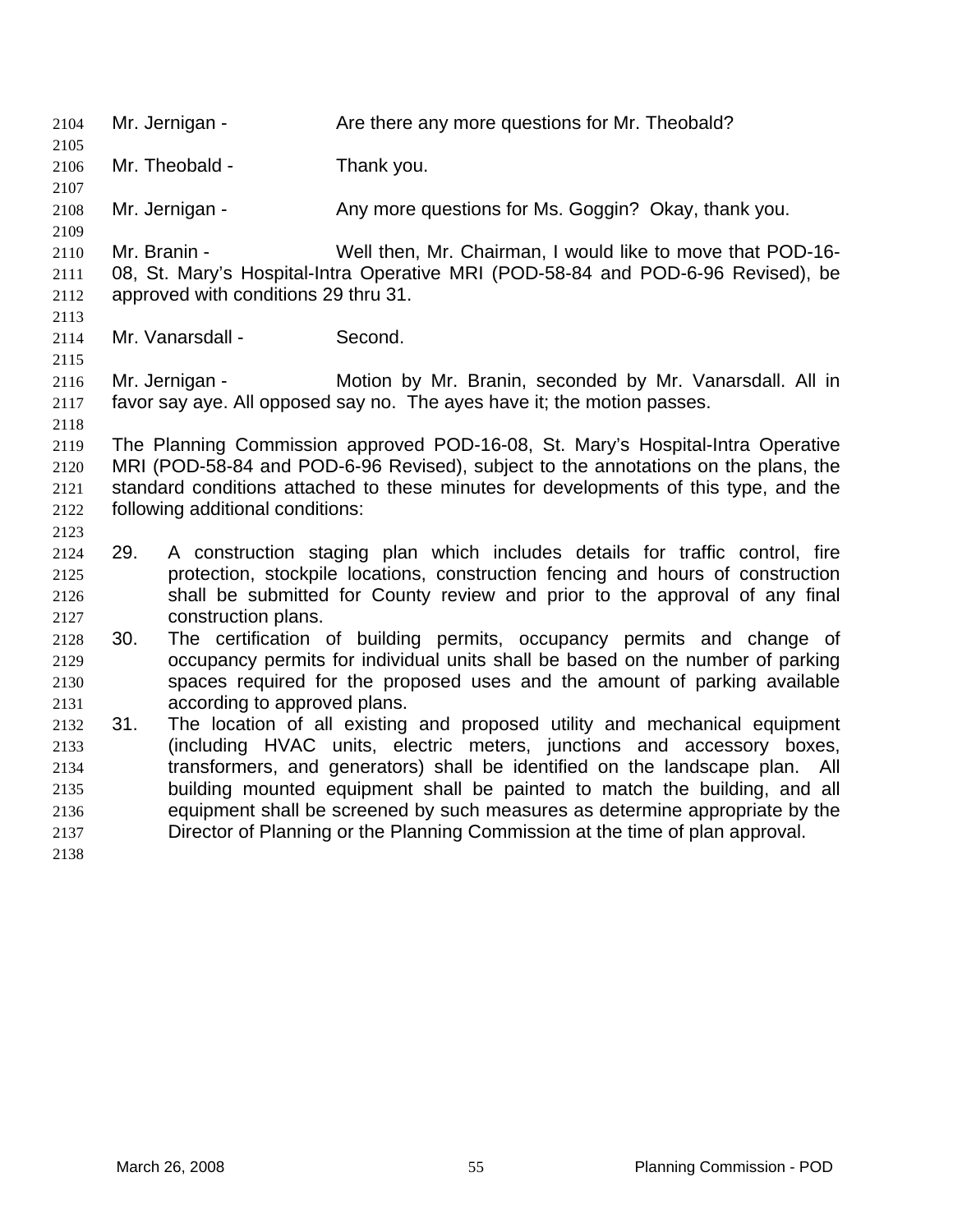## 2139 **PLAN OF DEVELOPMENT & TRANSITIONAL BUFFER DEVIATION**

2140

POD-18-08 Retail Shops @ Short Pump – Access Road – Spring Oak Drive and W. Broad Street (POD-19-07 Revised) **Will Wheeler and D. Neil Rankins for SRP 1-Madison @ Spring Oak, L.L.C. and R+R Property Development, L.C.:** Request for approval of a plan of development and transitional buffer deviation, as required by Chapter 24, Sections 24-106 and 24-106.2 of the Henrico County Code, to revise a previously approved plan of development (POD-19-07) to show an access drive to Spring Oak Drive. The 1.252-acre site is located on the south line of W. Broad Street (U.S. Route 250) approximately 1,005 feet west of Pump Road on parcels 739-762-0100 and 738- 761-6025. The zoning is B-1, Business District, B-2C, Business District (Conditional), R-5C, General Residence District (Conditional) and WBSO (West Broad Street Overlay) District. County water and sewer. **(Three Chopt)** 

2141

2144

2142 2143 Mr. Jernigan - Is there any opposition to POD-18-08, Retail Shops @ Short Pump – Access Road at Spring Oak Drive and West Broad? There is no opposition?

2145 2146 2147 2148 2149 2150 Mr. Garrison - Good morning again. The applicant is requesting approval of a revised previously approved POD to show an access drive to Spring Oak Drive and a transitional buffer deviation. The transitional buffer deviation would allow placement of the required planting on the R-5C-zoned property adjacent to the access easement. A revised plan has been included in your agenda that addresses the schematic landscaping and six-foot masonry wall between the R-5C zoning.

2151

2156

2159

2152 2153 2154 2155 Should the Commission grant the transitional buffer deviation, staff recommends approval subject to the annotations on the plans, standard conditions for developments of this type, and the added conditions on your agenda. Staff and the applicant are available to answer any questions that you may have.

2157 2158 Mr. Jernigan - Ckay. Are there any questions for Mr. Garrison from the Commission?

- 2160 2161 Mr. Branin - No, but I would like to hear—I don't have any; they may. I'd like to ask a couple questions of the applicant, please.
- 2163 2164 Mr. Jernigan - Would the applicant come down, please? Good morning. Would you state your name for the record, please?
- 2165

2167

2162

2166 Mr. Rankins - Dennis Neil Rankins.

2168 2169 Mr. Branin - Mr. Rankins, I commend you on the development so far out there. The project's looking good. This has been a challenging project from the get-go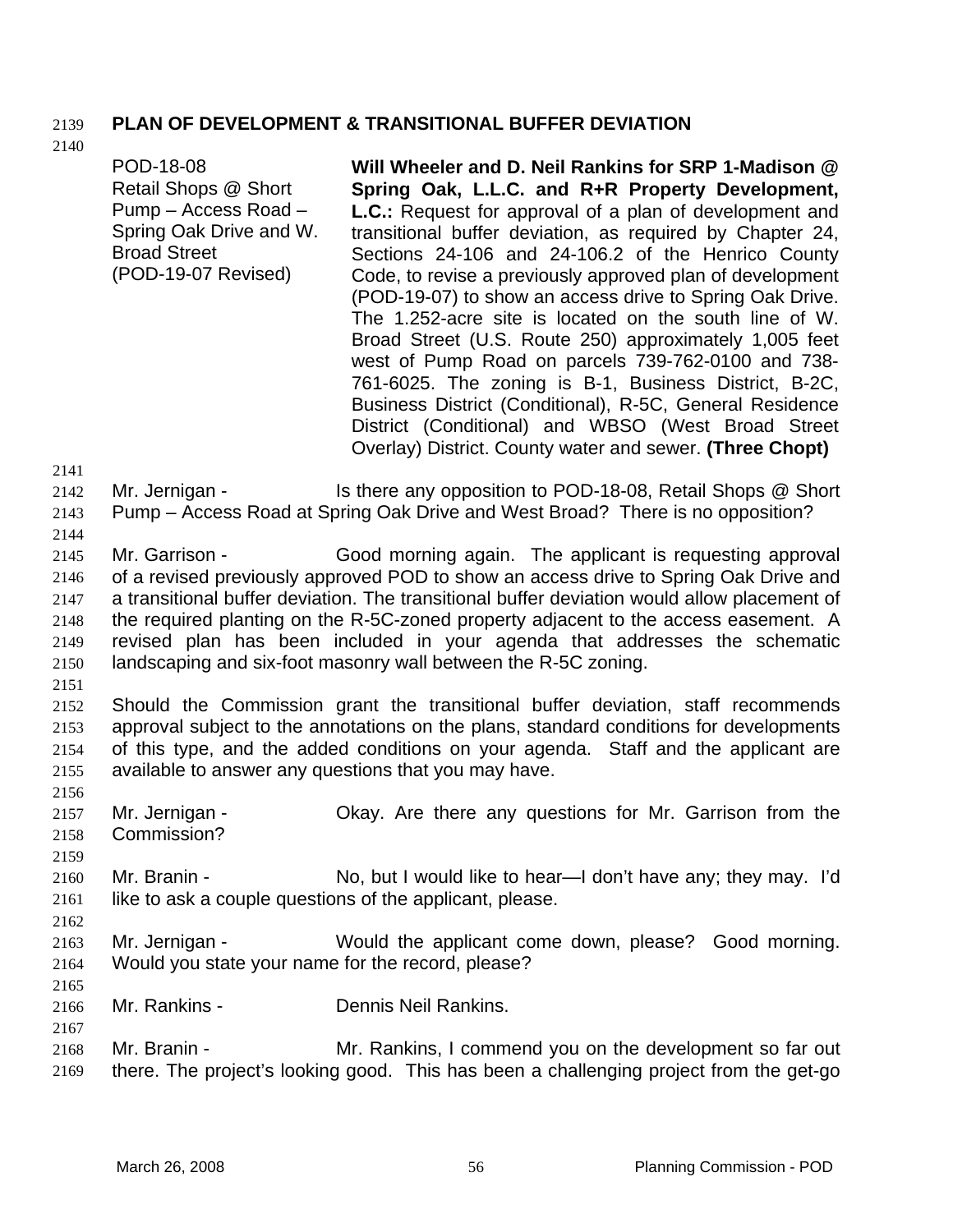with access and so forth. I know staff at the County here, myself, I believe Mr. Kaechele, have tried to get in touch with the retail owners next to you, Four Eyes. 2170 2171

- 2172 2173
- Mr. Rankins Correct.

2174

2175 2176 2177 2178 2179 2180 2181 Mr. Branin - We are recommending on a good planning sake that they grant you an easement because that retail area is a mess parking-wise. There is nowhere to park and people are getting in accidents. It's horrendous. I have requested from you several times, as well as staff, to get in touch with them to see if they would grant you access so we don't have to have this road come through the back of the building between the apartments and their property. Can you update me on where we're at with that?

2182

2183 2184 2185 2186 2187 2188 2189 2190 2191 2192 2193 2194 2195 2196 Mr. Rankins - We're at the point where we're sending them back an easement agreement that we had negotiated with them probably a year, year and a half ago, which they reneged on several times. We're going to go ahead and send that back to them with a letter and a check for \$100,000, which was their price for the access easement, and see if they will agree to it. They, over the course of the last year, have agreed to the easement and then not agreed to it, and so forth and so on. They also offered to sell the property to us, which we sent them a contract and then they reneged on that. So, I'm not quite sure when their motivation is. I talked to the Verizon Wireless regional manager over there the other day. He's a tenant and he's very distressed at the parking situation there as well. He was going to try to apply pressure to this fellow named Mark Burgin, who is, I guess, Vice President at WSC Development, which I understand is a development arm of the Four Eyes retail chain. And then we're had people at the County, obviously, contact them and try to persuade them that this is the right thing to do.

2197

2200

2198 2199 So, that's where we're at. So, I'm going to make one last final attempt to get them to sign it and go for it.

2201 2202 2203 Mr. Branin - Mr. Rankins, I don't need to get into the legal or any contract that you're looking at, but are you going to grant them access to use your parking as well in your easement?

2204

2205 2206 2207 Mr. Rankins - Right. Part of the original proposal we made to them was we asked them if they would grant us an access through there mainly because the County had asked us right off the get-go to do.

2208

2209 Mr. Branin - Which I did several times.

2210

2211 2212 2213 2214 2215 Mr. Rankins - They agreed to it. We prepared plats which we would give them a cross access easement all the way across our property to the entrance on Broad Street, as well as a cross parking easement so that they can actually use some of our parking. We have extra parking on our side. It just seemed like it was really more to their advantage to agree to it than ours, frankly, and the reason we had initially started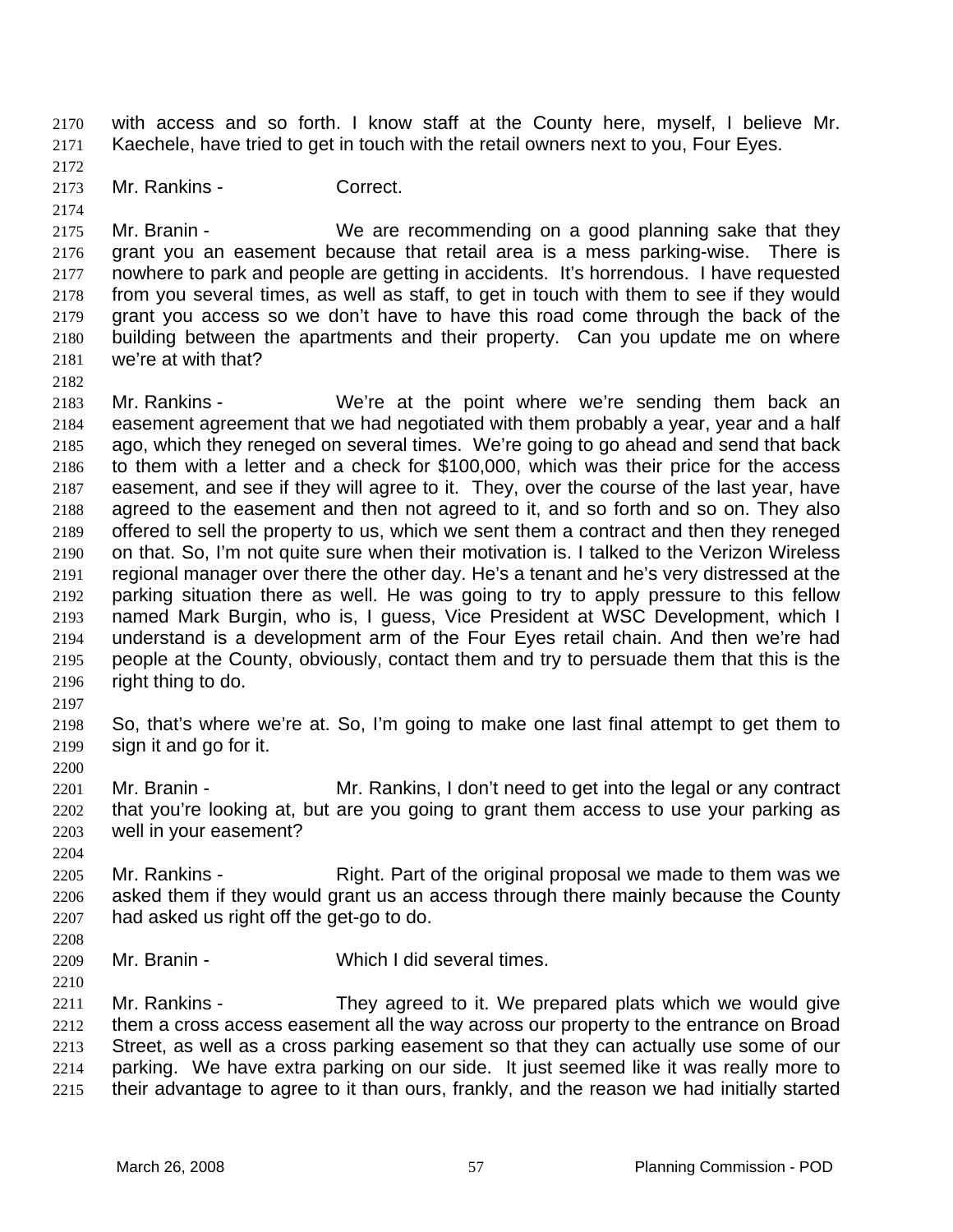doing it was because Randy Silber thought it was a great idea to have this secondary access out of the site. Indeed, the reason I flew down to Atlanta and meet with Simpson Housing for this access we're talking about now is mainly because we were getting a lot of mixed signals from WSC as to whether they would really follow through. So, I went down to Atlanta and met with a senior person at Simpson Housing. They agreed to give us the access that we're seeing right here in case we can't get the WSC. They've been extremely nice to work with and very cooperative. 2216 2217 2218 2219 2220 2221 2222

- 2224 2225 2226 2227 Mr. Branin - The I know your project is getting closer to completion. I'm going to move for approval of this that's being proposed today. I am hoping that you'll be coming back to us with an alternative, which would be the new easement and the combining of the parking.
- 2229 2230 2231 2232 2233 2234 2235 Mr. Rankins - To put this access drive in will probably cost us on the order of 20, 30 times the amount of money that we would pay for the construction of the easement. Not the price of the easement, but the actual construction cost of this access road is significant. It's about \$750,000. A large part of that cost is there's a huge block of Verizon switchgear and so forth that has to be moved. They have agreed to move it, but it's extremely expensive. So, we have every motivation to try to make this connection. And we feel it's the best route as well, the best thing to do as well.
- 2237 Mr. Branin - **Okay. All right.**
- 2239 Mr. Rankins - That's where we're at.
- 2241 Mr. Branin - That's all I have, Mr. Rankins.
- 2243 Mr. Jernigan - Any other questions? Thank you, sir.
- 2245 Mr. Rankins - Thank you.
- 2247 2248 2249 Mr. Branin - The Mr. Chairman, I'd like to move for approval of POD-18-08, Retail Shops @ Short Pump – Access Road at Spring Oak Drive and West Broad, with conditions 29 through 32.
- 2251 Mrs. Jones - Second.
- 2253 2254 Mr. Jernigan - **Motion by Mr. Branin, seconded by Mrs. Jones. All in favor** say aye. All opposed say no. The ayes have it; the motion passes.
- 2256 2257 2258 2259 The Planning Commission approved POD-18-08, Retail Shops @ Short Pump – Access Road at Spring Oak Drive and West Broad, subject to the annotations on the plans, the standard conditions attached to these minutes for developments of this type, and the following additional conditions:
- 2260

2223

2228

2236

2238

2240

2242

2244

2246

2250

2252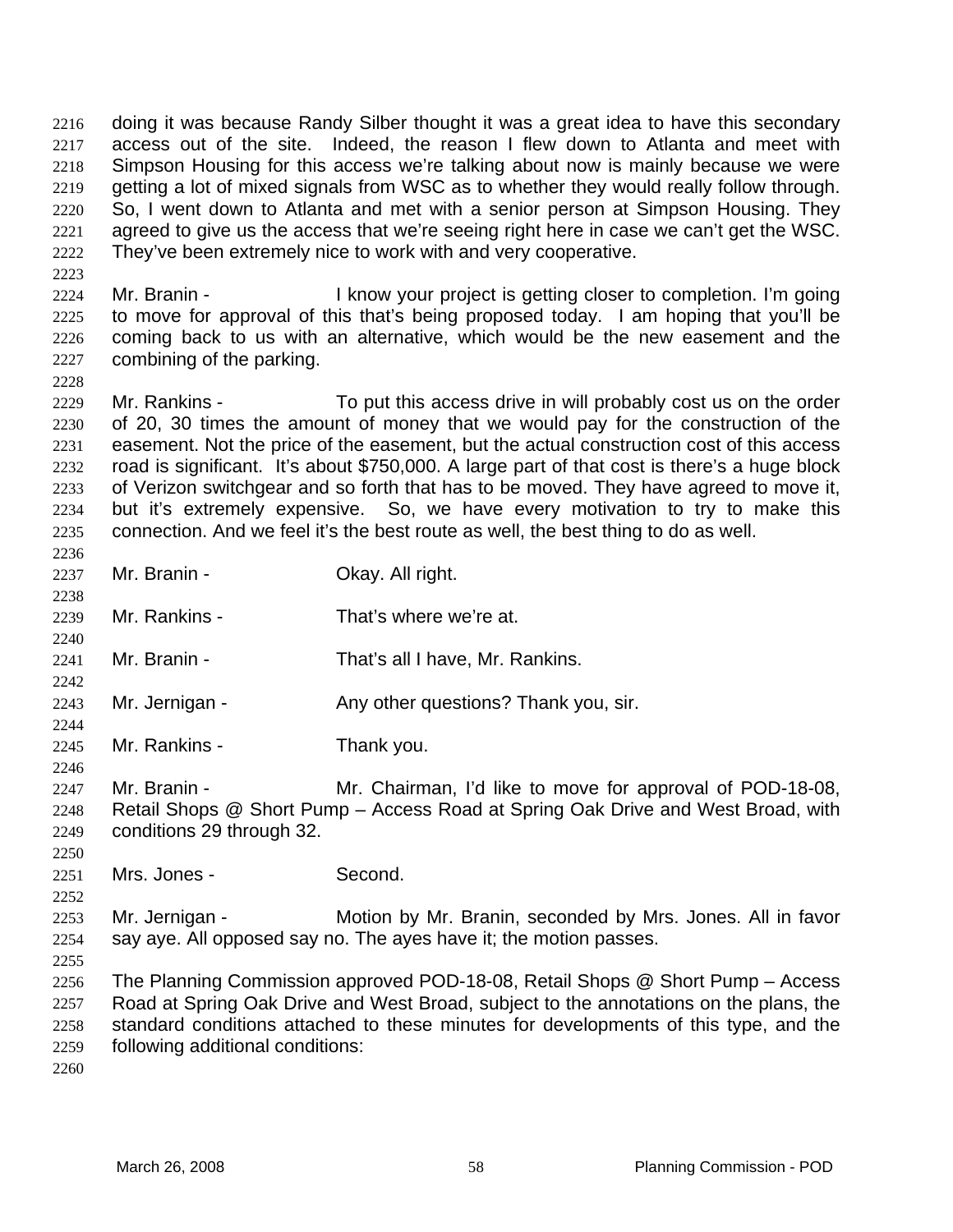29. A concrete sidewalk meeting County standards shall be provided along the east side of Spring Oak Drive. 2261 2262

- 2263 2264 2265 2266 30. All exterior lighting fixtures shall be designed and arranged so the source of light is not visible from the roadways or adjacent residential properties. The lighting shall be low intensity, residential in character, and the height or standards shall not exceed 15 feet.
- 2267 2268 2269 31. Approval of the construction plans by the Department of Public Works does not establish the curb and gutter elevations along the Henrico County maintained right-of-way. The elevations will be set by Henrico County.
- 2270 2271 2272 32. Evidence of a joint ingress/egress and maintenance agreement must be submitted to the Department of Planning and approved prior to issuance of a certificate of occupancy for this development.

### 2274 **SUBDIVISION**

2275

2276

2279

2281

2283

2285

2287

2273

SUB-08-08 **Martin's Ridge** (formerly Hollow Way) (March 2008 Plan) **Burgess & Niple for KCA/Holloway L.C.:** The 34.873 acre site proposed for a subdivision of **87** single-family home is located at the eastern terminus of Opaca Lane on parcel 750-773-1173 and part of 751-773-4286. The zoning is R-3C, One-Family Residence District (Conditional). County water and sewer. **(Three Chopt) 87 Lots** 

- 2277 2278 Mr. Jernigan - The Is there any opposition to SUB-08-08, Martin's Ridge (formerly Hollow Way) (March 2008 Plan)? No opposition. Mr. Ward?
- 2280 Mr. Ward - Good morning.
- 2282 Mr. O'Kelly - Before you get started, is it 87 lots or 187 lots?
- 2284 Mr. Ward - It's 87 lots.
- 2286 Mr. O'Kelly - Eighty-seven. Thank you.
- 2288 Mr. Ward - The You're welcome.
- 2289

2290 2291 2292 2293 2294 2295 2296 2297 2298 2299 You do have the revised plan included in the addendum. There are some annotations on the plan addressing the provision of a sidewalk and a planting strip easement along both sides of Holman Ridge Road. This is to match the existing streetscape as well as the provision of a landscape buffer to buffer the rear yard of the lots in Chappell Ridge from the Westward Place cul-de-sac. In staff's plan—what I just went over— a 25-foot landscape buffer will be provided so that the cars driving up the cul-de-sac are not disrupting the neighbors back here. The Holman Ridge Road that we're talking about, it exists on the northwest side. It takes you by Rivers Edge Elementary School. We have some pictures of the current state of that road, if you want to put them up. This will show the sidewalks on the north/south sides of Holman Ridge Road and the streetscape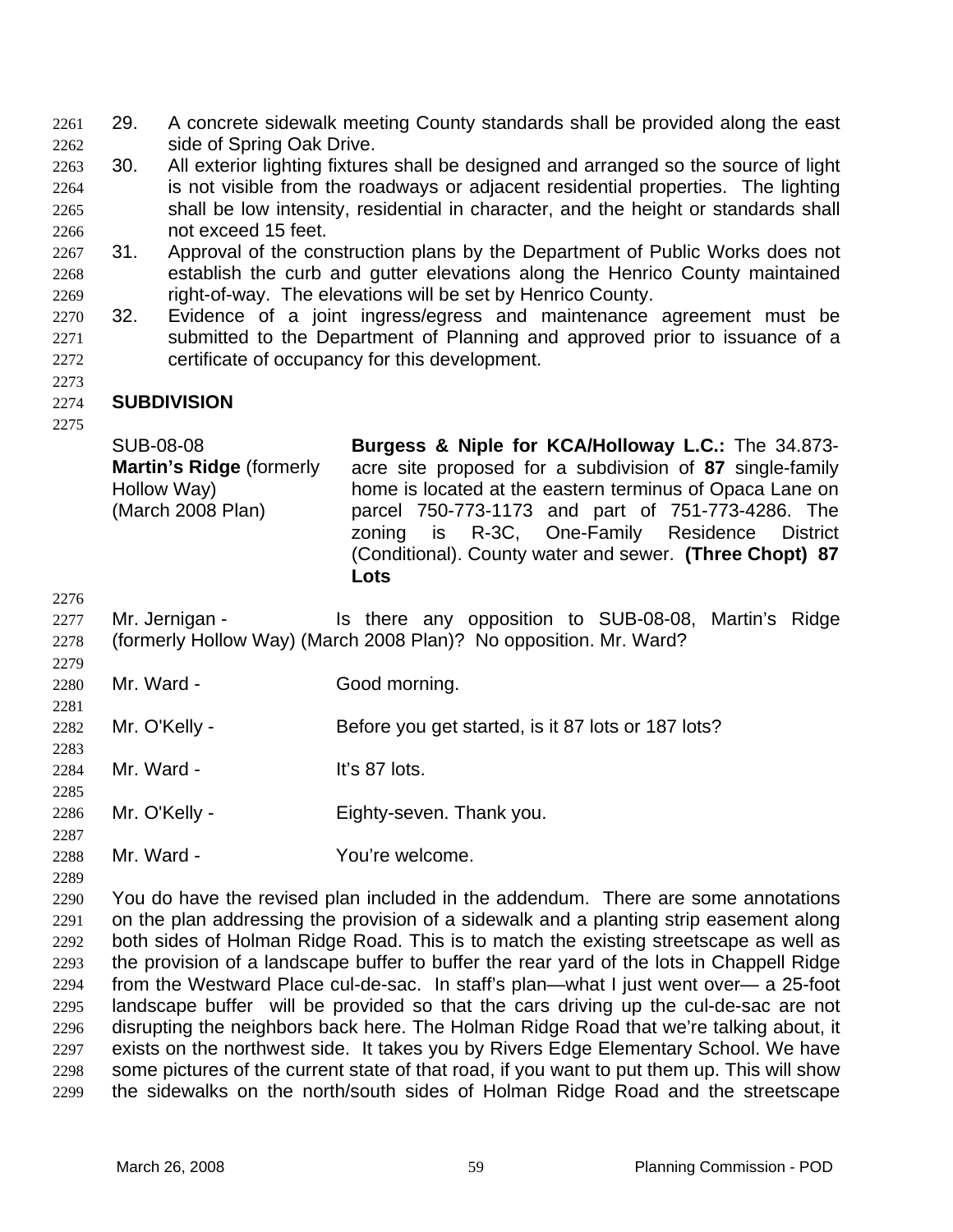that's existing. As this picture shows, there's a barricade to the right of the home there. This is where the road would be extended into the new subdivision. You can see it's a nicely manicured area with sidewalks on both sides and a nice streetscape. 2300 2301 2302

- 2304 2305 2306 2307 2308 2309 2310 2311 2312 We can go back to the two unresolved issues, which will need to be addressed before final approval of the subdivision. You don't see it on the plan here, but you will see it on this Lot 14 on the revised plan. There is a proposed BMP here adjacent to the cul-desac on Amberwill Place. The Department of Public Works has required this and has indicated that the BMP is acceptable, but the current location does not conform with County policy, which is requiring the BMP not be located in the front yard of a residential lot, and also how the BMP impacts other lots on the cul-de-sac. This is just a provision to help deter any complaints. The Planning Department does recommend another location be designated for this basin.
- 2314 2315 2316 2317 2318 2319 2320 2321 Secondly, the extension for Holman Ridge Road in your current plan would show it being stubbed here. Staff had recommended it to be stubbed to the southeastern property line, which is currently required by the 2010 Major Thoroughfare Plan. Although alternatives for this area are under discussion, you have Condition 23 that's been revised and handed out. This condition would require that the lots to be impacted by this extension not be granted final approval until such time as the Major Thoroughfare Plan may be amended and approved by the Board of Supervisors. We'll wait until we get the revised plan up to show you what we're talking about.
- 2323 2324 2325 The last item I mentioned is the road would not extend through lots 10 and 11. They would be the only two lots that would not be getting the final approval and recordation until the Thoroughfare Plan is adopted and amended.
- 2326 2327 2328 Mr. Jernigan - Are there any questions for Mr. Ward from the Commission?
- 2329 2330 Mr. Branin - I have a couple. Mr. Ward, you're saying that lots 11 and 12 should be put on reserve until the Thoroughfare Plan has been—
- 2332 2333 Mr. Ward - It's 10 and 11.
- 2334 Mr. Branin - Ten and eleven, rather?
- 2336 Mr. Ward - Right.

2303

2313

2322

2331

2335

2337

2342

- 2338 2339 Mr. Branin - **Before the Major Thoroughfare Plan has been approved or** amended?
- 2340 2341 Mr. Ward - The Amended. If it's amended, they would have to vote and
- 2343 2344 Mr. Branin - Is that Thoroughfare Plan under review now?

approve.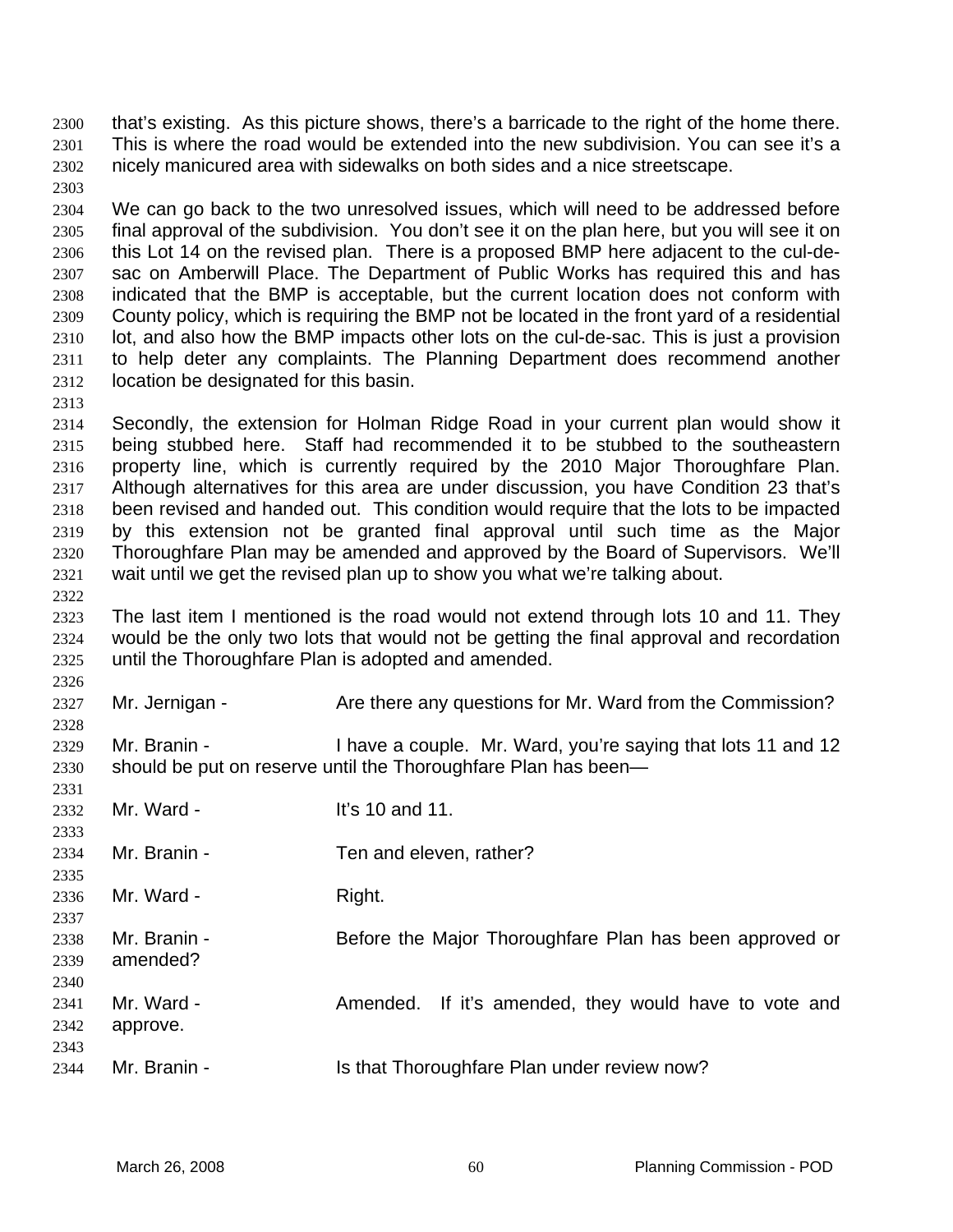Mr. Ward - The 2026 is. The 2010 shows it extending to the property line. 2345 2346 2347 2348 2349 2350 2351 2352 2353 2354 2355 2356 2357 2358 2359 2360 2361 2362 2363 2364 2365 2366 2367 2368 2369 2370 2371 2372 2373 2374 2375 2376 2377 2378 2379 2380 2381 2382 2383 2384 2385 2386 2387 2388 2389 2390 Mr. Branin - But which one— Mr. Ward - 2026. Mr. Branin - Which one are you referring to? Mr. Ward - Staff's requiring the 2010 MTP (Major Thoroughfare Plan) because that's what's adopted and what we have to go by. We're working with the applicant on the condition based on the new amendments for 2026. Mr. Branin - The land on the other side where this would connect in, has that been determined by the Land Use for 2026 yet? Mr. Ward - The Mustalked about in our meeting on Friday to be considered Office and Residential uses. I don't know if there is definite land use Mr. Branin - The Music Hi was discussed where? Mr. Ward - The At the Planning Department. Mr. Branin - But it hasn't been discussed with Mr. Kaechele or myself on what the actual use will be here. Mr. O'Kelly - It's my understanding, Mr. Branin, that there has been discussion by the Comprehensive Planning staff with Mr. Kaechele about potential land uses for this area and potential changes to the 2026 Plan. We do have a revised recommendation for you this morning. Rather than reserve lots 10 and 11 in Block C, the applicant has proposed a condition, which we would agree with, that would indicate that they would not request final approval or recordation of those two lots until the Major Thoroughfare Plan has been reviewed and amended to this area. Mr. Branin - And the land use as well. If there's a thoroughfare plan, it's going to be contingent on the land use as well. Mr. O'Kelly - Correct. Mr. Branin - Is staff comfortable with that? Mr. O'Kelly - Think we're comfortable with that condition, yes. Mr. Branin - Okay. If you listen to the staff report, you get the feeling that we're not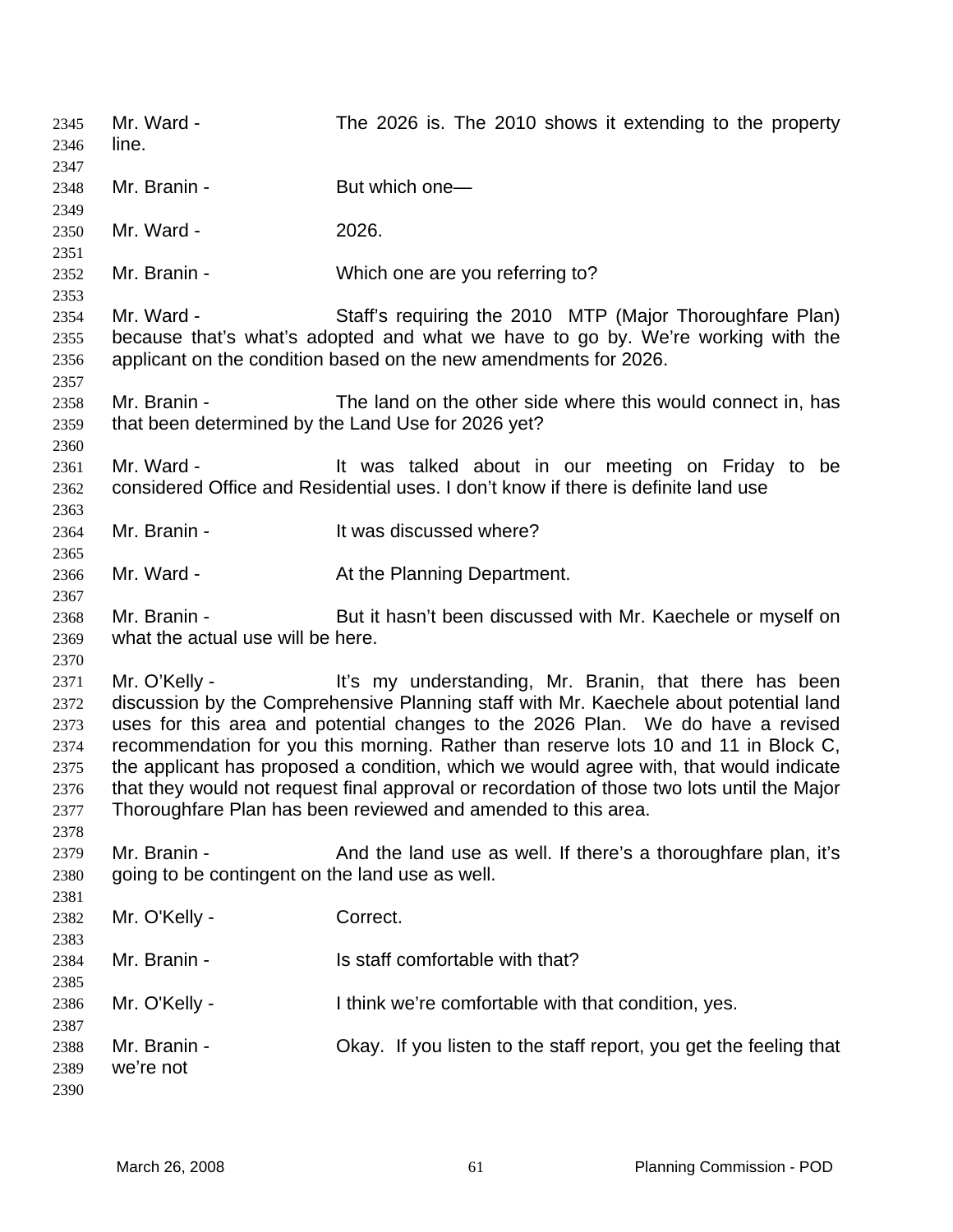Mr. O'Kelly - The all due respect, Mr. Branin, we're dealing with a plan that we just received almost yesterday and trying to respond to it. It's unfortunate that that's happened, but that's what we're trying to deal with and we're doing the best we can. 2391 2392 2393 2394 2395 2396 2397 2398 2399 2400 2401 2402 2403 2404 2405 2406 2407 2408 2409 2410 2411 2412 2413 2414 2415 2416 2417 2418 2419 2420 2421 2422 2423 2424 2425 2426 2427 2428 2429 2430 2431 2432 2433 2434 2435 Mr. Branin - Ckay. BMP? We're going to want to address that with the applicant. Mr. Jernigan - Mr. Ward, on lot 37 where is says a stem is not allowed, has that been corrected. Mr. Ward - That's been revised. Mr. O'Kelly - I think we need to put the revised plan up, if possible, so that we can discuss it. Mr. Ward - Do you have a copy of the revised plan? Mrs. Jones - What we have is what we're looking at. Mr. Jernigan - You could move the BMP over there. Mr. Ward - The Like Mr. O'Kelly said earlier, we did get this in a very late stage of review, so during preliminary reviews one of the comments that staff made and they did address that comment. It's no longer a stem lot. Mr. Jernigan - Ckay. Any more questions for Mr. Ward? Mr. Branin, would you like to hear from the applicant? Mr. Branin - The Absolutely. Mr. Theobald - Mr. Chairman, ladies and gentleman, my name is Jim Theobald here on behalf of KCS/Holloway, LC. We appreciate staff attempting to respond to the plan, but let me assure you that they all grew out of the rezoning effort that was approved by the Board in dealing with the neighbors. The remaining issues all stem from Holman Ridge Road. It comes through Wyndam Forest. The dichotomy that's been created is that technically your 2010 Plan shows the concept Major Thoroughfare Plan road going over all the way through our piece, but your small area plan, which we've all used as we've considered zoning cases, etcetera, stops that road in the middle of this piece and heads south. While that small area plan didn't technically amend the Thoroughfare Plan, it's sort of been the operative document. That's the basis of some of the discussion here. Suffice it to say that Wyndam Forest was adamantly opposed about connecting it, as well as my client, not knowing what was going to happen next door.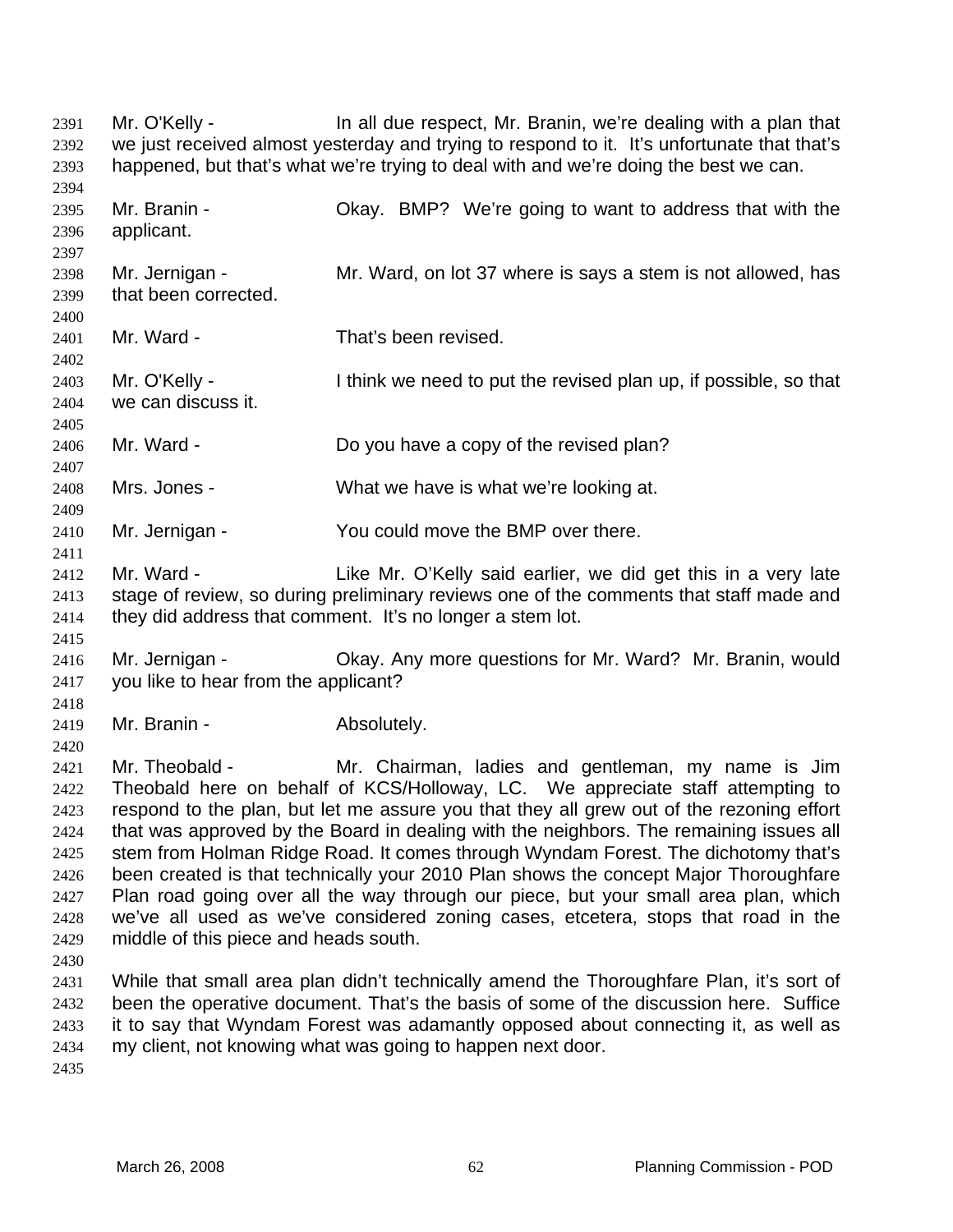We have agreed to this revised condition to which Mr. O'Kelly alluded, which says that lots 10 and 11, Block C, shall not be submitted for final approval or recorded unless a future amendment to the Major Thoroughfare Plan for this area deletes or alters the extension of Holman Ridge Road. So, your opportunities are amend the current plan; take care of it in you 2026 Plan, if that's what you choose to do; or render an interpretation that this configuration is generally consistent with the existing Major Thoroughfare Plan, which has been done in a number of instances. It could potentially be done based on the connection we've added up there, if you look to the right of your screen at that top cul-de-sac, lower right there, that comes off of Lot 18 where we do connect into the remainder of the Holloway piece next door. There is also access down where we come back into Opaca. That revised condition is acceptable to us. We do believe that it is something we promised during the zoning and will get taken care of accordingly. That revised condition will be okay with us. 2436 2437 2438 2439 2440 2441 2442 2443 2444 2445 2446 2447 2448

- 2450 2451 2452 2453 2454 2455 2456 2457 2458 2459 2460 2461 2462 2463 2464 2465 There is one other that I would like to ask you to amend that staff was just not comfortable amending on the fly this morning. It's #20. It talks about any lot that's going to front on Holman Ridge Road will provide a 20-foot landscape easement. Again, that was discussed through zoning. It was an issue that was brought up in the staff report wanting this road to not have lots that faced Holman Ridge Road, and wanting a planting strip easement. We resisted that throughout the zoning process. It was not offered as a proffer. The case was approved without that proffer. But, I have an alternative for you. What I'd like to offer for you, which I hope you'll find acceptable to address this issue, because we know there are concerns with all the lots with direct access to Holman Ridge Road, is I would ask that you consider deleting what is currently proposed for #20 and instead adding that only lots 21 and 22, Block A, and lots 24 and 25, Block B shall have direct access to Holman Ridge Road. Basically, the other lots would be reversed to the road and only those four would have direct access. Do away with this notion of a landscape strip, which have resisted consistently throughout.
- 2466 2467 I think the rest of the conditions as proposed are fine. Again, I do appreciate all the last minute dealing with this case.

| 2468 |                                      |                                                          |
|------|--------------------------------------|----------------------------------------------------------|
| 2469 | Mr. Jernigan -                       | Any more questions for Mr. Theobald?                     |
| 2470 |                                      |                                                          |
| 2471 | Mr. Branin -                         | Mr. Theobald, review that one more time with the houses. |
| 2472 |                                      |                                                          |
| 2473 | Mr. Theobald -                       | It would be only lots 21 and 22, Block A, and lots—      |
| 2474 |                                      |                                                          |
| 2475 | Mr. Branin -                         | Will front Holman Ridge.                                 |
| 2476 |                                      |                                                          |
| 2477 | Mr. Theobald -                       | Those would be allowed to have direct access, yes. The   |
| 2478 | others would be side or rear access. |                                                          |
| 2479 |                                      |                                                          |
| 2480 | Mr. Branin -                         | Not 20? Twenty would have side?                          |
| 2481 |                                      |                                                          |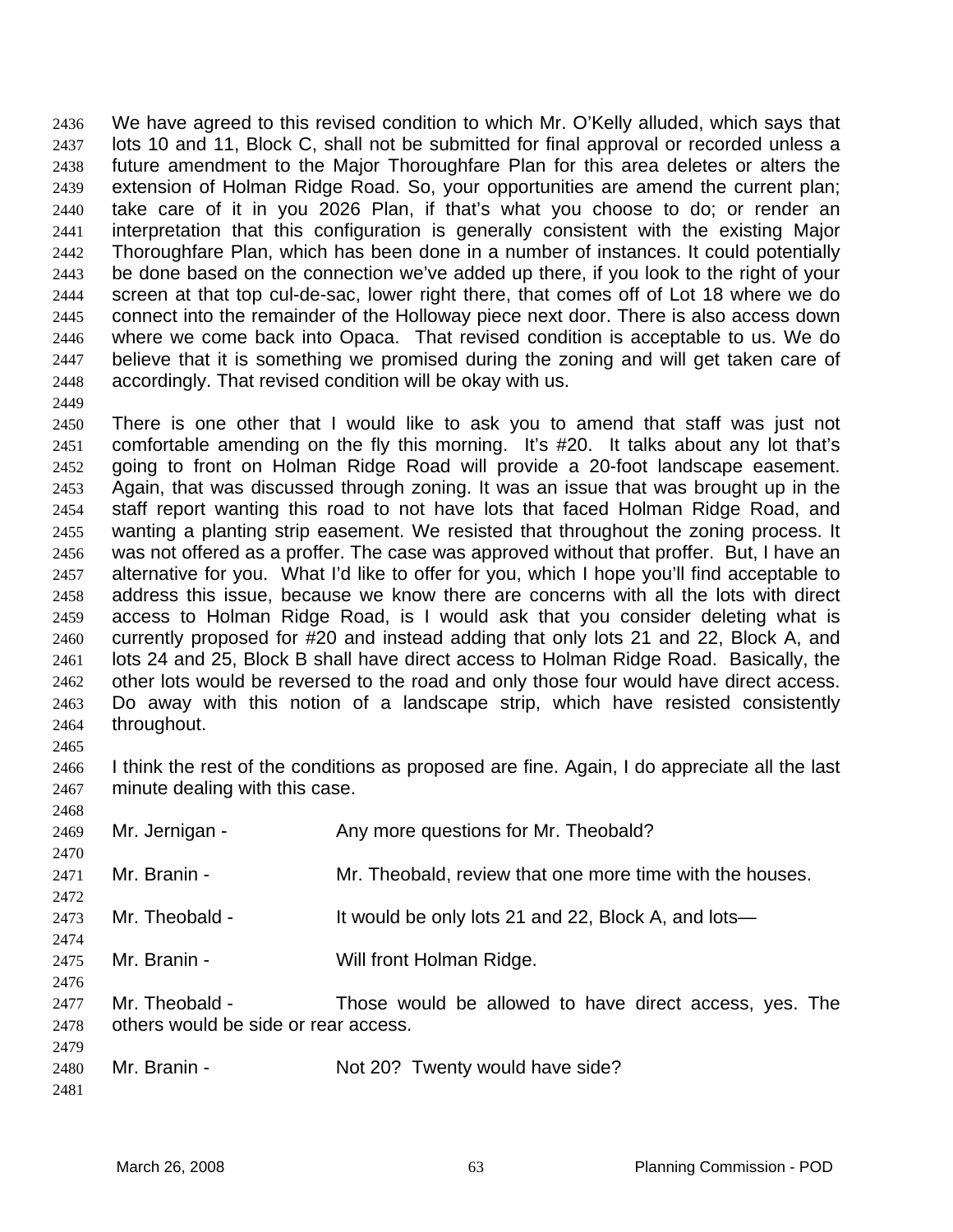| 2482<br>2483                         | Mr. Theobald -                                                    | I can't read this.                                                                                                                                                                                                                                                                                                                 |
|--------------------------------------|-------------------------------------------------------------------|------------------------------------------------------------------------------------------------------------------------------------------------------------------------------------------------------------------------------------------------------------------------------------------------------------------------------------|
| 2484<br>2485                         | Mrs. Jones -                                                      | They would face Westwood Terrace.                                                                                                                                                                                                                                                                                                  |
| 2486<br>2487                         | Mr. Branin -                                                      | It would face Westwood Terrace, right?                                                                                                                                                                                                                                                                                             |
| 2488<br>2489                         | Mr. Theobald -                                                    | That's right, it would face Westwood Terrace. Thank you.                                                                                                                                                                                                                                                                           |
| 2490<br>2491<br>2492                 | Mr. Branin -                                                      | Along with 23 and 26 and 20, the ones that are -26 and 20<br>that add Westwood Terrace will have landscaping along Holman Ridge?                                                                                                                                                                                                   |
| 2493<br>2494<br>2495<br>2496<br>2497 | Mr. Theobald -<br>Ridge Road, but no dedicated landscaping strip. | The only landscaping that's provided is at the end of the cul-<br>de-sac of Westwood Place, per another condition. There is no landscaping easement<br>along Holman Ridge Road whatsoever. There are sidewalks on both sides of Holman                                                                                             |
| 2498<br>2499                         | Mr. Branin -                                                      | Mr. O'Kelly, staff's position on this?                                                                                                                                                                                                                                                                                             |
| 2500<br>2501<br>2502<br>2503         | Mr. O'Kelly -                                                     | Staff's initial position was that those lots should back up to<br>Holman Ridge Road and should be redesigned. We suggested that some landscaping<br>be provided to be consistent with what's been provided on the adjacent properties. But<br>they're opposed to that, too, so. Mr. Theobald, could you read your condition again? |
| 2504<br>2505                         | Mr. Theobald -                                                    | Only lots 21 and 22, Block A.                                                                                                                                                                                                                                                                                                      |
| 2506<br>2507<br>2508                 | Mr. O'Kelly -                                                     | Okay.                                                                                                                                                                                                                                                                                                                              |
| 2509<br>2510<br>2511                 | Mr. Theobald -                                                    | And lots 24 and 25, Block B shall have direct access to<br>Holman Ridge Road. That would be in lieu of all of existing #20.                                                                                                                                                                                                        |
| 2512<br>2513<br>2514                 | Mr. Jernigan -                                                    | Now, #20 could face Holman Ridge, but the access would<br>come off of Westwood Terrace. Are you saying that-                                                                                                                                                                                                                       |
| 2515<br>2516                         | Mr. Theobald -                                                    | Are you referring to Lot 20?                                                                                                                                                                                                                                                                                                       |
| 2517<br>2518                         | Mr. Branin -                                                      | Lot 20, correct.                                                                                                                                                                                                                                                                                                                   |
| 2519<br>2520<br>2521                 | Mr. Jernigan -<br>off of Westwood?                                | Lot 20 on Block A. Could that front on Holman and access                                                                                                                                                                                                                                                                           |
| 2522<br>2523<br>2524                 | Mr. Theobald -<br>Westwood Terrace.                               | It could front on Holman, but it could be accessed from                                                                                                                                                                                                                                                                            |
| 2525<br>2526                         | Mr. Jernigan -                                                    | Right, okay.                                                                                                                                                                                                                                                                                                                       |
| 2527                                 | Mr. Theobald -                                                    | The key there is direct access to the proposed condition.                                                                                                                                                                                                                                                                          |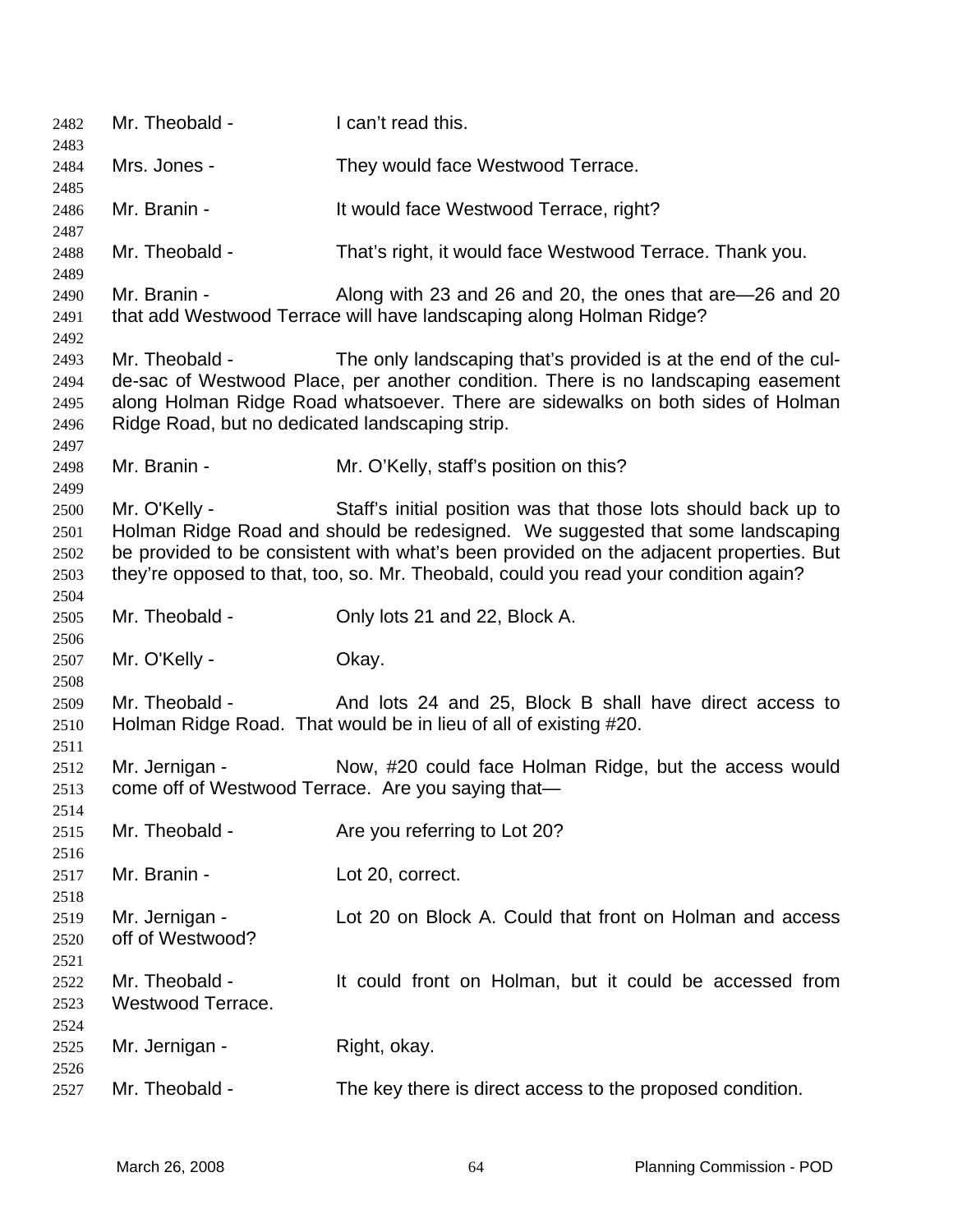Mr. Jernigan - That's what I wanted to clear up because Mr. Branin at first said that Lot 20 would face Westwood. So, it could face Holman and get access off of Westwood. Mr. Branin - Which would be preferred. Mr. Theobald - Face Holman because of setbacks. It would face Holman. Mr. Branin - The State Holman with access from Westwood. Mr. Theobald - Right, sir. Mr. Branin - Ckay. And 26, the same? Mr. Theobald - That one's actually facing Westwood. Mr. Branin - And 23? Mr. Theobald - Rick, you need to come up here and look at this stuff. It's facing Holman with side access on Amberwill. Mr. Branin - Ckay. So, the only one that's in question is 26. As the picture shows, the landscaping that is prior to coming into this subdivision is nice. The sidewalks are nice. I'm pushing you guys to give us more houses facing so we don't have sides or backs facing like we do on Nuckols Road. My intent is for you to get them all facing Holman, and if not, give us edging like the picture that you see. Does that make sense to you, Mr. Theobald, to keep the integrity of the development? Just say yes, Mr. Theobald. It's a simple answer. Mr. Theobald - There is no simple answer. Mr. Branin - The Solution of Just say yes. Mr. Theobald - Houses that back or side Holman Ridge Road would have a ten-foot minimum landscape strip. Mrs. Jones - Is that with sidewalks? Mr. Branin - As well as a sidewalk. Mr. Theobald - Mmm-hmm. Mr. Branin - And I'll work with you diligently on your landscape plan. Mr. Theobald - Work me over or work with me?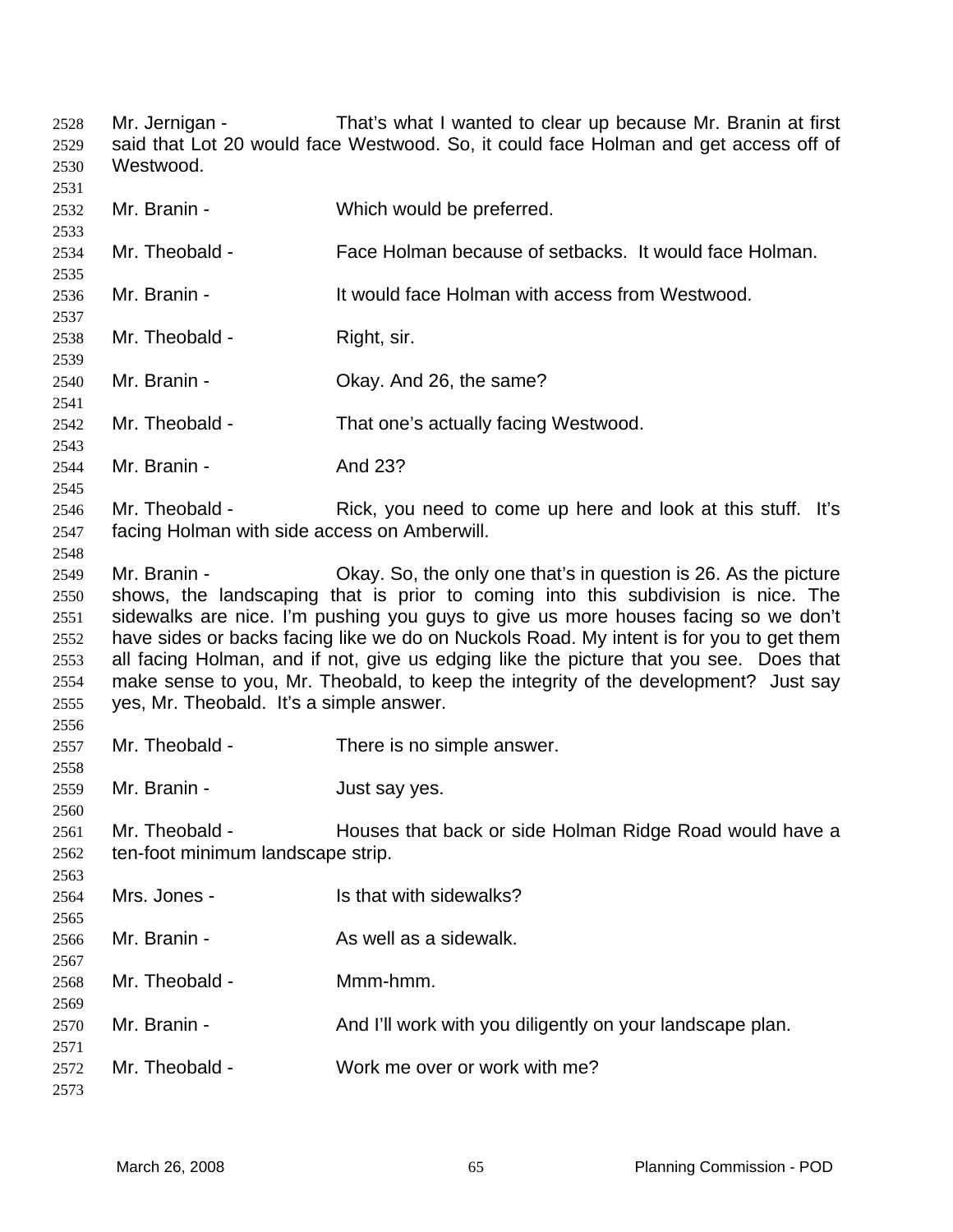| 2574                                                 | Mr. Branin -                                                                                                                                                                                                                                                                                                         | The last one is the BMP.                                                                                                                                                                                                                                                                                                                                                                                                          |
|------------------------------------------------------|----------------------------------------------------------------------------------------------------------------------------------------------------------------------------------------------------------------------------------------------------------------------------------------------------------------------|-----------------------------------------------------------------------------------------------------------------------------------------------------------------------------------------------------------------------------------------------------------------------------------------------------------------------------------------------------------------------------------------------------------------------------------|
| 2575<br>2576<br>2577<br>2578<br>2579<br>2580<br>2581 | Mr. Theobald -                                                                                                                                                                                                                                                                                                       | Yes. We've agreed on an annotation on the plan that that will<br>have to be reviewed once that's engineered. We're straight with staff on the note that's<br>on there now. It talks about having to go through the County Manager for relief, which<br>we may or may not even have to do depending upon whether it really has to go there.<br>It's really hard engineering these BMP's. We're okay with the note that's on there. |
| 2582<br>2583                                         | Mr. Branin -                                                                                                                                                                                                                                                                                                         | Mr. O'Kelly, are you comfortable with that?                                                                                                                                                                                                                                                                                                                                                                                       |
| 2584<br>2585                                         | Mr. O'Kelly -                                                                                                                                                                                                                                                                                                        | At this point, Mr. Branin, yes sir.                                                                                                                                                                                                                                                                                                                                                                                               |
| 2586<br>2587                                         | Mr. Branin -                                                                                                                                                                                                                                                                                                         | Okay.                                                                                                                                                                                                                                                                                                                                                                                                                             |
| 2588<br>2589<br>2590                                 | Mr. O'Kelly -                                                                                                                                                                                                                                                                                                        | It doesn't meet County policy as it's currently shown, but with<br>the caveat that Mr. Theobald has presented, I think we're fine with it.                                                                                                                                                                                                                                                                                        |
| 2591<br>2592<br>2593                                 | Mr. Jernigan -<br>Thank you, sir.                                                                                                                                                                                                                                                                                    | Any more questions for Mr. Theobald from the Commission?                                                                                                                                                                                                                                                                                                                                                                          |
| 2594<br>2595                                         | Mr. Theobald -                                                                                                                                                                                                                                                                                                       | Thank you.                                                                                                                                                                                                                                                                                                                                                                                                                        |
| 2596<br>2597<br>2598<br>2599<br>2600<br>2601<br>2602 | Mr. Branin -<br>revised.                                                                                                                                                                                                                                                                                             | All right. Mr. Chairman, I'd like to move that SUB-08-08,<br>Martin's Ridge (formerly Hollow Way) (March 2008 Plan) be approved subject to the<br>annotations on the plan, standard conditions for subdivisions served by public utilities,<br>as well as conditions 13, 14, and on the agenda, conditions 15, 17, 24, 25 deleted, 20<br>revised, 21 revised, and 22 added on page 8 of your addendum, along with condition 23    |
| 2603<br>2604                                         | Mrs. Jones -                                                                                                                                                                                                                                                                                                         | Second.                                                                                                                                                                                                                                                                                                                                                                                                                           |
| 2605<br>2606<br>2607                                 | Mr. Jernigan -                                                                                                                                                                                                                                                                                                       | Motion by Mr. Branin, seconded by Mrs. Jones. All in favor<br>say aye. All opposed say no. The ayes have it; the motion passes.                                                                                                                                                                                                                                                                                                   |
| 2608<br>2609<br>2610<br>2611<br>2612                 | The Planning Commission granted conditional approval to SUB-08-08, Martin's Ridge<br>(formerly Hollow Way) (March 2008 Plan), subject to the standard conditions attached<br>to these minutes for subdivisions served by public utilities, the annotations on the plans,<br>and the following additional conditions" |                                                                                                                                                                                                                                                                                                                                                                                                                                   |
| 2613<br>2614<br>2615<br>2616                         | 13.<br>Drainage & Utilities Easement."                                                                                                                                                                                                                                                                               | The limits and elevation of the Special Flood Hazard Area shall be conspicuously<br>noted on the plat and construction plans and labeled "Limits of Special Flood<br>Hazard Area." Dedicate the Special Flood Hazard Area as a "Variable Width                                                                                                                                                                                    |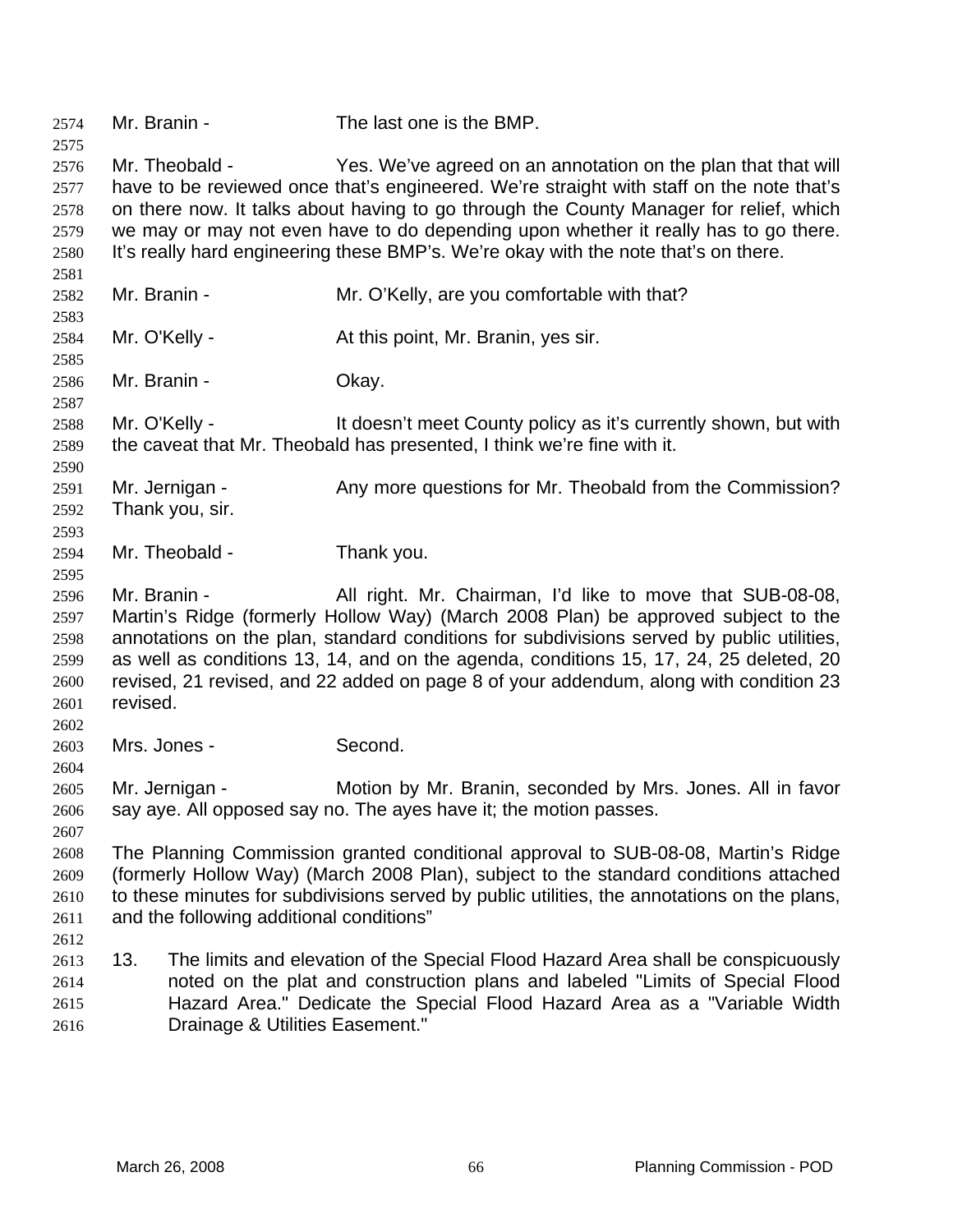- 2617
- 2618
- 2619 2620 14. Each lot shall contain at least 11,000 square feet, exclusive of the floodplain areas.
- 2621 2622 2623 2624 15. The plat shall contain a statement that the common area is dedicated to the common use and enjoyment of the homeowners of Martin's Ridge and is not dedicated for use by the general public. This statement shall refer to the applicable article in the covenants recorded with the plat.
- 2625 2626 2627 2628 2629 16. Prior to requesting the final approval, a draft of the covenants and deed restrictions for the maintenance of the common area by a homeowners association shall be submitted to the Department of Planning for review. Such covenants and restrictions shall be in a form and substance satisfactory to the County Attorney and shall be recorded prior to recordation of the subdivision plat.
- 2630 2631 2632 17. Prior to requesting recordation, the developer must furnish a letter from Virginia Dominion Power stating that this proposed development does not conflict with its facilities.
- 2633 2634 2635 2636 2637 2638 2639 18. The details for the landscaping to be provided within the 10-foot wide landscape strip easement along Holman Ridge Road shall be submitted to the Department of Planning for review and approval prior to recordation of the plat. Any lots with side or rear lot lines on Holman Ridge Road shall provide a 10-foot-wide landscape easement with no ingress and egress allowed to said road. Only Lots 21 and 22, Block A and Lots 24 and 25, Block B shall have direct access to Holman Ridge Road.
- 2640 2641 19. A County standard sidewalk shall be constructed along the north and south side of Holman Ridge Road.
- 2642 2643 20. The proffers approved as part of zoning case C-46C-07 shall be incorporated in this approval.
- 2644 2645 2646 2647 2648 21. All Best Management Practices (BMPs) constructed to meet water quality requirements of Henrico County shall be maintained as follows: The Homeowners Association shall be responsible for the short-term maintenance, such as routine grass cutting and litter pick-up. The long-term maintenance of BMPs shall be the responsibility of the Department of Public Works.
- 2649 2650 22. Westward Place shall be redesigned so that a landscape easement is provided adjacent to Chappell Ridge at Wyndham Forest, Section 2.
- 2651 2652 2653 23. Lots #10 and #11, Block C, shall not be submitted for final approval or recorded unless a future amendment to the Major Thoroughfare Plan for this area deletes or alters the extension of Holman Ridge Road.
- 2655 **APPROVAL OF MINUTES:** February 27, 2008 Minutes
- 2656

2658

2660

- 2657 Mrs. Jones - I have none.
- 2659 Mr. Vanarsdall - I move we approve the minutes of February 27, 2008.
- 2661 2662 Mr. Jernigan - **Motion by Mr. Vanarsdall, seconded by Mr. Archer.** All in favor say aye. All opposed say no. The ayes have it; the motion passes.